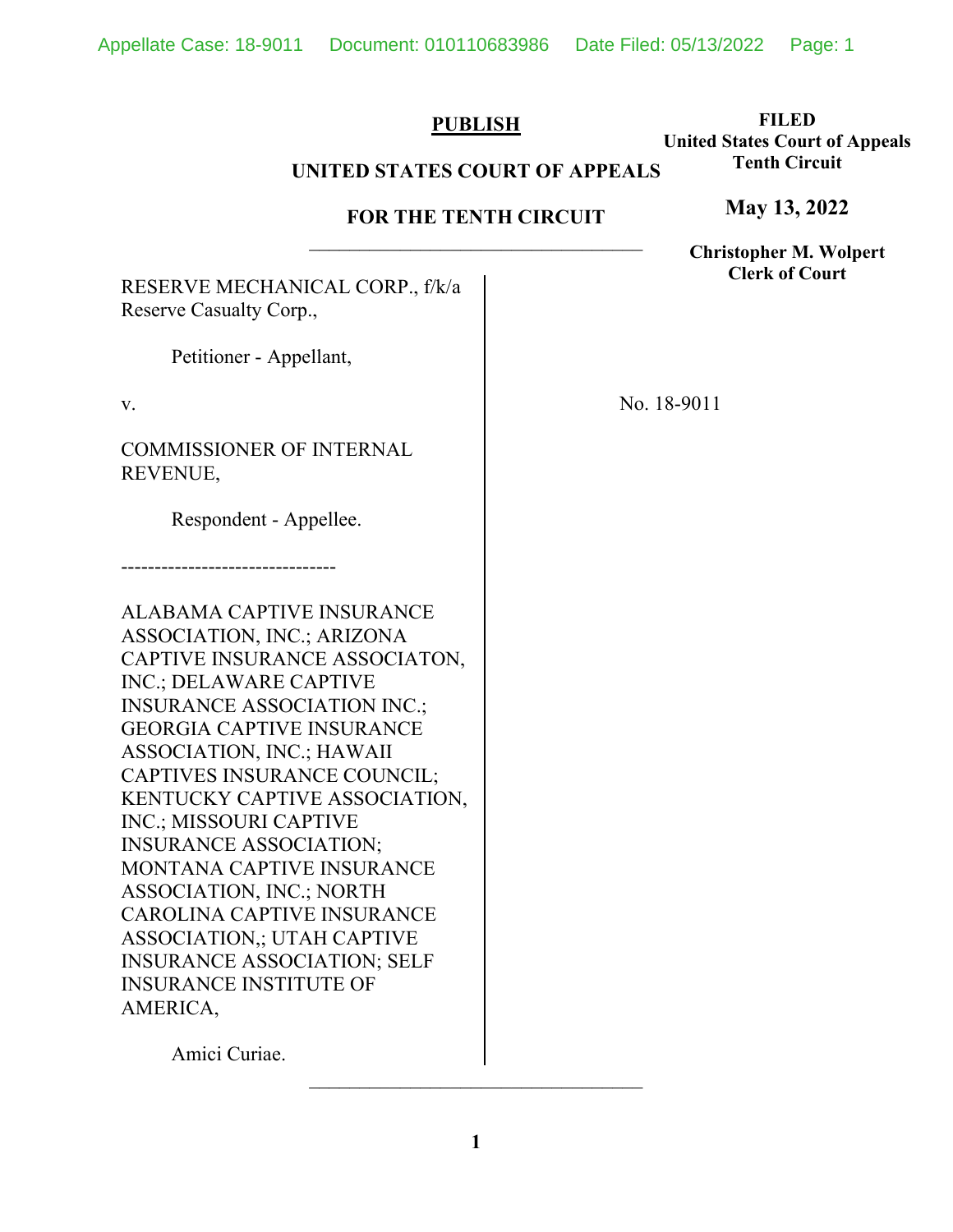# **Appeal from the Commissioner of Internal Revenue (CIR No. 014545-16)**

\_\_\_\_\_\_\_\_\_\_\_\_\_\_\_\_\_\_\_\_\_\_\_\_\_\_\_\_\_\_\_\_\_

Val J. Albright, Foley & Lardner, LLP, Dallas, Texas (Michelle Y. Ku, Foley & Lardner, LLP, Dallas, Texas, E. John Gorman, Logan R. Gremillion, and Coby M. Hyman, The Feldman Law Firm LLP, Houston, Texas, with him on the briefs) for the Petitioner-Appellee.

Geoffrey J. Klimas, Attorney, Tax Division (Richard E. Zuckerman, Principal Deputy Assistant Attorney General, Joshua Wu, Deputy Assistant Attorney General, Francesca Ugolini, Attorney, Arthur T. Catterall, Attorney, Tax Division, with him on the brief), Department of Justice, Washington, D.C., for Respondent-Appellee.

Elizabeth J. Bondurant (Jonathan Reid Reich, with her on the brief), Womble Bond Dickinson (US) LLP, Atlanta, Georgia, filed a brief for Amici Curiae The Alabama Captive Insurance Association, Inc., Arizona Captive Insurance Association, Inc., Delaware Captive Insurance Association Inc., Georgia Captive Insurance Association, Inc., Hawaii Captives Insurance Council, Kentucky Captive Association, Inc., Missouri Captive Insurance Association, Montana Captive Insurance Association, Inc., North Carolina Captive Insurance Association, Utah Captive Insurance Association, and Self Insurance Institute of America.

\_\_\_\_\_\_\_\_\_\_\_\_\_\_\_\_\_\_\_\_\_\_\_\_\_\_\_\_\_\_\_\_\_

 $\overline{\phantom{a}}$  , where  $\overline{\phantom{a}}$  , where  $\overline{\phantom{a}}$  ,  $\overline{\phantom{a}}$  ,  $\overline{\phantom{a}}$  ,  $\overline{\phantom{a}}$  ,  $\overline{\phantom{a}}$  ,  $\overline{\phantom{a}}$  ,  $\overline{\phantom{a}}$  ,  $\overline{\phantom{a}}$  ,  $\overline{\phantom{a}}$  ,  $\overline{\phantom{a}}$  ,  $\overline{\phantom{a}}$  ,  $\overline{\phantom{a}}$  ,  $\overline{\phantom{a}}$  ,

\_\_\_\_\_\_\_\_\_\_\_\_\_\_\_\_\_\_\_\_\_\_\_\_\_\_\_\_\_\_\_\_\_

Before **HARTZ**, **HOLMES**, and **PHILLIPS**, Circuit Judges.

**HARTZ**, Circuit Judge.

Reserve Mechanical Corp. appeals the decision of the Tax Court affirming the decision of the Commissioner of Internal Revenue that it did not qualify for an exemption from income tax as a small insurance company and that the purported insurance premiums it received must therefore be taxed at a 30% rate under I.R.C. § 881(a). We hold that the record supports the Tax Court's decision that the company was not engaged in the business of insurance. The court had two grounds for deciding that Reserve was not an insurance company. First, it determined that Reserve had not adequately distributed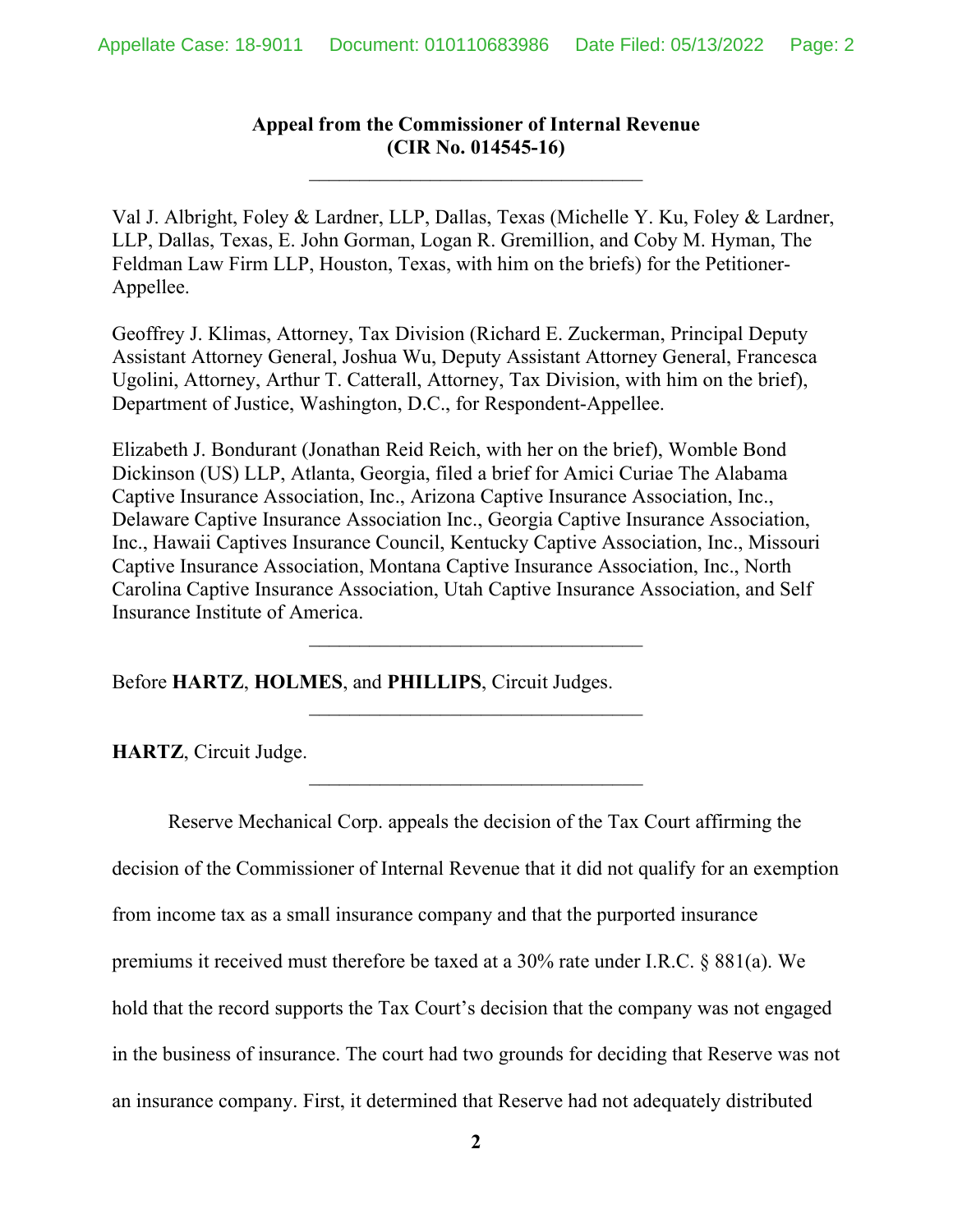risk among a large number of independent insureds—a hallmark of any true insurance company. Virtually all the insured risk was that of one insured, a company that had the same ownership as Reserve itself. To appear to distribute risk, Reserve entered into an insurance pool with other purported insurance companies, each owned by an affiliate of its insured, but the arrangement lacked substance and the pool itself did not distribute risk. Second, the Tax Court determined that the policies issued by Reserve were not insurance in the commonly accepted sense. For example, the premiums were not the result of arm's-length transactions and were not reasonable, and Reserve was not operated in the way legitimate insurance companies operate. In addition, Reserve argues that if it was not an insurance company, the premiums it received must be treated as nontaxable capital contributions. We also reject that argument.

### **I. OVERVIEW**

From 2008 to 2010, when Reserve Mechanical Corp. was known as Reserve Casualty Corp., it issued a number of insurance policies to Peak Mechanical Corp. Two men, Norman Zumbaum and Cory Weikel, owned both Reserve (through Reserve's parent corporation, Peak Casualty) and Peak. Before these policies were issued, Peak had limited its insurance coverage to commercial policies that cost about \$100,000 a year. Peak maintained those policies but also paid Reserve more than \$400,000 a year for the supplemental insurance obtained through the new policies. The relationship between Reserve and Peak is often termed "captive" insurance. *See* 3 Steven Plitt et al., *Couch on Insurance* § 39:2 (3d ed. 2021) ("A captive insurer is a corporation organized for the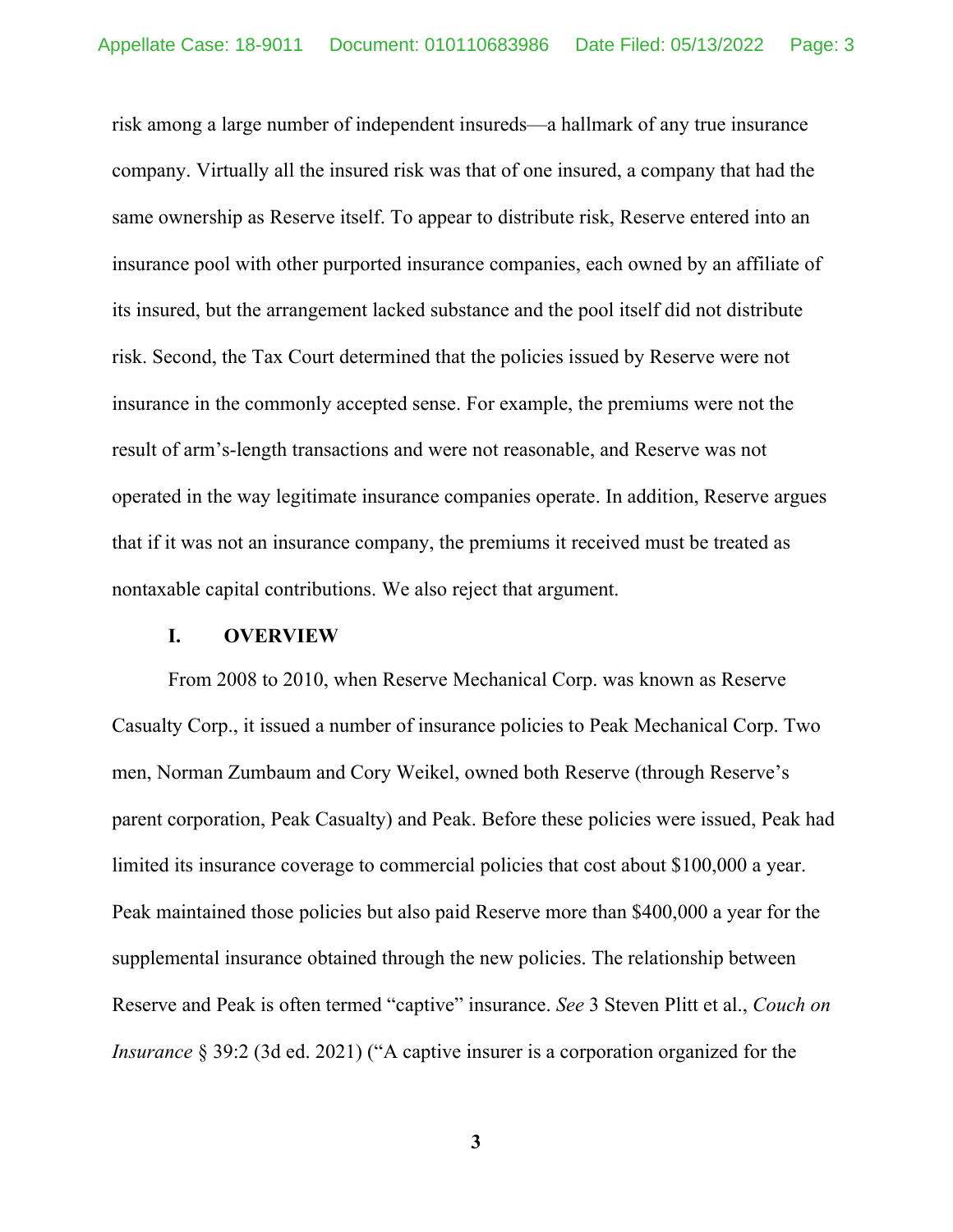purpose of insuring the liabilities of its shareholders or their affiliates." (internal quotation marks omitted)).

Peak did not appear to get much in return for its \$400,000 annual payment to Reserve. The appellate record indicates that Peak recovered on only one loss, receiving a payment of slightly less than \$340,000; and even then, as we shall see, the bona fides of the claim were questionable and the handling of the claim was highly irregular. The high premiums on the policies could, however, be a significant financial benefit to Zumbaum and Weikel even if—indeed, especially if—Peak never suffered a loss covered by the policies issued by Reserve. The benefit arises from the tax treatment of small insurance companies, which has special consequences when the small insurer is a captive insurer, sometimes referred to as a "micro-captive." As the Supreme Court recently explained:

A micro-captive transaction is typically an insurance agreement between a parent company and a "captive" insurer under its control. The [Internal Revenue] Code provides the parties to such an agreement with tax advantages. The insured party can deduct its premium payments as business expenses. And the insurer can exclude . . . those premiums from its own taxable income, under a tax break for small insurance companies. The result is that the money does not get taxed at all.

*CIC Servs., LLC v. IRS*, 141 S. Ct. 1582, 1587 (2021) (citations omitted). Thus, Peak could treat the \$400,000 in annual premiums it paid to Reserve as a deductible business expense on its federal income-tax returns, while Reserve would be exempt from income taxation so long as it qualified as an insurance company under the tax laws. (Reserve relied on I.R.C.  $\S 501(c)(15)$ , which exempts insurance companies from income taxation under § 501(a) if they receive no more than \$600,000 a year in premiums.) The \$400,000 moved from one entity owned by Zumbaum and Weikel to another entity they owned; so,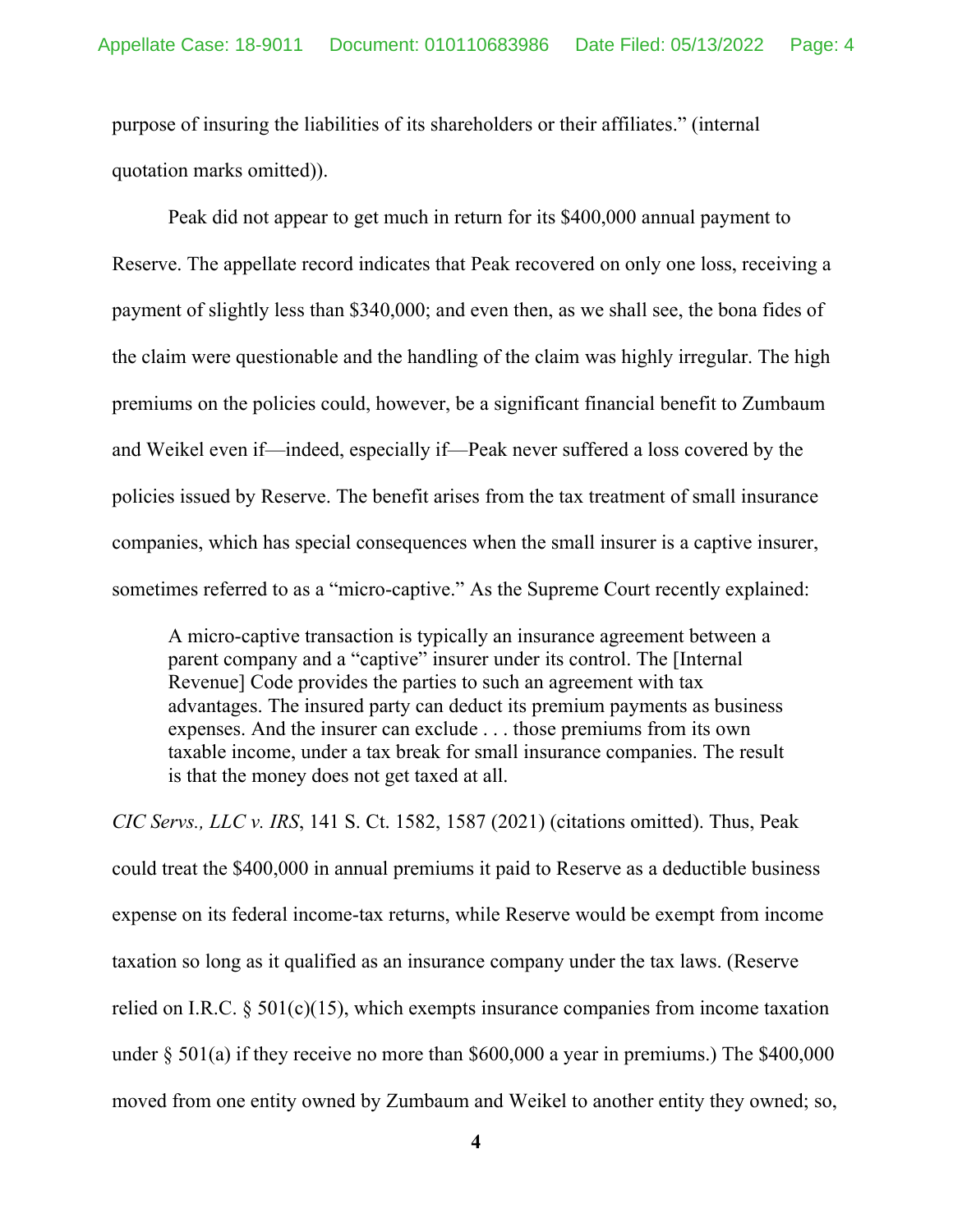pre-tax, they had the same wealth despite the transfer. But their businesses paid significantly less tax. In particular, the more paid in premiums on the insurance policies, the greater the tax deduction, so there would be a strong financial incentive for those who owned both the business and its captive to set the premiums as high as possible, unlike the usual incentive for a business to reduce its expenses. Such tax benefits and incentives have led micro-captive transactions to come under scrutiny because of "their potential for tax evasion." *CIC Servs.*, 141 S. Ct. at 1587.

Capstone Associated Services, Ltd., which consulted for and managed a number of captive insurance companies besides Reserve, advised Zumbaum and Weikel in creating Reserve and handled the technical and management issues, such as preparing policies and recommending premiums. It believed that for Reserve to be a qualified insurance company it would have to receive at least 30% of its premiums from companies not affiliated with it, a threshold we can assume to be correct for purposes of this appeal.

In the Background section of this opinion we will describe in some detail how Reserve purported to obtain this diversification of risks. But it may be useful to orient the reader by sketching the key aspects of the arrangement now. Capstone ostensibly created diversification of risks in two ways, which together accounted for about 30% of the "premiums" received by Reserve. First, it arranged for 50-some captives under its management to, in essence, be liable on reinsurance policies issued to each other. In a reinsurance relationship one insurance company, the reinsurer, acts as an insurer of another insurance company; typically, the reinsured insurance company pays a premium to the reinsurer and the reinsurer assumes a portion of the liabilities of the reinsured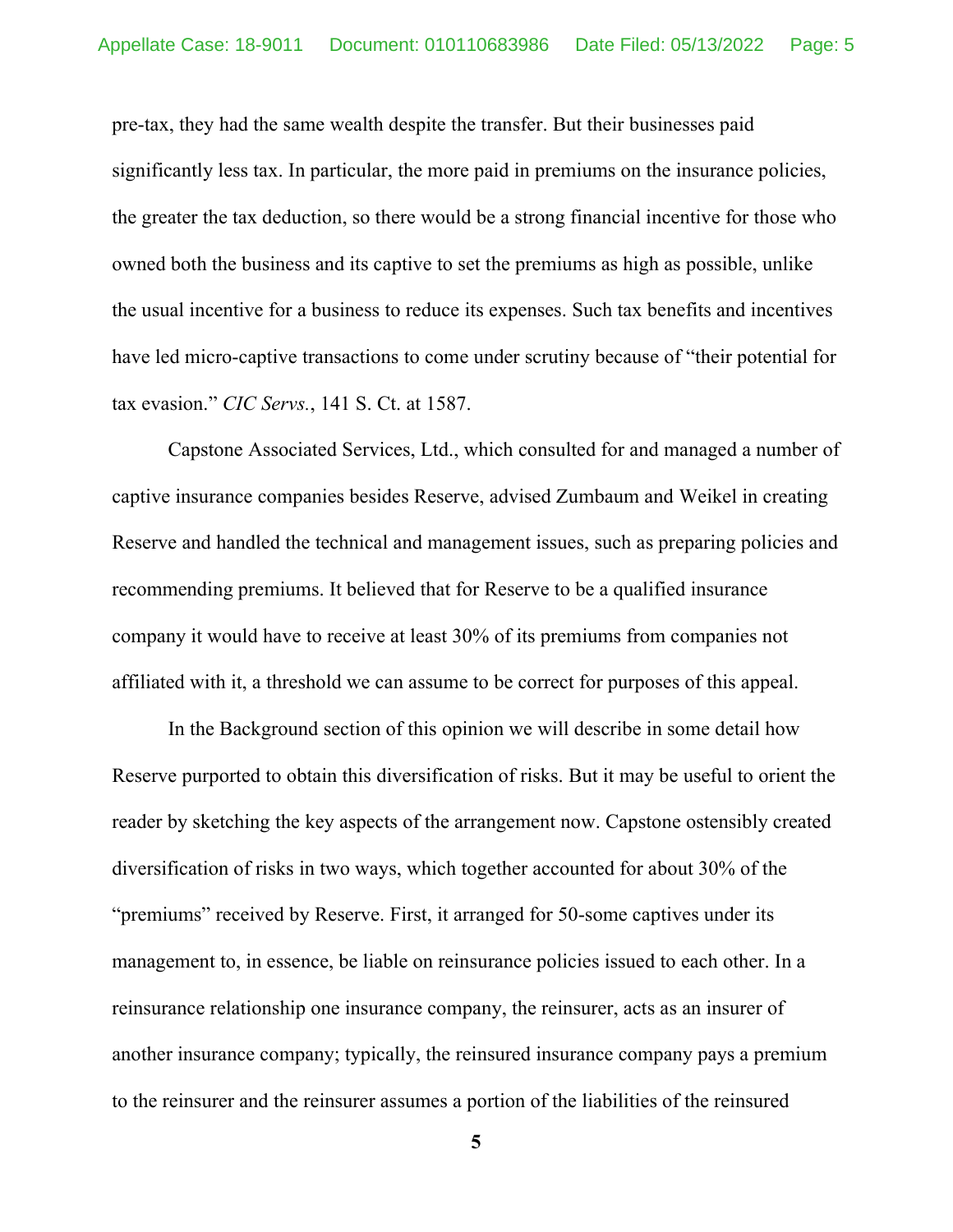company on the insurance policies issued by the reinsured company—that is, the reinsured company "cedes" some of its liability to the reinsurer. *See* Black's Law Dictionary 1539 (11th ed. 2019) (defining *reinsurance* as "[i]nsurance of all or part of one insurer's risk by a second insurer, who accepts the risk in exchange for a percentage of the original premium"); 13A John Alan Appleman & Jean Appleman, *Insurance Law and Practice* § 7681, at 480 (1976) ("Reinsurance, to an insurance lawyer, means one thing only—the ceding by one insurance company to another of all or a portion of its risks for a stipulated portion of the premium, in which the liability of the reinsurer is solely to the reinsured, which is the ceding company, and in which contract the ceding company retains all contact with the original insured, and handles all matters prior to and subsequent to loss."); *but cf. Colonial Am. Life Ins. Co. v. Comm'r*, 491 U.S. 244, 247 (1989) (adopting a more expansive notion of reinsurance). For example, a company that issues homeowners insurance may pay a premium to a reinsurer to protect the homeowner-insurance company from unsustainable losses if a major fire destroys too many homes insured by the company.

The reinsurance arranged by Capstone was accomplished through PoolRe Insurance Corp., another company managed by Capstone. Through PoolRe each of the captive insurers in effect reinsured, and was reinsured by, each of the other captives, with PoolRe acting as the intermediary. See Figure 1.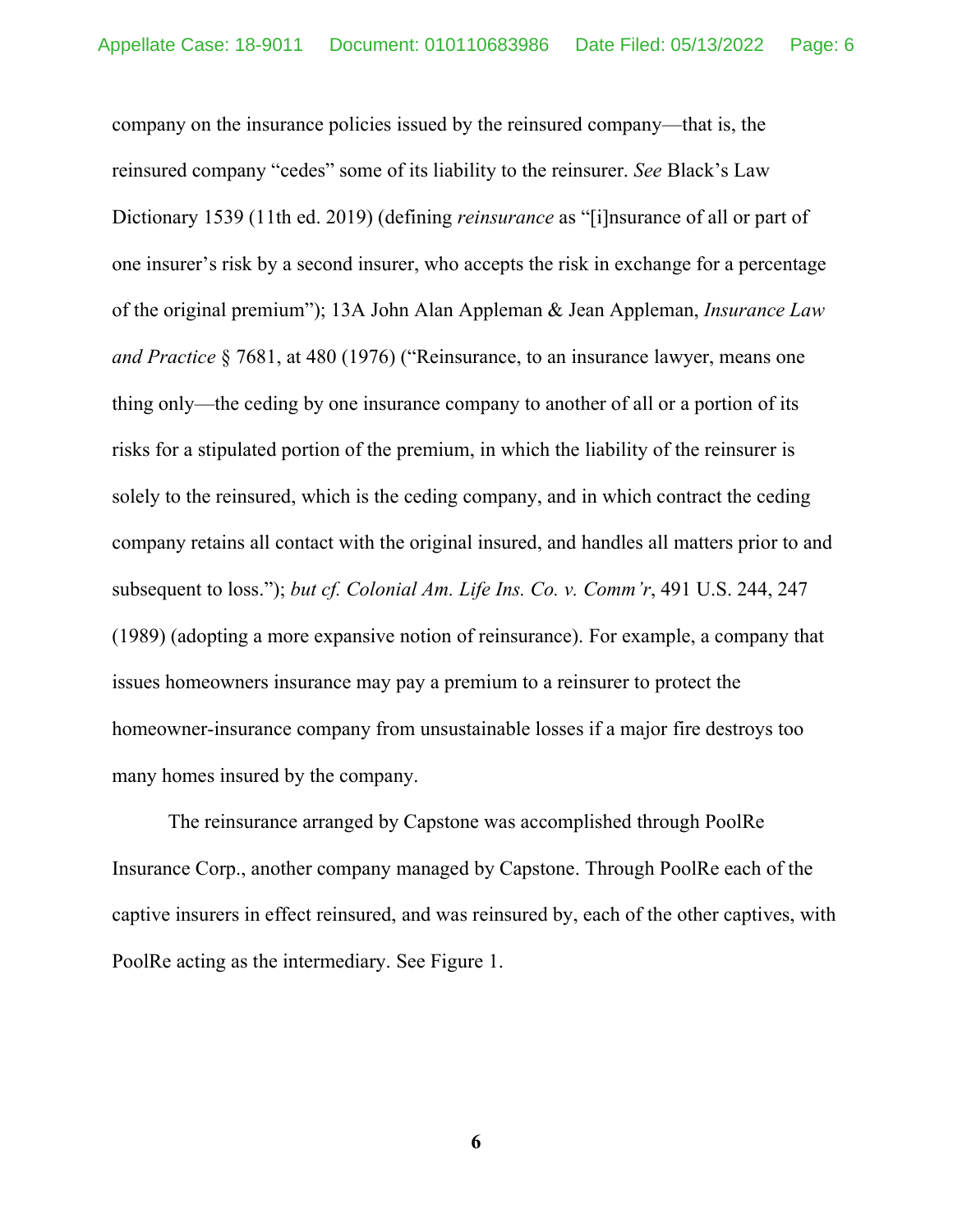

**Figure 1 – Capstone's Role**

The process involved two steps. To begin with, on each policy issued by Reserve and the other captives, PoolRe provided what was termed stop-loss coverage (purportedly to protect the captive insurers from excess losses) through an endorsement on the policy that required PoolRe to assume a portion of the liability incurred by the captive insurer on the policy covering the insured (such as Peak). The restrictions on payment under the stoploss coverage, which will be explored later, were sufficiently intricate and demanding that it appears they were never satisfied during the years in question (either on the stoploss coverage for Reserve policies or the stop-loss coverage provided for the other captives), so there were no payouts on the coverage. For this stop-loss coverage, PoolRe received a fixed percentage (18.5% the first year) of the premiums paid on the policies issued by the captives.<sup>[1](#page-6-0)</sup> As the second step, the captives in turn reinsured all of PoolRe's

<span id="page-6-0"></span><sup>&</sup>lt;sup>1</sup> Strictly speaking this was not a reinsurance agreement since PoolRe was directly liable to the insured (such as Peak) under an endorsement on the policy from the captive insurer (such as Reserve) to the insured.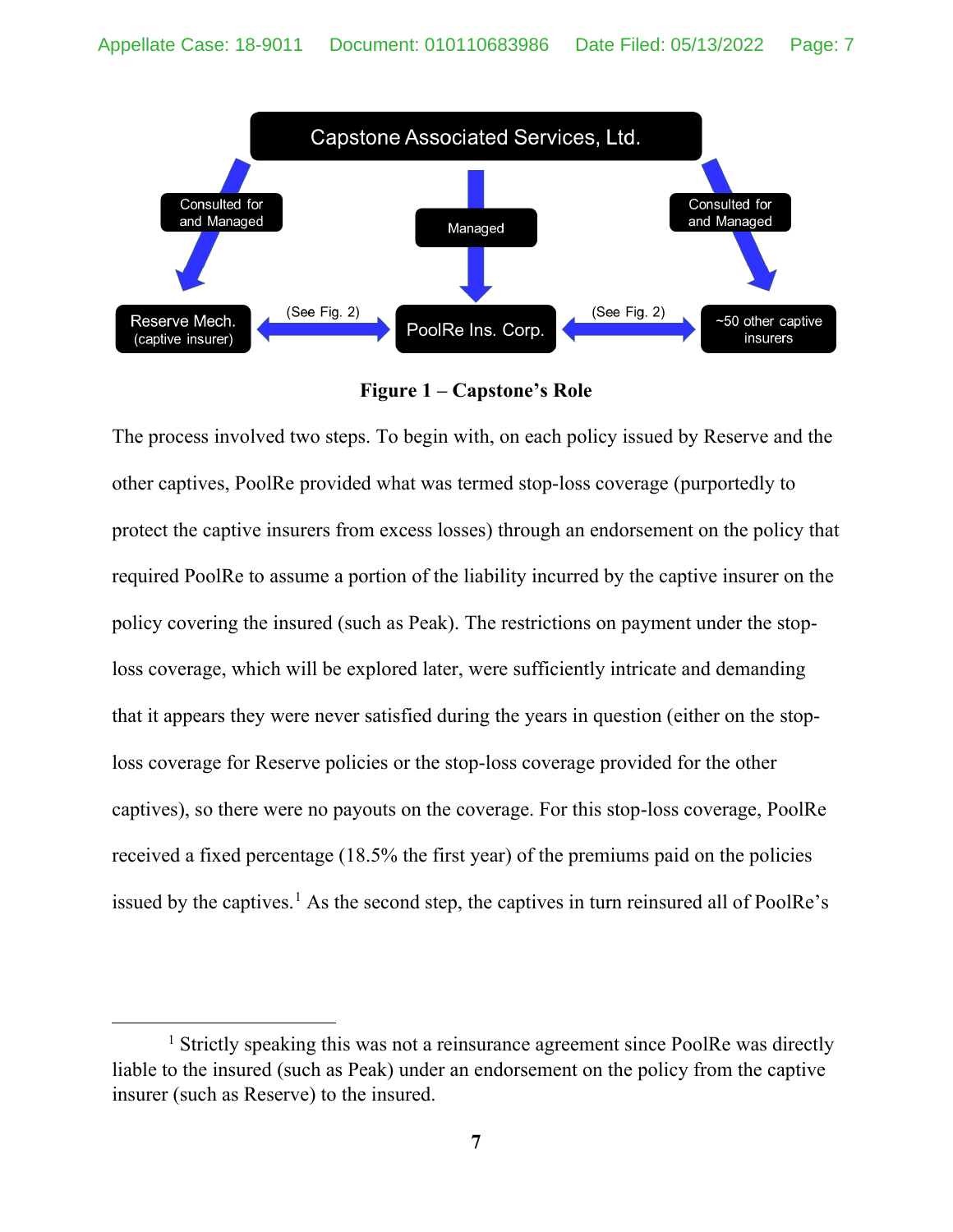stop-loss coverage, with each captive receiving a premium from PoolRe equal to the premium its insured paid to PoolRe. See Figure 2.



\*premium paid by PoolRe to captive insurer is equal to premium paid by insured business to PoolRe

### **Figure 2 – How the Reinsurance Pool Worked**

The net result of this arrangement was that each captive insurer received the full premium paid by its insureds—the 81.5 % paid directly to the captive by the insured plus the 18.5% paid to PoolRe, which in turn later paid that amount to the captive. Through this arrangement, all the captive insurers shared the entire risk of the stop-loss coverage provided by PoolRe. If one of the captives incurred liability that triggered the stop-loss coverage, PoolRe would pay its share of the loss but would be fully reimbursed through the reinsurance it obtained from the captives as a whole, with each captive paying its proportionate share. As previously mentioned, however, this risk apparently never materialized. At least during the period relevant to this appeal, PoolRe did not need to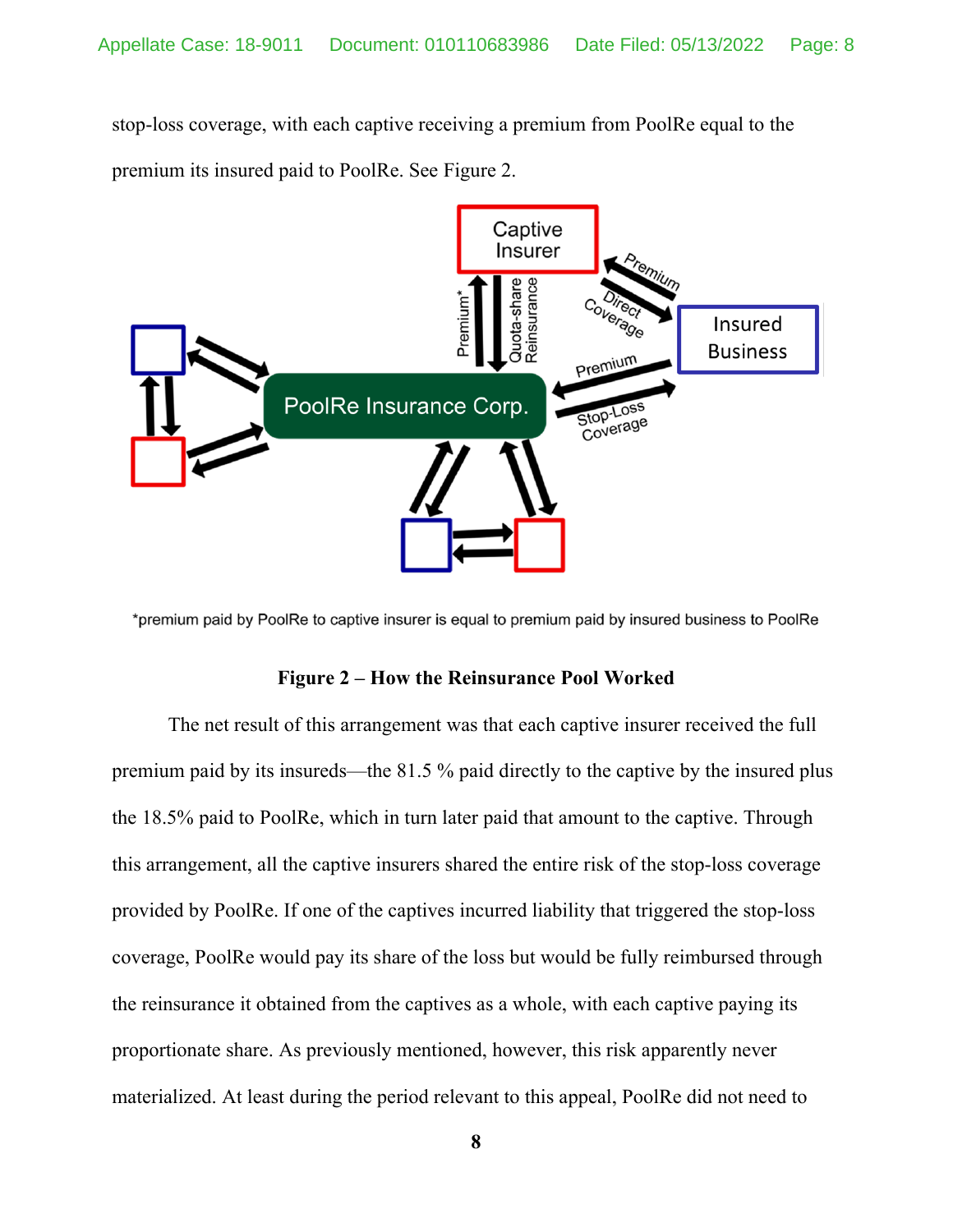pay on any stop-loss coverage, so the payments to and from PoolRe were a wash. But Reserve could argue that 18.5% of the premiums paid by Peak came to Reserve from PoolRe, rather than from its affiliate (Peak), and that it thereby distributed risk beyond its affiliates.

The second way in which Capstone arranged for the captives to ostensibly diversify risks was by purportedly arranging for each captive to reinsure a small percentage of risk that PoolRe assumed from coinsuring thousands of vehicle-service contracts with another insurance company. *See* Black's Law Dictionary 954 (11th ed. 2019) (providing one definition of *coinsurance* as "[i]nsurance provided jointly by two or more insurers"). Reserve claimed to have received about 15% of its premiums through this arrangement. In each year for which we have a record, Reserve reported that it incurred liability from this reinsurance approximately equal to the amount it was owed in premiums. Taken together, the premiums from both these plans constituted more than 30% of the premiums Reserve received from Peak and PoolRe.

Questioning the bona fides of Reserve's various arrangements, the IRS rejected Reserve's claim to be a qualified insurance company and assessed it for back taxes. Reserve challenged the assessment in the United States Tax Court but lost. Reserve has appealed to this court. Exercising jurisdiction under [2](#page-8-0)6 U.S.C.  $\S$  7482(a), we affirm.<sup>2</sup> In the Tax Court proceedings Reserve had the burden of proving that the IRS's assessment

<span id="page-8-0"></span><sup>2</sup> Reserve appealed to this circuit, perhaps because it filed its tax return in Utah. *See* 26 U.S.C. § 7482(b)(1)(B). The Commissioner has not challenged venue.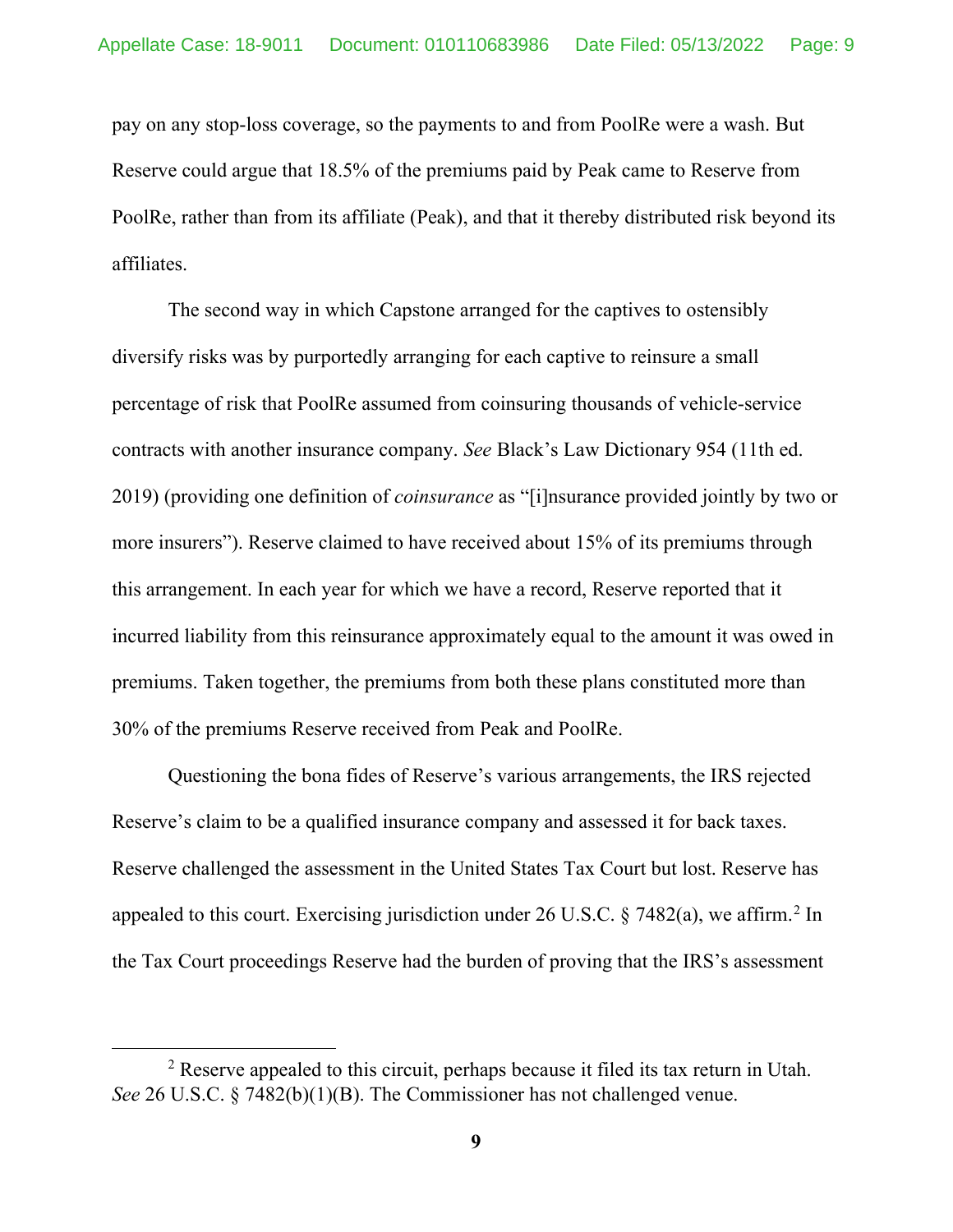was incorrect. On the record before it, the court could properly find that Reserve had not satisfied its burden—in particular, Reserve had not proved that its purported insurance transactions were truly arrangements for insurance. We also reject Reserve's challenge to the Tax Court's refusal to accept Reserve's claim that its receipts from Peak were, if not insurance, nontaxable capital contributions.

Our discussion will proceed as follows: First, we describe at length the facts relevant to the issues before us. Second, we review the applicable law and the decision of the Tax Court holding that Reserve was not an insurance company. Third, we explain why we affirm that holding. Fourth, we reject Reserve's argument that it owes no taxes even if it was not an insurance company because the "premium" payments from Peak must then be deemed nontaxable contributions of capital.

### **II. BACKGROUND**

In this section we will discuss the formation of Reserve, the policies it issued to Peak, the reinsurance arrangements it made with PoolRe that ostensibly allowed it to distribute risk to entities not affiliated with Peak, and the tax claim instituted against Reserve.

We recite the evidence of record in some detail. The amicus brief submitted to this court, as well as the briefs of Reserve itself, suggest that the decision of the Tax Court undermines perfectly proper practices in the creation and operation of captive insurance companies. But the specific evidence presented can make all the difference. Two transactions that appear similar in form may be treated quite differently under the law because of differences in the underlying substance. We do not hold that the forms of the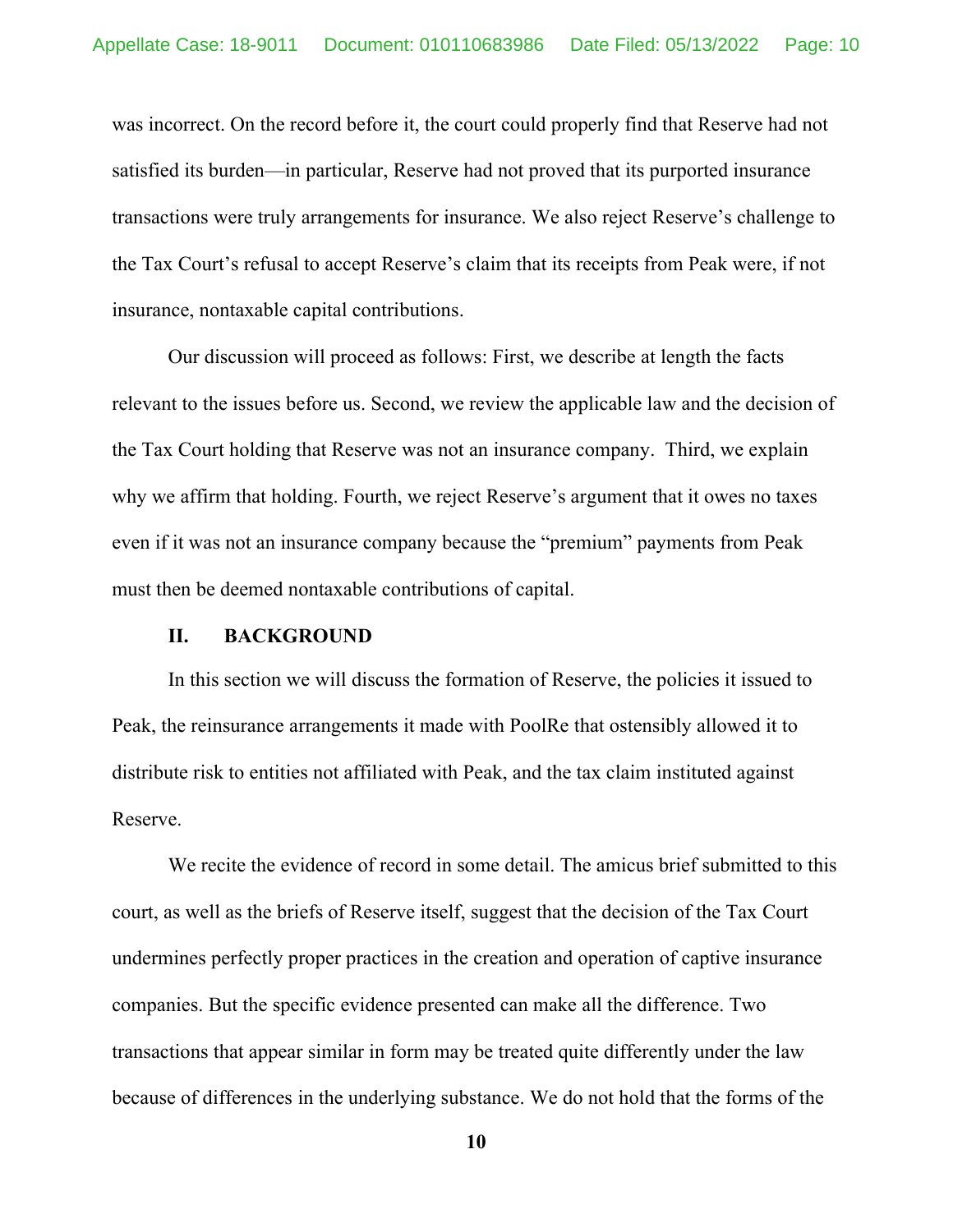transactions involving Reserve are improper (for example, insurance pools such as PoolRe may be perfectly legitimate in other circumstances); we hold only that the Tax Court could properly conclude that they were not insurance transactions in substance.

#### **A. Formation of Reserve**

Zumbaum and Weikel formed Peak in the mid-nineties to operate near deep underground mines in Idaho's Silver Valley. Peak continues to do business in Idaho, primarily on the Bunker Hill Superfund Site, but also in other locations in Idaho and Nevada. It manufactures and sells equipment that supports underground mining operations. This equipment includes ventilation fans that control the temperature of the mines, submersible pumps that remove the groundwater from the mines, and vehicles that transport workers, explosives, and fuel to, from, and within the mines. Peak also repairs and cleans mining equipment that is often contaminated with hazardous waste like lead or zinc. Because the cleaning operations risk creating hazardous-waste runoff, Peak employs various measures, such as the use of cleaning bays, sumps, and containment areas, to prevent spreading the contaminants.

In 2008 and 2009 Peak had 17 employees, including two shop managers, ten shop staff, and two outside salespersons. By 2010 it was down to 13 employees. Zumbaum and Weikel also owned two other business entities: RocQuest holds the real estate that Peak leases for its operations, and ZW was created by Zumbaum and Weikel to lend money to Zumbaum's secretary when she wanted to buy a bar in Silver Valley. At trial Zumbaum described the operations of RocQuest and ZW as insignificant.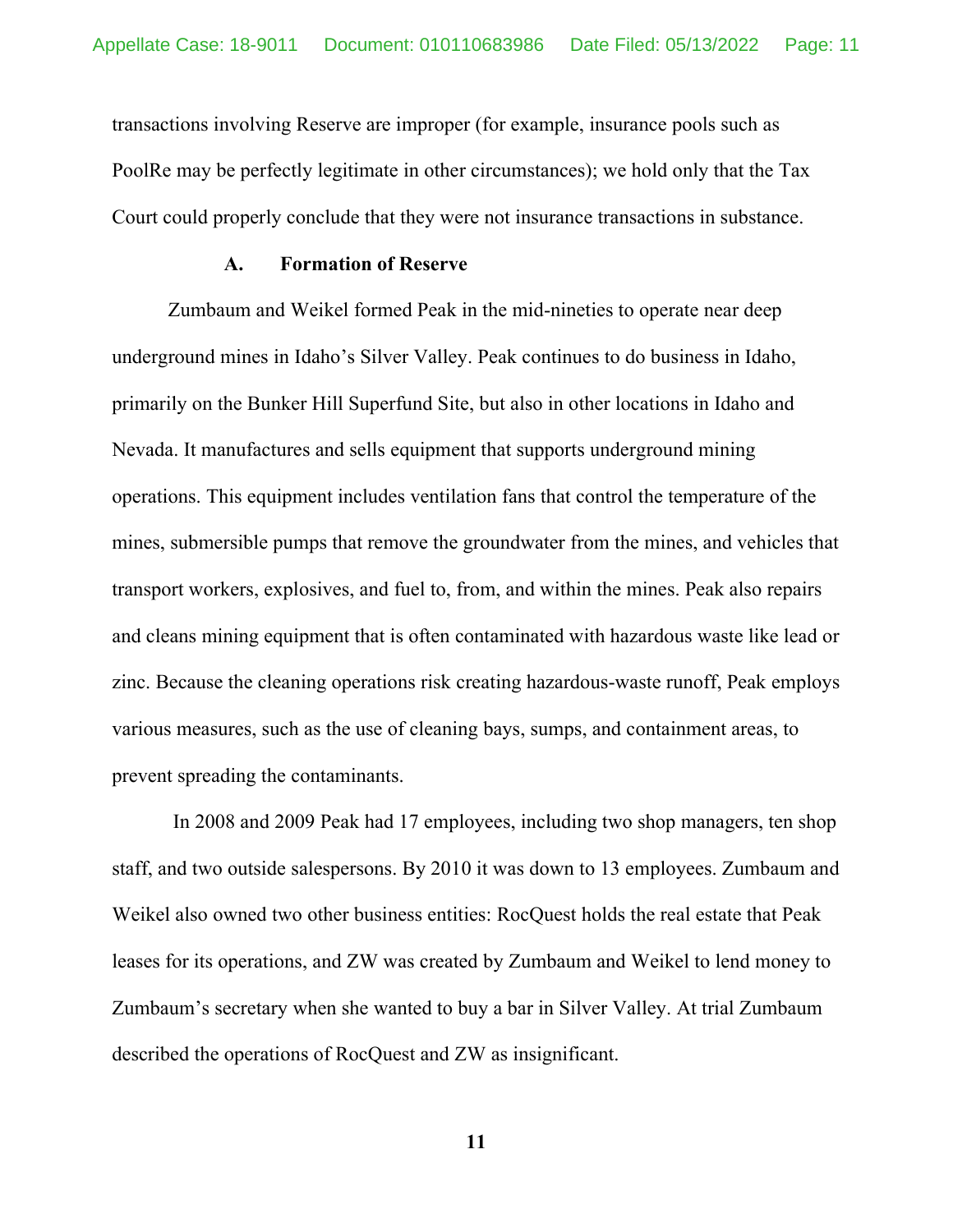Before obtaining insurance from Reserve, Peak relied on several commercial policies for its insurance needs: Most recently it had paid premiums of \$95,828 for 2007, and \$57,300 for the first half of 2008. The coverage limits for the policies ranged from \$5,000 to \$2 million. Peak filed few claims under these policies—some claims under its auto-insurance policies and a claim under its commercial-property policy for snowstorm damage to the roof of one of Peak's buildings (Peak spent \$25,000 to replace the roof but recovered only \$2,000 from the insurer). Although Peak claimed that it was unhappy with its insurers' handling of these claims, Peak continued its policies with them, even after procuring the additional coverage from Reserve.

Zumbaum and Weikel reached out to Capstone after a mentor recommended taking a look at forming a captive insurance company. Stuart Feldman, chief executive officer of Capstone's general partner, Capstone Holdings Corp., and Lance McNeel, Capstone's director of insurance operation, conducted an on-site visit of Peak in August 2008. Before the visit Peak provided Capstone with background documents on Peak's finances, taxes, and current insurance. The visit lasted six to eight hours. McNeel and Feldman toured Peak's facilities and discussed Peak's business operations and insurance risks.

After the visit Capstone began preparing a "Captive Insurance Company Feasibility Study" to "evaluate[] Peak's desire to explore the option of forming a captive insurer for the purpose of writing coverages *that are generally unavailable or impractical to obtain in the conventional insurance marketplace*." Aplt. App., Vol. 7 at 2027, 2030 (emphasis added). For reasons not explained in the record, Capstone did not produce the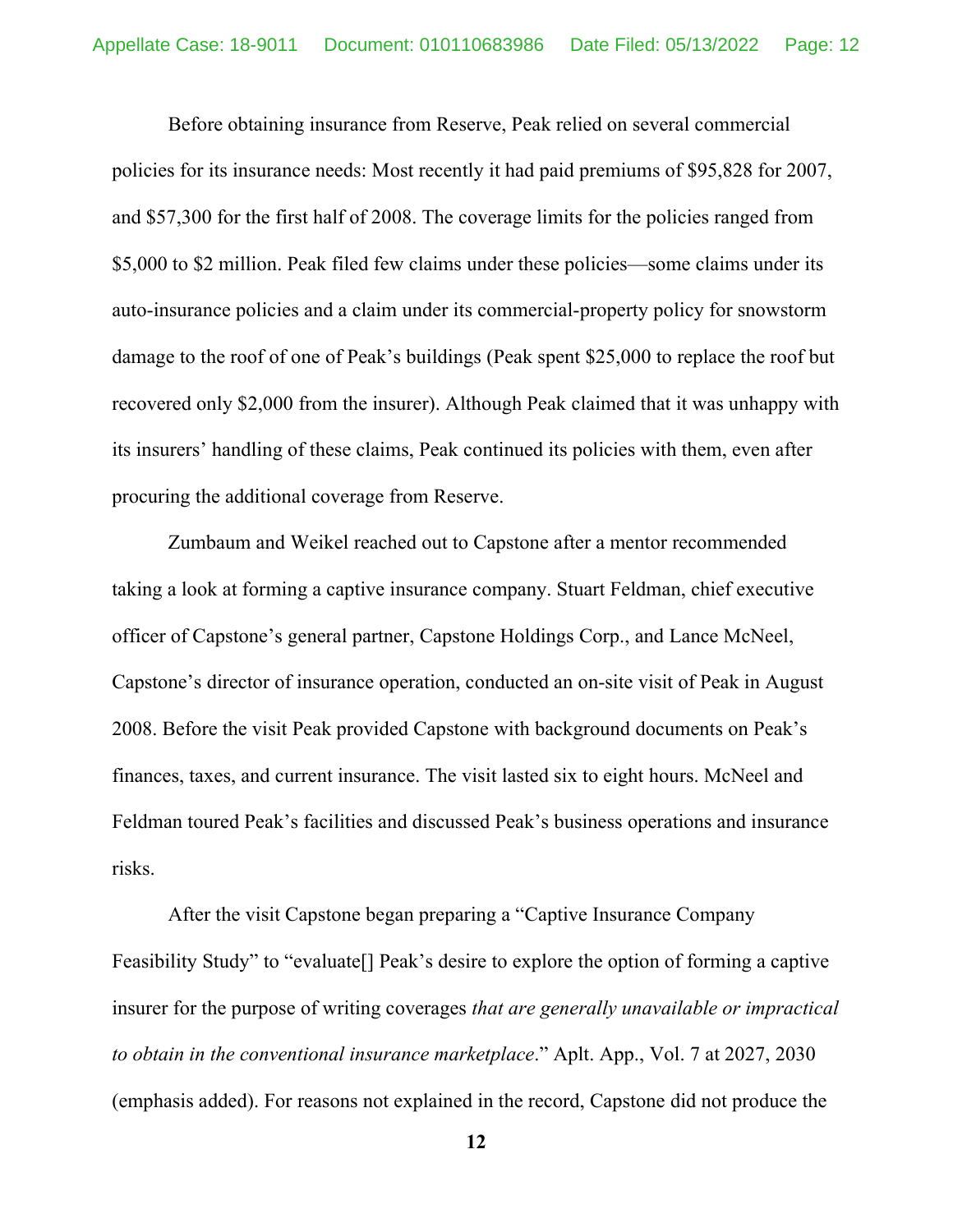final version of the study until August 2009. The study outlined advantages of captives, such as "lower risk costs," investment income, tailored policies, coverage prices that "track closely with the risks inherent in an insured's own exposures," access to reinsurance, and "complete control over the operation of [the] captive[]." *Id.* at 2040–42. It said that "[c]overage lines that address reasonably predictable, non-catastrophic exposures are good candidates for coverage by a captive," and that other "unpredictable exposures may also be good candidates," but that those exposures would likely require "pooling or reinsurance." *Id.* at 2040.

As for Peak specifically, the study noted that Peak's "current conventional policies . . . offer broad and comprehensive coverage that is appropriately designed and priced," *id.* at 2047, and it acknowledged that Peak "had no losses of any significance" on its current policies, *id.* at 2061. But it stated that a captive could insure against additional risks, and it mentioned 13 categories of such risks, describing each in one to four sentences. There was no discussion of the likelihood of any risk. The study did not mention either ZW or RocQuest.

Zumbaum and Weikel did not wait for the final feasibility study before beginning their insurance project. On December 3, 2008, about four months after the site visit, they incorporated Reserve (as a subsidiary of their holding company named Peak Casualty) in Anguilla, British West Indies, with an initial capital investment of \$100,000. Reserve had no employees and was managed by Capstone. Also in December, Reserve issued its first set of policies.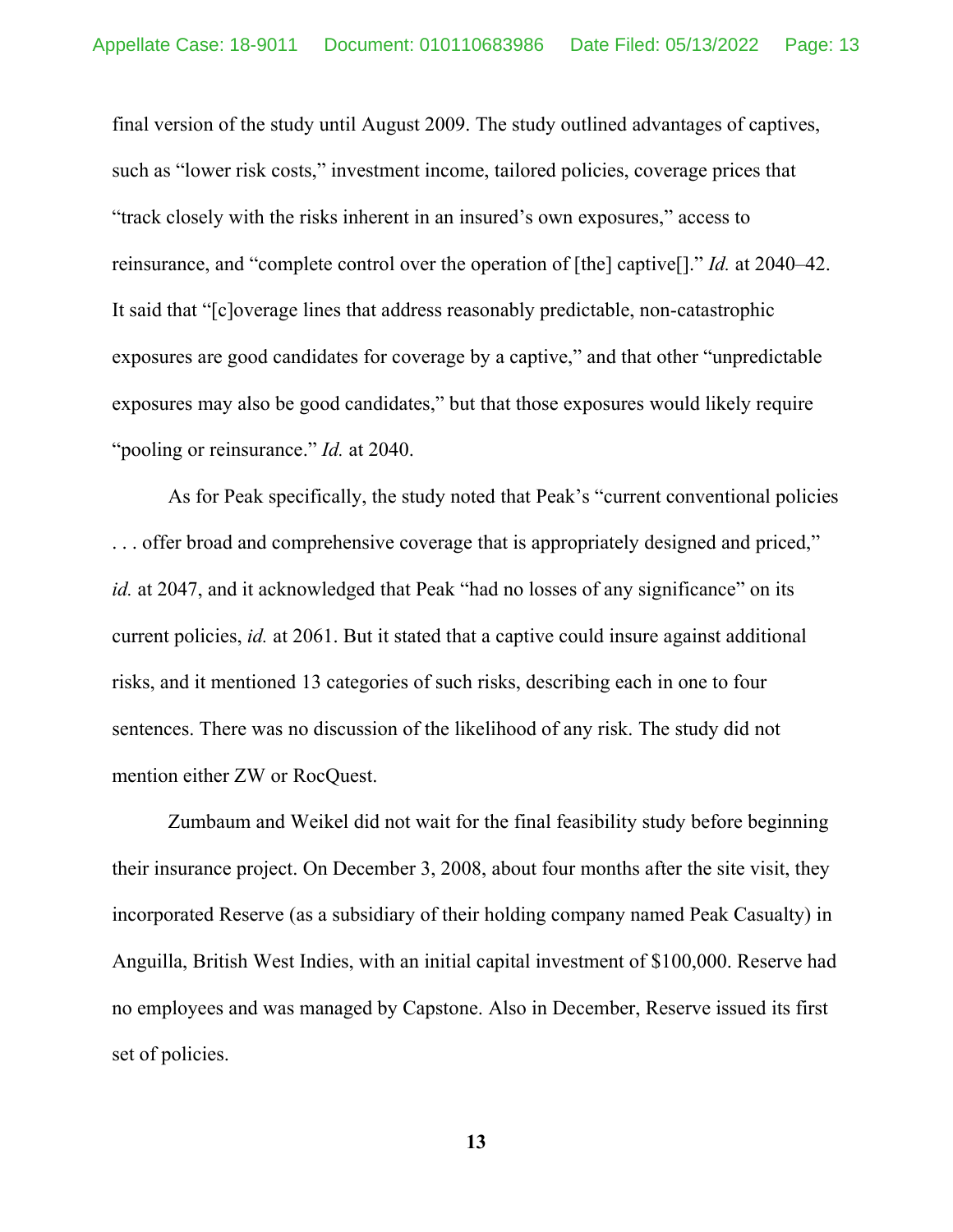# **B. Reserve's Direct Policies**

Reserve issued 13 policies to Peak (RocQuest and ZW were also named insureds,

but we will generally refer only to Peak) on December 4, 2008:

- 1) Excess Directors & Officers Liability (for liability for wrongful acts committed by directors and officers acting in such capacity)
- 2) Special Risk Loss of Major Customer (for reduction in net income caused by loss of major customer)
- 3) Special Risk Expense Reimbursement (for expenses to mitigate adverse publicity arising from incidents such as a liability incident, product recall, labor dispute, or bankruptcy; and civil-liability defense costs if there was no underlying insurer or all defense expenses have been exhausted)
- 4) Special Risk Loss of Services (for loss of services of employees to be specifically named)
- 5) Special Risk Weather Related Business Interruption (for losses from interruption of business caused by weather)
- 6) Excess Pollution Liability (for cost of cleaning up on-site pollution and liability for creating pollution)
- 7) Special Risk Tax Liability (if tax liability exceeds 115% of filed tax liability)
- 8) Excess Intellectual Property Package (for liability for wrongful acts by Peak and for damage to Peak's intellectual property caused by wrongful acts of others)
- 9) Special Risk Regulatory Changes (for damages to business from changes in the law)
- 10) Special Risk Punitive Wrap Liability (for punitive damages that would be paid by one of the other Reserve policies to Peak except that a law or judicial ruling precludes insuring punitive damages)
- 11) Excess Employment Practices Liability (for liability for wrongful discharge, workplace harassment, retaliation for exercising employmentrelated legal rights, breach of employment contract, etc.)
- 12) Excess Cyber Risk (for liability and for business and property loss caused by others)
- 13) Special Risk Product Recall (for expenses of recall of products manufactured or sold by Peak)

For each policy the policy period was less than a month, extending from December

4, 2008, to January 1, 2009, and the liability limit was \$1 million. The total premium was

\$412,089.02. The policies were claims-made policies: The claim must have been based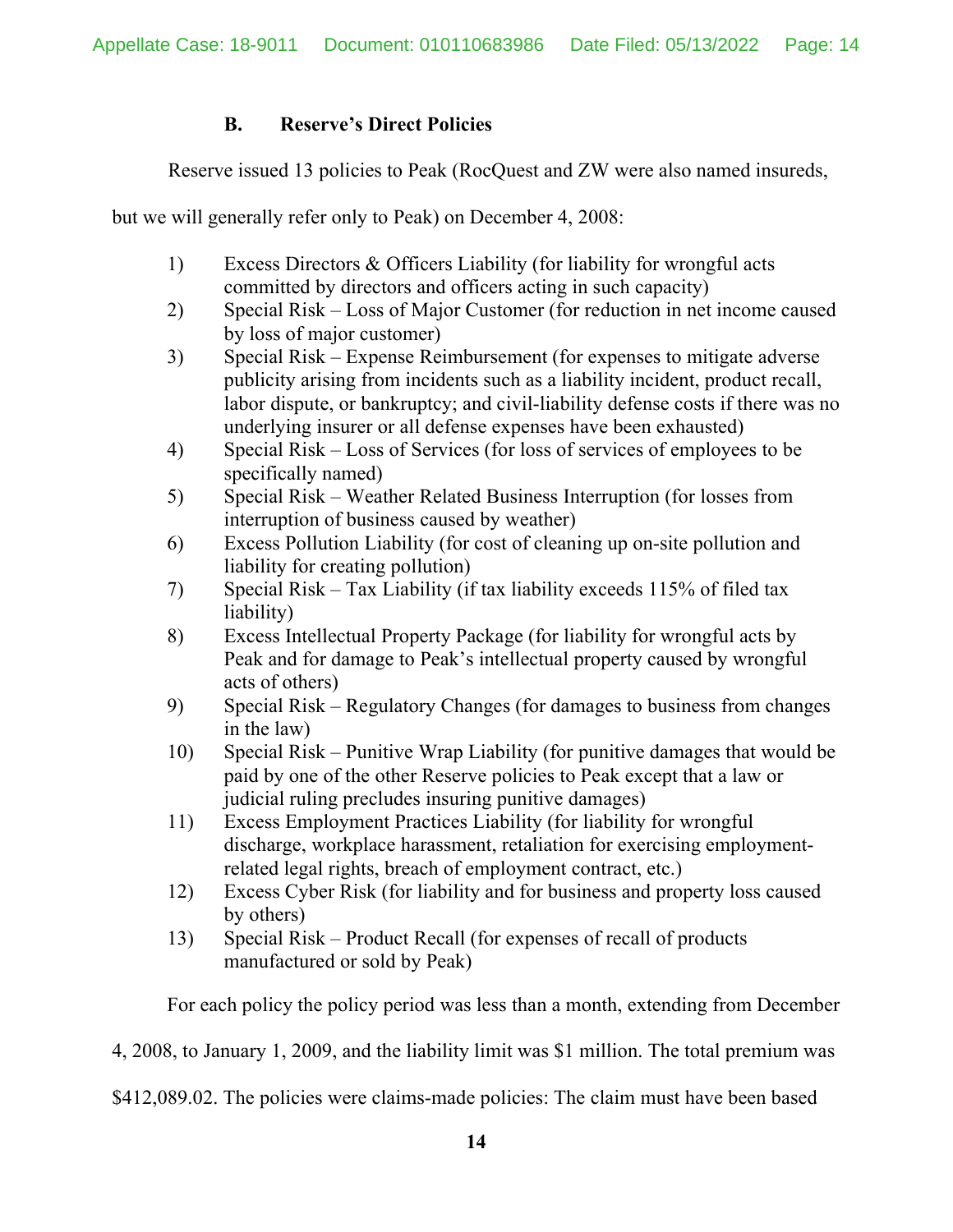on acts, errors, or omissions after the policy inception date or, if applicable, after the earlier retroactive date set forth in the policy. And the claim must have been made and reported to Reserve after the policy inception date and during the policy period or, if applicable, during the extended reporting period set forth in the policy. Policy # 7—the tax-liability policy—had special provisions on retroactivity and reporting, apparently intending to cover tax returns due before 2009 if covered losses were reported within four years of the due date. Six policies (1, 6, 8, 10, 11, 12) had a retroactive date of January 1, 2005 (so the act or omission giving rise to the claim could have predated the policy by as much as four years) and an extended reporting period of three or four years (so the claim could have been made and reported to Peak as late as December 2012). The remaining policies had no retroactive date but extended reporting periods of one year or, in one case (policy #13), four years. Each policy contained an other-insurance clause, which provided, "The limits and deductibles stated herein only apply after coverage is exhausted from any and all other valid insurance policies issued by any other insurer," *Reserve Mech. Corp. v. Comm'r*, T.C. Memo. 2018-86 at 14, 115 T.C.M. (CCH) 1475 (T.C. 2018) (*Reserve*) (capitalization omitted); [3](#page-14-0) so if Peak suffered a loss that could be covered by both a Reserve policy and one of its commercial policies, Reserve would pay

<span id="page-14-0"></span><sup>&</sup>lt;sup>3</sup> For simplicity and uniformity we refer to the pagination of the Tax Court's memorandum opinion throughout this opinion.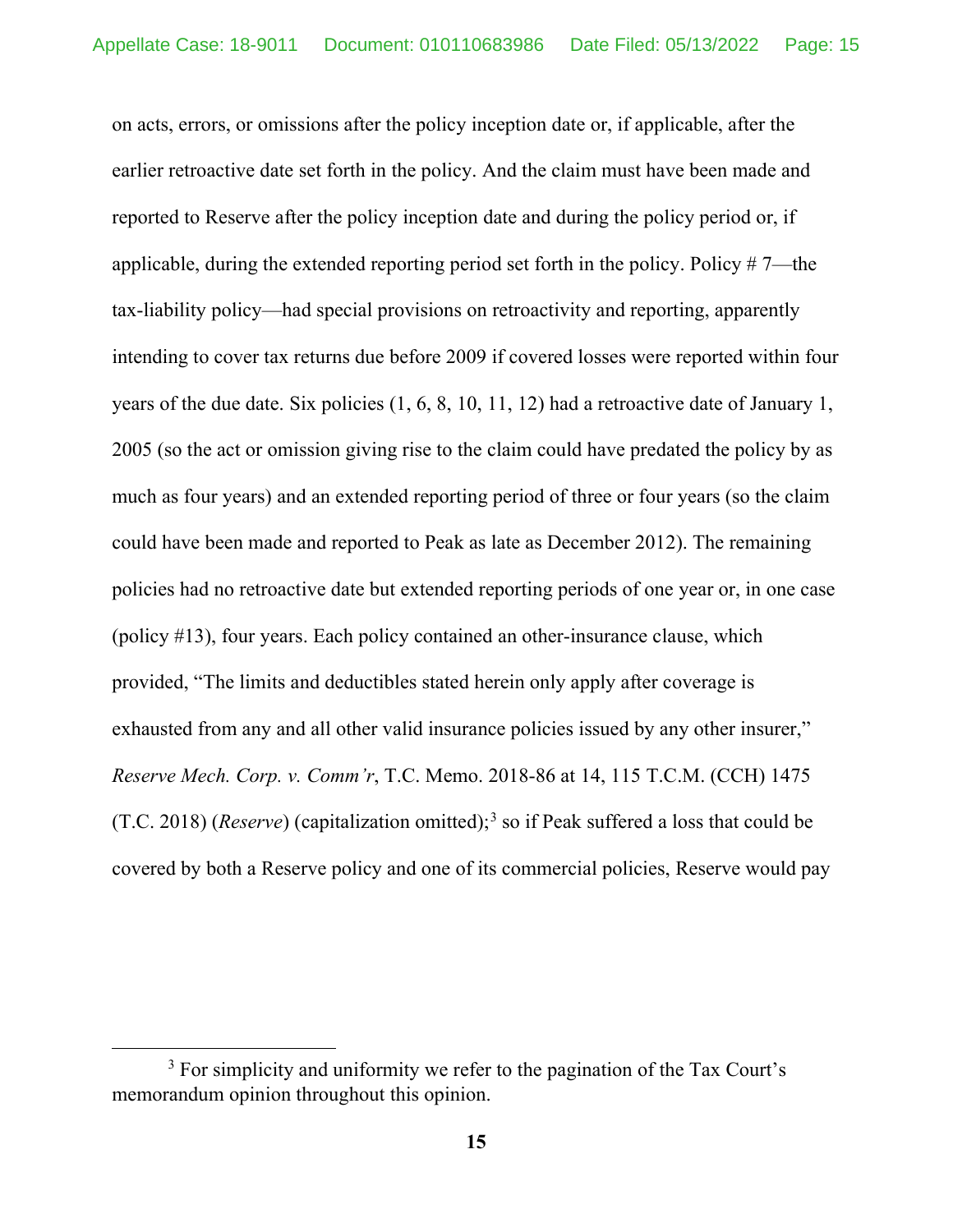nothing unless the claim exhausted the benefits under the commercial policy.

Several of these policies were executed with singular carelessness. For example, two of the policies erroneously listed Pacific Arts Entertainment, LLC and Pacific Arts Presents, LLC as the insureds, rather than Peak, RocQuest, and ZW. And although the directors-and-officers policy stated that it covered the specific officers and directors listed in Schedule 1-A, an attachment to the policy, Schedule 1-A did not list a single insured person, so the policy—for which Peak paid \$17,122—would provide no coverage. Also, in the apparent rush to issue the policies (and pay premiums that would be deductible in 2008), Peak paid for three policies—employment-practices liability, weather-related business disruption, and cyber risk—that apparently were deemed unnecessary after a little further consideration, as they were dropped in 2009, after being in place for less than one month.<sup>[4](#page-15-0)</sup> (Notably, the later-issued feasibility study described one of the discontinued coverages—employment-practices liability—as a "major liability concern[]" for Peak. Aplt. App., Vol. 7 at 2062.)

### **1. Policy Premiums**

There are also remarkable errors in pricing the premiums on two policies. McNeel, Capstone's director of the insurance operation, prepared a rating worksheet for each of

<span id="page-15-0"></span><sup>4</sup> Besides dropping the three policies in 2009, Peak replaced the expensereimbursement policy by two policies covering the same risks—one to mitigate adverse publicity and one to provide for civil-liability defense costs. Also, on six policies the liability limit was reduced from \$1 million to \$500,000, so the total limit of liability dropped from \$13 to 8 million. Peak paid premiums of \$448,127.03 on the 11 policies in 2009. Peak kept the same 11 policies and paid \$445,314.01 in 2010.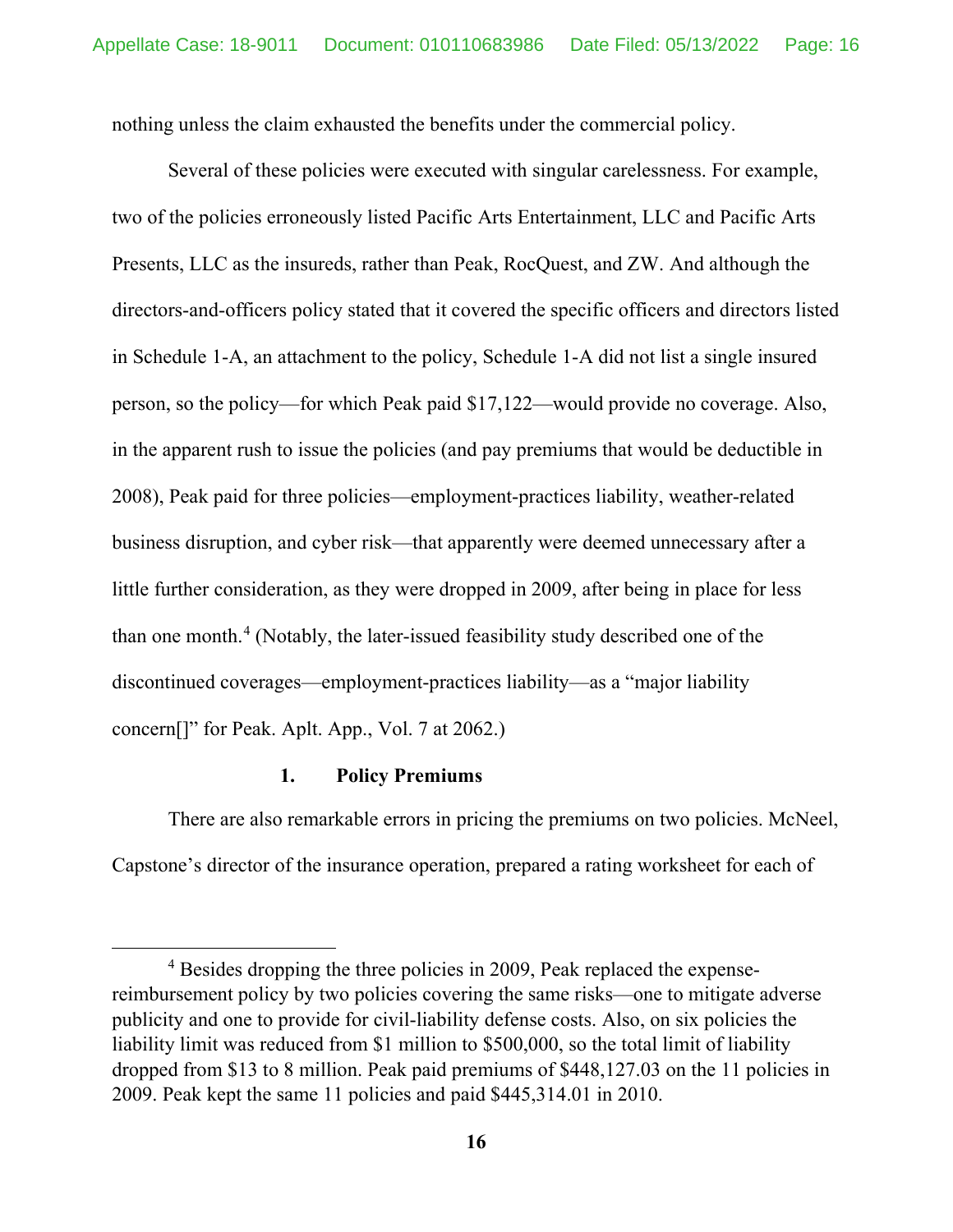the policies. On the 2008 worksheet, for example, one column set the annual premium for each policy, and an adjacent column contained a pro rata percentage to account for how premiums calculated on an annual basis should be adjusted for retroactive and partialyear coverage. For those policies with retroactive coverage the pro rata percentage was usually 95%. For four of the policies (loss of major customer, loss of services, productrecall reimbursement, and weather-related business interruption) with no retroactive coverage (so the occurrence had to be during December 2008) the pro rata percentage was 10% (presumably reflecting that the coverage was for occurrences during less than 10% of a full year). But for Special Risk – Regulatory Changes, which also had no retroactive coverage, the pro rata percentage was 95%. When asked about this at oral argument, counsel for Reserve responded, "It certainly strikes me as an error." Oral Arg. at  $37:30$ .<sup>[5](#page-16-0)</sup> A similar error was made with respect to the policy for Special Risk – Expense Reimbursement.

<span id="page-16-0"></span><sup>&</sup>lt;sup>5</sup> In a letter to the court sent a few days after oral argument, counsel for Reserve retracted this statement, stating that there was no proration error. The letter asserts that the proration factor on the worksheet reflected McNeel's "judgment of the percentage of risk of the policy remaining," and notes that the premium was comparable to that on a document provided by Mid-Continent General Agency, Inc., which purportedly was produced independently and provided premiums that "were pro-rated for short term policies." Appellant Reserve Mechanical Corp.'s Suppl. Letter Br., at 2. What is absent from the retraction, however, is any plausible explanation of why the regulatory-changes premium for one month of coverage was essentially the same as the premium for a year's coverage, particularly when the premiums for the other non-retroactive policies were treated so differently. The loss-of-major-customer premium jumped from \$7,268 (for a policy limit of \$1 million) for the one-month coverage in 2008 to \$50,625 (for a \$500,000 limit) for the year-long coverage in 2009; the loss-of-services premium jumped from \$4,874 (\$1 million policy limit) in 2008 to \$62,791 (\$1 million limit) in 2009; and the product-recall-reimbursement premium jumped from \$5,087 to \$35,438 even though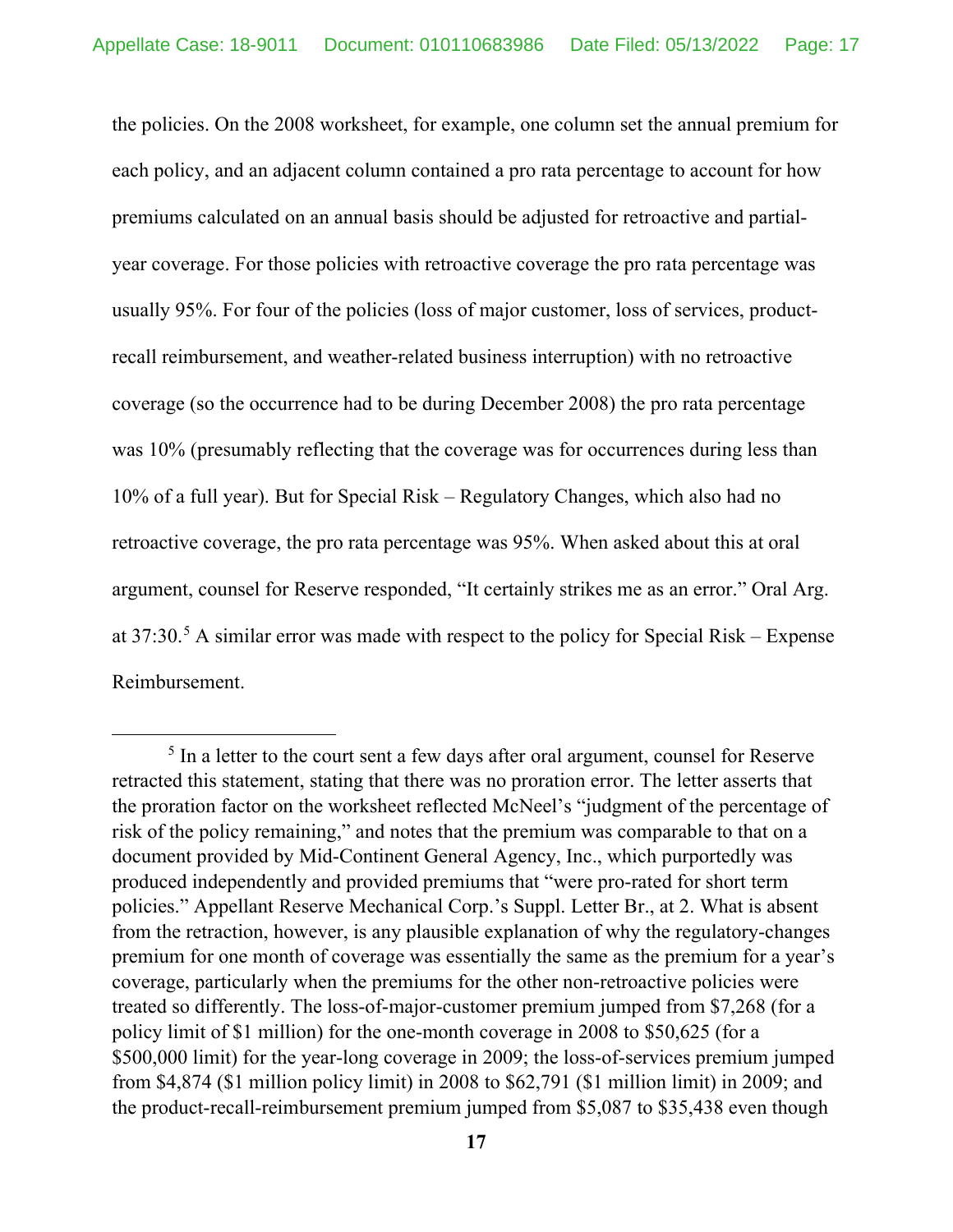Perhaps more important, the manner of arriving at the premium prices on McNeel's rating worksheet was questionable. The core task in setting premiums for an insurance policy is predicting risk: the size and frequency of losses covered by the policy. *See Owens v. Aetna Life & Cas. Co.*, 654 F.2d 218, 240 (3d Cir. 1981) ("The [insurance] company must set its premiums based on its prediction of two cost variables: the probability of a particular risk of loss occurring and the magnitude of the loss if it occurs."). But the record is devoid of evidence of the necessary risk assessment by Reserve. Peak had no history of any losses that would be covered by the Reserve policies, so the premiums could not be based on Peak's actual experience. The feasibility study briefly described the risks that would be covered by the policies, but it contained no discussion of the probability or size of the risks. For example, when the feasibility study discussed Peak's need for employment-practices liability coverage, it merely stated that this liability "has become a hot topic over the past several years as complaints and legal action nationwide have skyrocketed for wrongful termination, discrimination, harassment, and other employment-related practices." Aplt. App., Vol. 7 at 2056. (Again, Peak dropped its excess-employment-practices-liability coverage after one month, before the feasibility study was issued.)

the policy limit dropped from \$1 million to \$500,000. (The weather-related-businessinterruption policy was not continued in 2009.) In contrast, for the regulatory-changes coverage, the one-month premium in 2008 of \$64,899 (for a \$1 million policy limit) dropped to \$47,588 for annual coverage in 2009 (with a \$500,000 policy limit). In examining whether the Tax Court properly determined that Reserve did not satisfy its burden of establishing that it was providing insurance, we are not inclined to give any weight to an *ipse dixit* by counsel.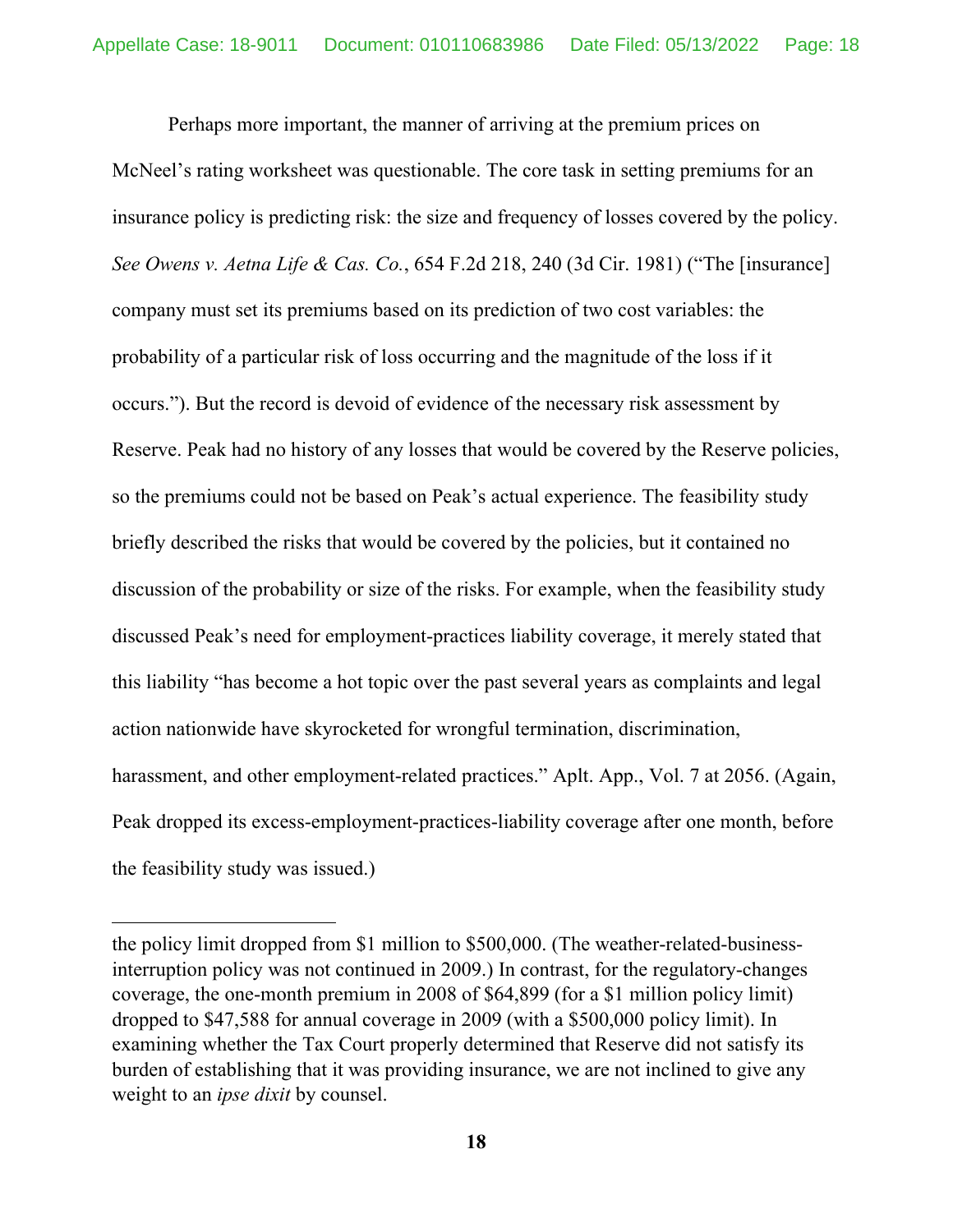One source of information would have been insurance-industry data. Yet even though one of Reserve's expert witnesses testified that commercial insurance policies were available as an alternative to several of the Reserve policies, there is no evidence that anyone compared the rates on such policies or otherwise considered industry standards. Instead, the record suggests that McNeel based the rates on the premiums charged by other captive insurers managed by Capstone. For the most part those premiums were apparently based solely on the annual projected sales revenue of the insured—for example, regardless of the particulars of the business (nature of the business, location, etc.) the premium for the coverage depended only on the projected sales revenue. The only exception was employment-practices-liability coverage, the premiums for which were based on the number of employees. McNeel prepared a document that summarized the premium rates per \$250,000 of coverage on all the different policies issued by Capstone entities. The document, in the words of the Tax Court, "provided both an average and a range of rates from which [McNeel] could choose for each type of policy." *Reserve*, at 15. But McNeel's testimony contained no suggestion that he looked at the businesses insured under the other policies to see if they would be likely to have risks comparable to those of Peak. On the contrary, he acknowledged that he was unaware whether the other captives were in a business similar to Peak, or were similar in other respects to Peak. Nor was there any evidence showing that the premiums charged by the other Capstone entities (who likely had the same tax incentive as Reserve to charge as high a premium as possible) were themselves reasonable.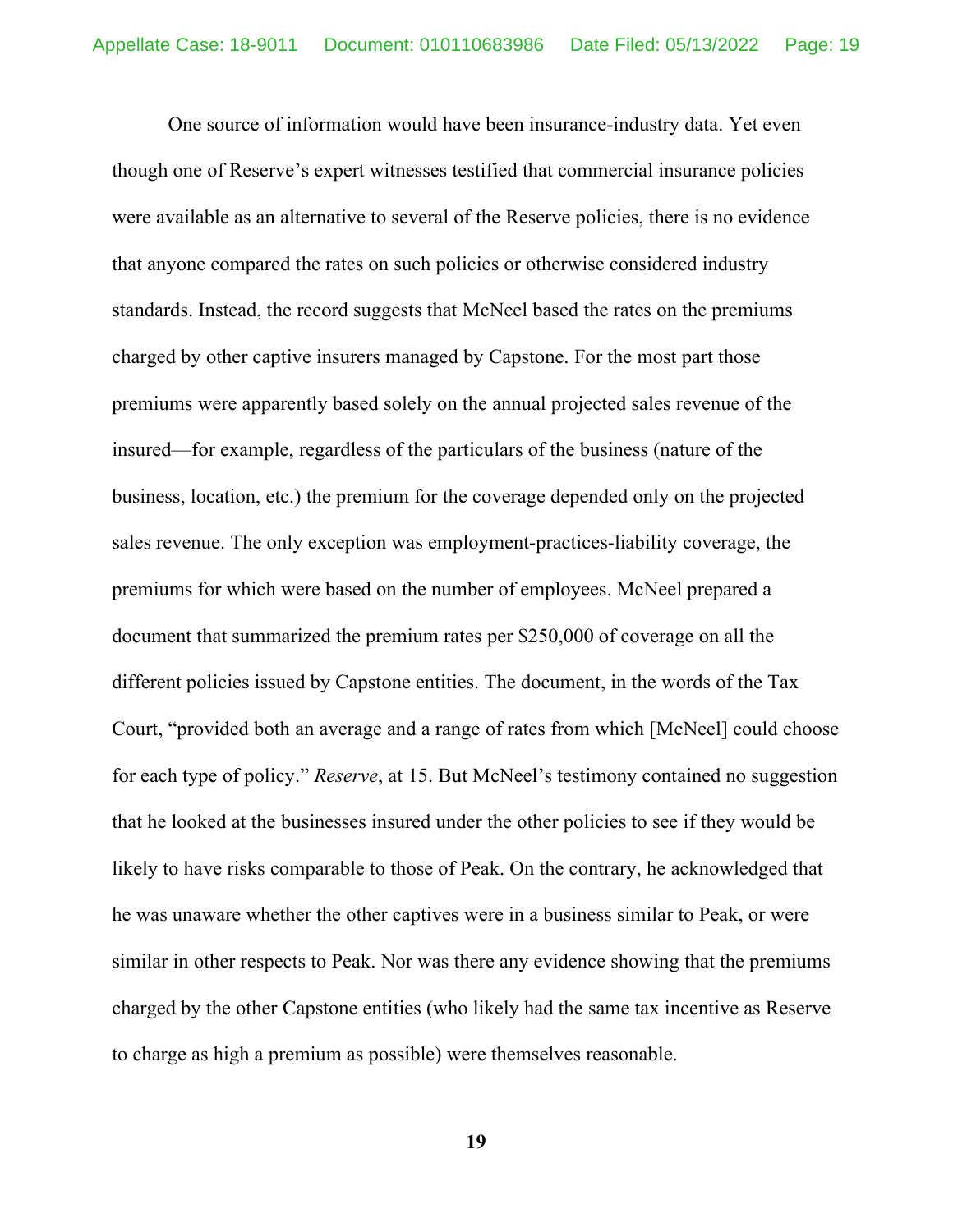Reserve claims that McNeel's proposed premiums were supported by the independent work of Mid-Continent General Agency, Inc., "a managing general underwriter," which provided what are called "pricing indication[s]," Aplt. App., Vol. 5 at 1209, 1242, that closely correlated with McNeel's suggested premiums. But how these indications were generated was left unexplained. McNeel testified that someone from Mid-Continent visited Capstone's office for about 10 days and looked at its files, but what files in particular are not specified. No representative from Mid-Continent testified at trial. And the only documentation offered to show how Mid-Continent arrived at these prices was a letter from Mid-Continent to McNeel that purported to "comment on the methodology [Mid-Continent] use[s] to assist in developing premium quotations." Aplt. App., Vol. 12 at 3560. The letter, however, stated merely that Mid-Continent's methods "involve[] the evaluation of exposures for a given line of insurance, examination of historic loss date [sic], if any, the consideration of increased limits factors<sup>[[6](#page-19-0)]</sup> . . . , and acknowledgement of market rate adjustments." *Id.* at 3560–61. The letter did not provide further details, and it did not mention Peak or Reserve's policies.

We recognize that Reserve called two experts as witnesses to defend the pricing of the Peak policies, Esperanza Mead and Michael Solomon. Although Mead testified that

<span id="page-19-0"></span> $6$  Limit factors are used to compute what the premium should be for a particular liability limit based on the premium already determined for a different liability limit. Because the likelihood of a large loss is generally significantly less than the likelihood of a smaller loss, the premium is not proportional to the liability limit. For example, if the proper premium for \$250,000 of coverage is \$1,000, one could calculate the proper premium for \$1 million coverage by multiplying \$1,000 by the appropriate limit factor (3.4 in McNeel's calculations) to arrive at a premium of \$3,400.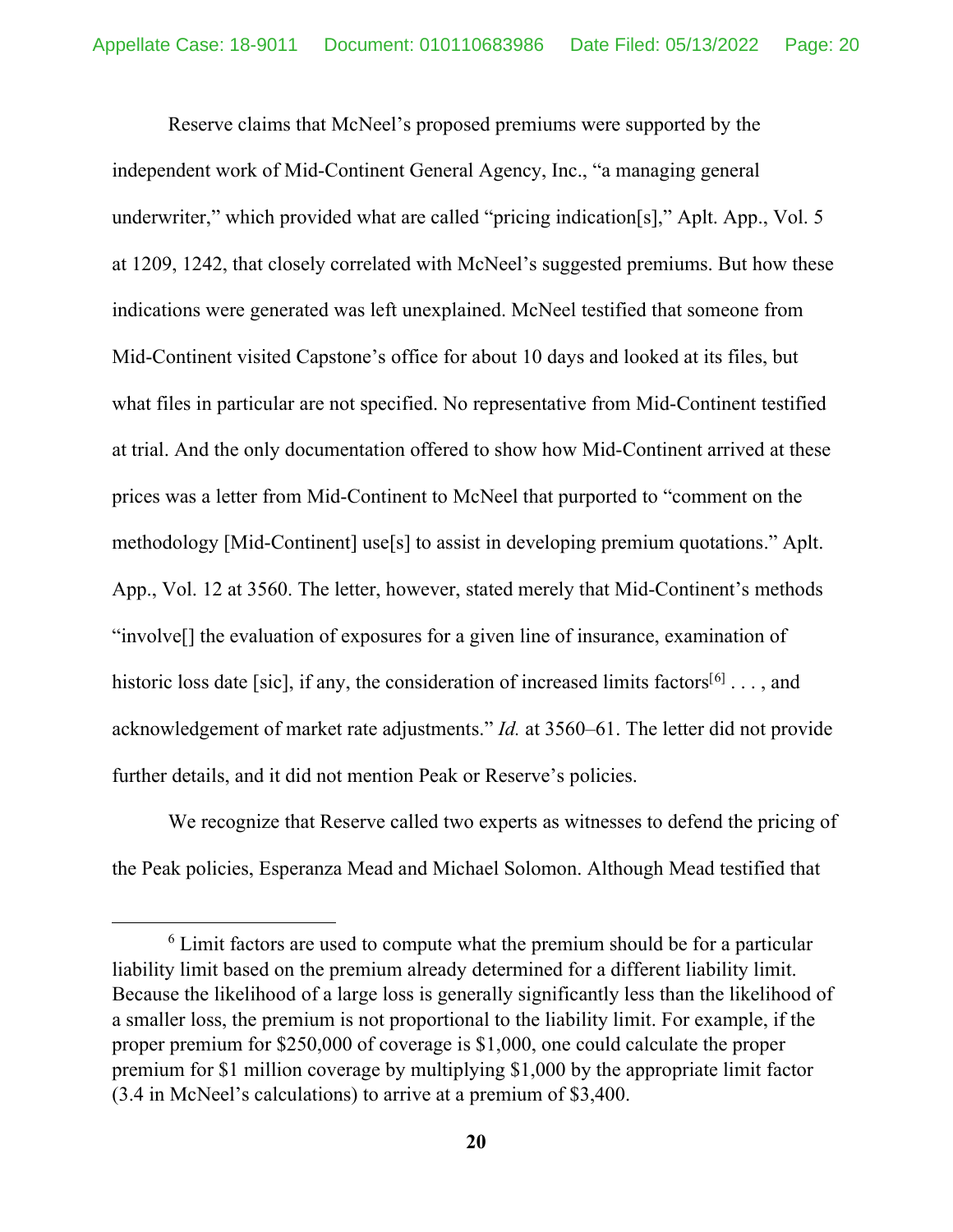the Reserve premiums were reasonable, her conclusions rested on questionable assumptions. Reserve had no loss data for her to use nor did she use any risk information from general industry sources. And to the extent that she relied on the premise that the premiums for the policies issued by the other Capstone captive insurers were reasonable, that premise was not supported by loss data from those insurers. Mead's report does tabulate the claims payments by Capstone captives for a five-year period; but she assessed this information as having "low credibility" for actuarial purposes because so few claims were paid, and the information had no material effect on her conclusions. Aplt. App., Vol. 5 at 1256. She instead reached her conclusion that the premiums charged by Reserve and the other Capstone captives were reasonable only by making the assumption, unsupported by any data, that the captives would ultimately pay claims equal to about 75% of the premiums. She employed that figure solely because it is standard in the insurance industry (which means merely that 25% of insurance premiums ordinarily go to overhead, administrative expenses, and profit). Under this assumption one would expect Peak, a business with almost no history of insurance losses and only general concerns about the future, to average over \$300,000 in submitted claims per year going forward. Neither Reserve nor its experts offered data, or even an explanation, to justify this assumption.

As for Solomon, at least he looked at real-world data—for example, he assessed the risk of loss to Peak from recall of products it manufactured or sold by looking at the "annual economic impact of food safety outbreaks." Aplt. App., Vol. 16 at 4724. But he opined on only six of the 13 policy coverages; and rather than assessing the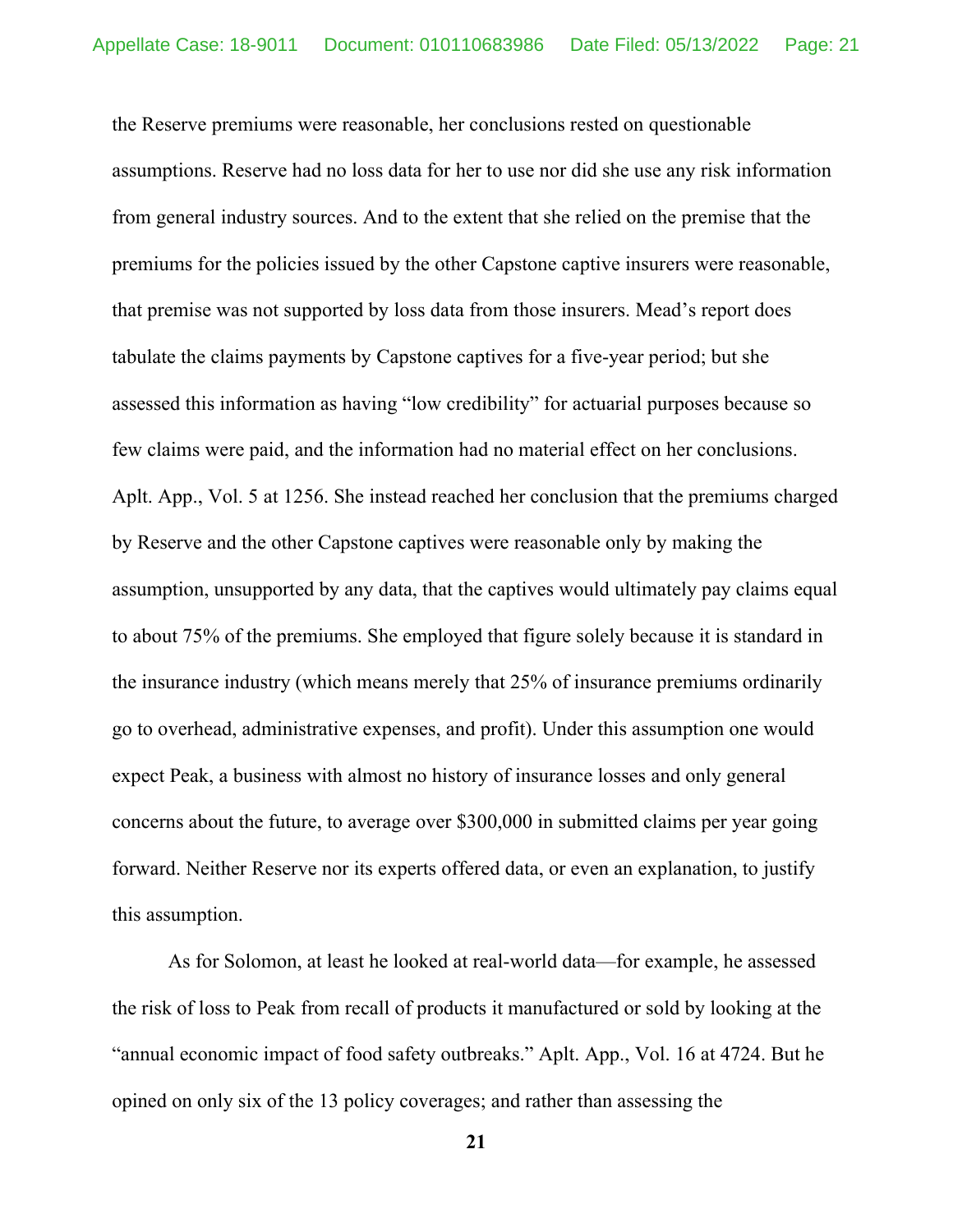reasonableness of the premiums for each coverage, he said only that the total premium for the reviewed coverages was "reasonable in the aggregate." Aplt. App., Vol. 13 at 3889. In any event, his report (and Mead's as well) was prepared many years after issuance of the policies of concern on this appeal, and there is no evidence in the record that the premiums for those policies were based in any way on the data he used (much of which in fact postdated the policies). Neither expert examined what the real risks to Peak were.

As summarized in the Commissioner's brief:

[N]either Solomon nor Mead compared taxpayer's premiums to premiums charged by unrelated third-party insurers; therefore, neither had a basis to determine whether taxpayer's premiums were commercially reasonable. Solomon merely opined that the aggregate premiums charged by taxpayer were reasonable when compared to Capstone's internal pricing guidelines. Similarly, Mead merely opined that the aggregate premiums charged by taxpayer were reasonable when compared to rates charged by other Capstone-managed captives.

Aplee. Br. at 60–61 (citations omitted). Reserve's reply brief does not respond to, much less challenge, the quoted statement. Although the testimony of the two experts is quite technical, our understanding of the testimony supports what the Commissioner says.

## **2. Comparison to Commercially Available Policies**

Nor is there evidence of any effort to determine what other insurers might have charged Peak as premiums for similar policies. True, Capstone's feasibility study stated that Peak wanted to create a captive insurer "for the purpose of writing coverages *that are generally unavailable or impractical to obtain in the conventional insurance marketplace*." Aplt. App., Vol. 7 at 2030 (emphasis added). But the report of another of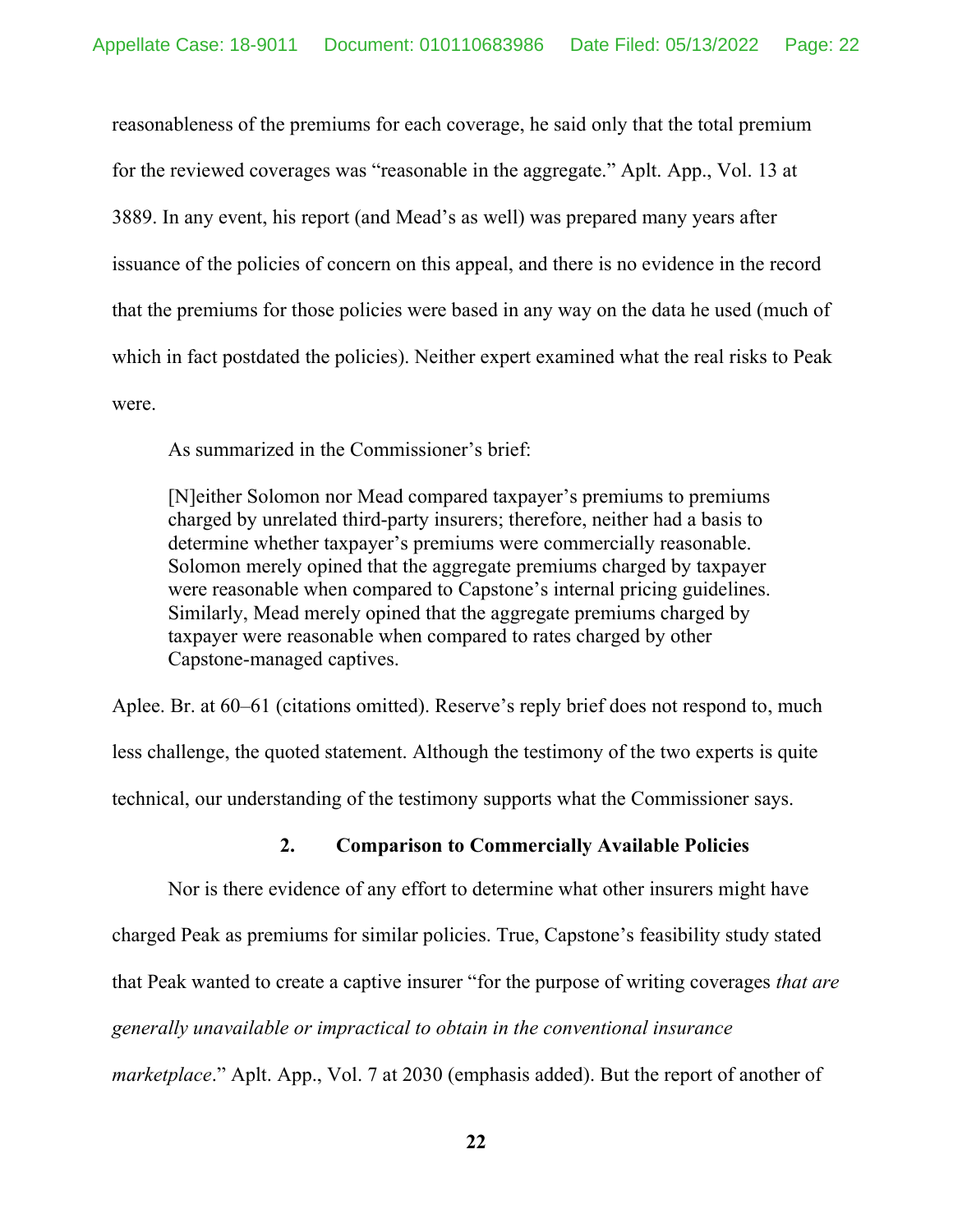Reserve's experts, Robert Snyder, who in fact co-authored that feasibility study, said that at least six coverages provided to Peak by Reserve—pollution liability, intellectual property, "commercial property gap," "punitive damages wrap," cyber risk, and tax liability coverages—were available in the commercial market. Aplt. App., Vol. 12 at 3582–85 (capitalization omitted).

Zumbaum and Weikel were apparently not particularly interested in Peak's saving money on insurance premiums. Zumbaum admitted that he did not explore coverage on the commercial insurance market before creating Reserve. And although McNeel and Feldman both testified that Zumbaum and Weikel were the most significant people in determining the policies, pricing, and coverage, McNeel could not recall whether Zumbaum or Weikel questioned the premium numbers. Zumbaum testified that he did not review the Reserve policies in detail; instead, he testified that he "[p]robably scanned through them." Aplt. App., Vol. 4 at 1134. Zumbaum also admitted that he relied on "Mr. McNeel, Mr. Feldman or other folks from Capstone" to tell him about the policies and that he would "believe[]" whatever they told him. *Id.*

Aside from the premium calculations, there is also no evidence in the record that the choice of policies, or their specific contents, was based on an assessment of Peak's particular needs. The feasibility study stressed that captive insurers are ideal for providing so-called "manuscript[]" policies, which it defined as policies with "coverage[] to address specific concerns." Aplt. App., Vol. 7 at 2031. And Feldman testified that one advantage of captive insurers was that captives "design[] coverages not with a blunt instrument but with a scalpel"—effectively "tailoring coverages directly to the needs of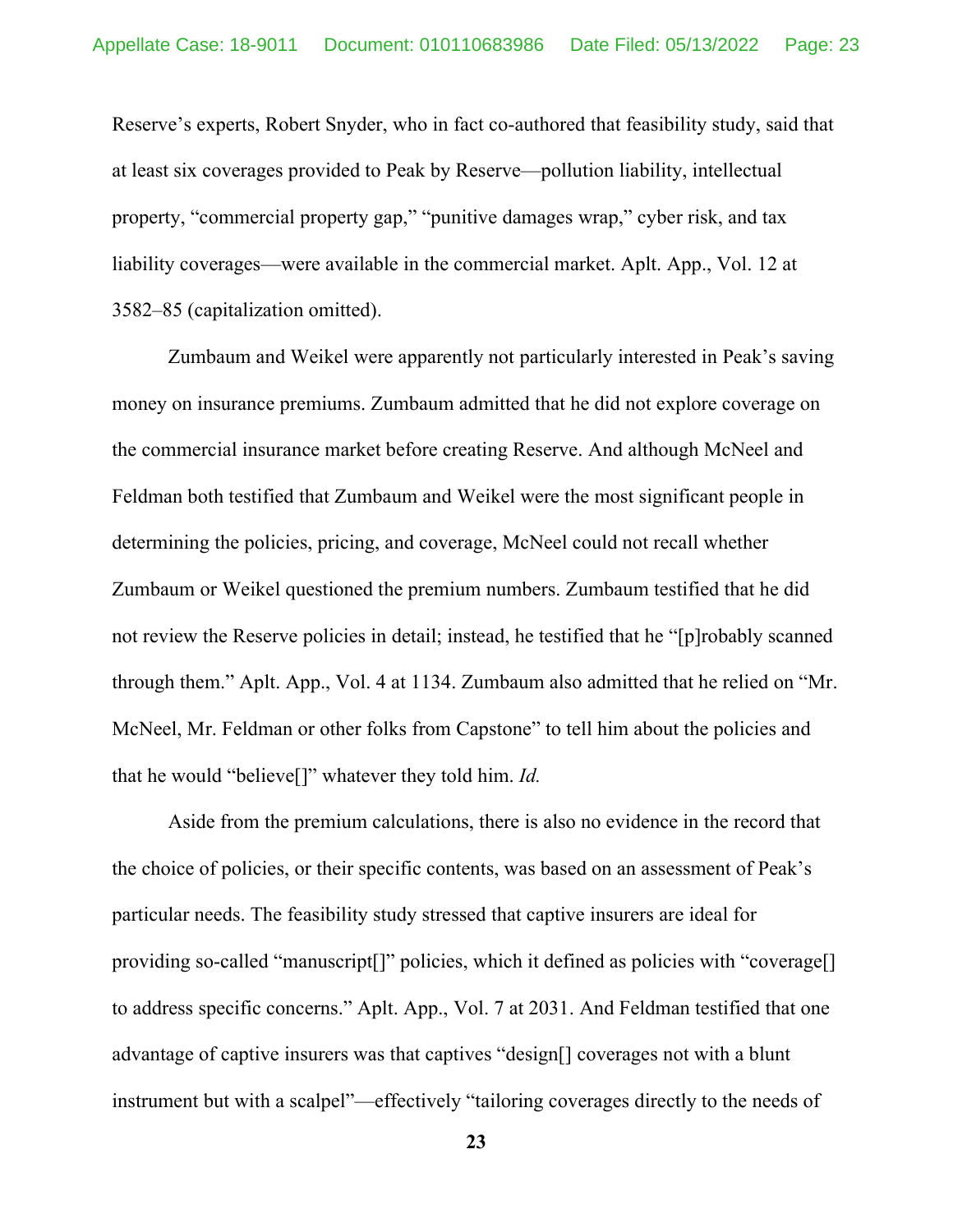the business." Aplt. App., Vol. 5 at 1372. But there is no evidence of such tailoring for the policies issued to Peak. McNeel acknowledged that Capstone "had policies that were common to a lot of different clients." *Id.* at 1250. And the Tax Court described these as "'cookie-cutter'" policies, noted testimony from Capstone employees that "they administered many of the same policies for all of their clients," and observed that "[i]n many instances the [Peak] policies were not reasonably suited to the needs of the insureds, particularly Rocquest and ZW." *Reserve*, at 54. (Of course, form policies have a very large, and quite proper, role in the insurance industry. In themselves, they do not suggest impropriety.)<sup>[7](#page-23-0)</sup>

## **3. Claim-Handling**

In addition, Reserve's claims-handling operations were, to say the least, far from businesslike. Reserve handled only one claim during the years at issue—a claim from Peak under the special-risk policy for partial loss of a major customer. That policy, as the name suggests, reimbursed Peak for business losses "as a result of the loss of or reduction of services of a [m]ajor [c]ustomer." Aplt. App., Vol. 12 at 3302. But the policy imposed significant restrictions on when coverage would be provided. For example, it would not cover the loss of a major customer if Peak "initiate[d] the termination," or if Peak did

<span id="page-23-0"></span> $7$  Altogether, Reserve did not provide the advantages touted by the feasibility study. Rather than Peak having "complete control" over Reserve, Aplt. App., Vol. 7 at 2042, Reserve was managed entirely by Capstone. Rather than Reserve providing "manuscript" coverage, *id.* at 2041, it issued boilerplate policies. And rather than providing insurance that is "generally unavailable or impractical to obtain in the conventional insurance marketplace," *id.* at 2030, at least six of Peak's policies were commercially available.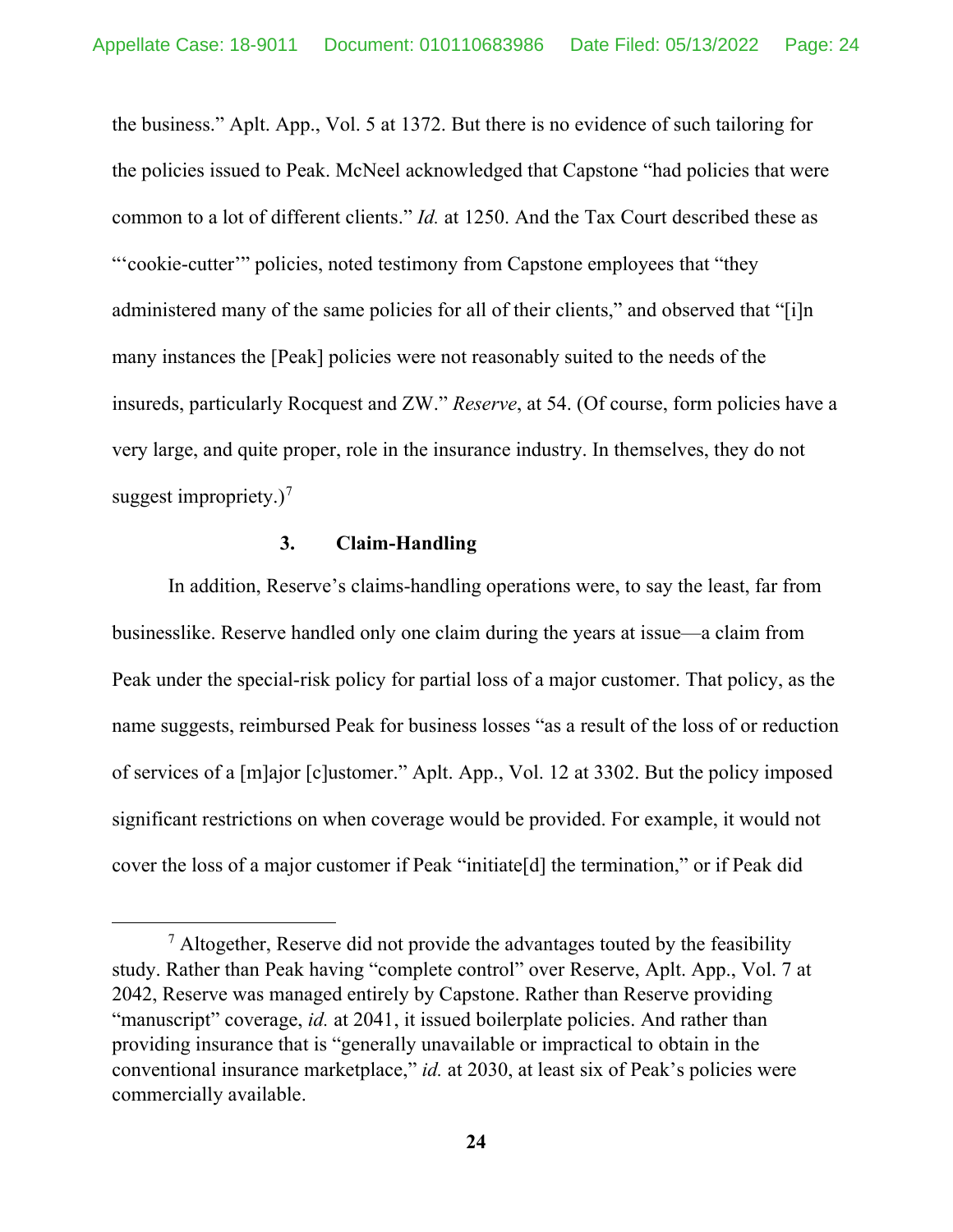"not attempt or intend to replace" the customer, or if Peak caused the customer to leave by breaching the terms of its contract with the customer. *Id.* And the claim would not be paid under the policy if the insured had knowledge of the loss before the effective date of the policy.

Peak filed its claim under the major-customer policy on April 6, 2009, about four months into the coverage period. Reserve's initial notice of claim dated the loss as occurring during the first week of the policy period, on January 5, 2009. It described the claim as arising from a "[s]ignificant reduction of orders from Stillwater Mining Company, a customer representing 35% of sales." Aplt. App., Vol. 19 at 5407. It said that "[t]he reduction in orders from Stillwater represents 16% of the insured's sales for the period," and said that its net income had dropped from \$422,440 in the first quarter of 2008 to \$232,620 in the first quarter of 2009, a drop of about 45%. *Id.* After subtracting the \$25,000 deductible, the claim value for lost net income was \$164,820. The underlying claim document that Peak allegedly submitted to Reserve to substantiate and explain these numbers is not in the record. In fact, the record contains no supporting documentation from Peak whatsoever. And Zumbaum gave conflicting testimony about whether Peak submitted the claim to Reserve or to Capstone. Moreover, there is no evidence that Reserve investigated the claim to determine if the loss was covered under the policy—did Peak know of the coming reduction in sales by January 1, 2009, the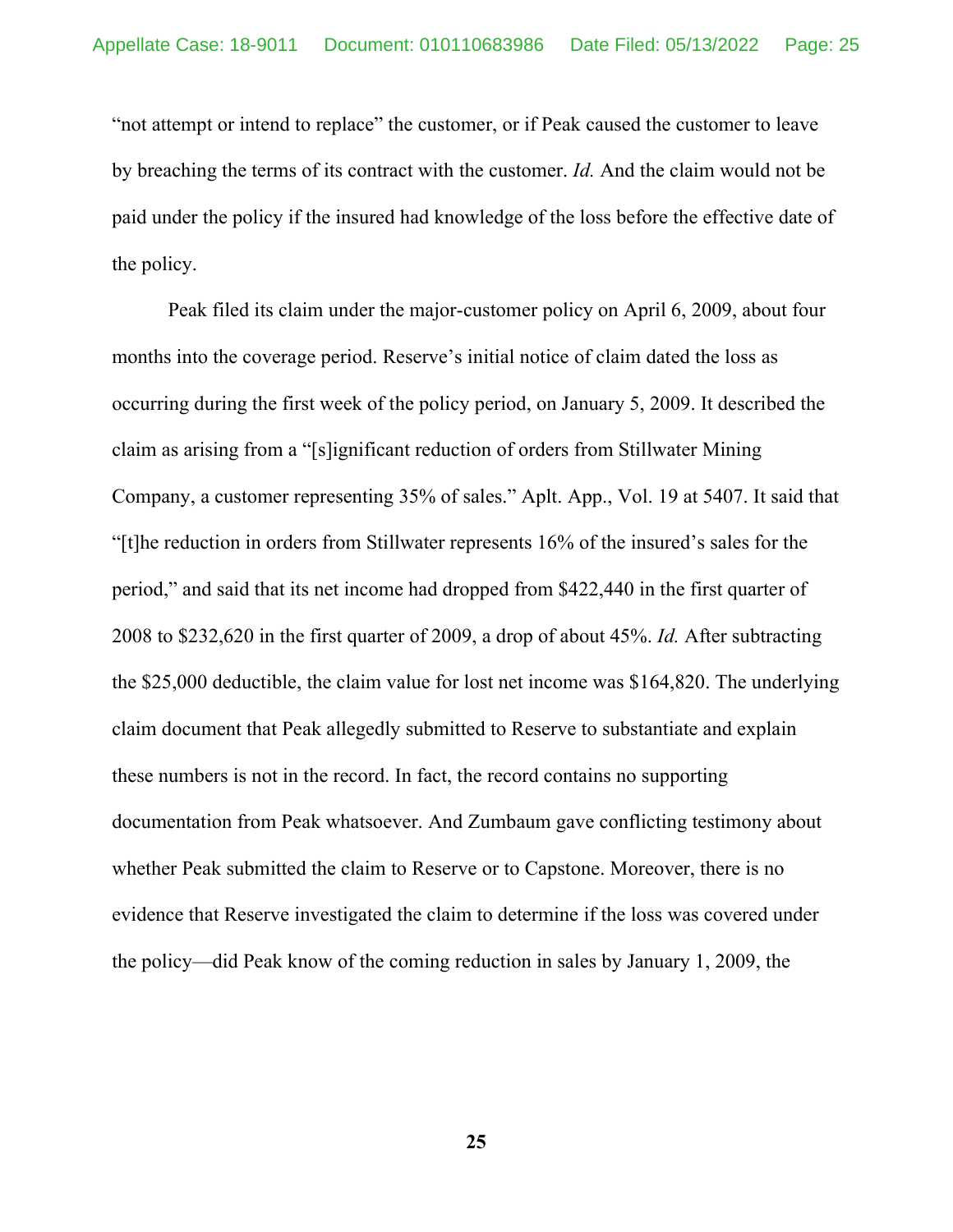effective date of the policy;<sup>[8](#page-25-0)</sup> was the reduction caused by a breach of contract by Peak; etc.?

Reserve paid \$150,000 on the claim on April 21, 2009—about two weeks after Peak filed the claim. One month later, on May 27, Reserve and Peak executed a settlement agreement. The agreement (which misstates the coverage limit for the relevant policy as \$1 million, rather than the actual \$500,000) stated, among other things, that Reserve would pay Peak the full value of the claim—\$164,820—and in return, Peak would "completely release[] and forever discharge[] [Reserve] from any and all past or present claims, demands, obligations, actions, causes of action, judgments, expenses and compensation . . . [that] may in any way grow out of the specified loss." Aplt. App., Vol. 12 at 3553. Reserve then issued a second payment of \$14,820 the same day as the agreement. Four months later, however, on September 10, 2009, Reserve issued a third check to Peak for \$175,000. The sole possible explanation in the record is a line dated August 25, 2009, on the Notice of Claim form stating: "Re-open claim due to extended losses from lost customer." Aplt. App., Vol. 19 at 5407. There is no supporting documentation for the \$175,000 sum. All three checks from Reserve to Peak were signed

<span id="page-25-0"></span><sup>8</sup> The December 2008 policy indemnified Peak "for any Business Interruption loss of up to twelve (12 months) suffered as a result of *losing the services* of a Major Customer." Aplt. App., Vol. 11 at 3126 (emphasis added). The 2009 policy, which took effect five days before the "date of occurrence" stated on the Notice of Loss, changed the language to encompass "any Business Interruption loss . . . suffered as a result of *the loss of or reduction of services* of a Major Customer." Aplt. App., Vol. 12 at 3302 (emphasis added). The loss on which Reserve paid Peak—which was not for the total loss of services but just a reduction of services—may not have been covered under the language of the December 2008 policy.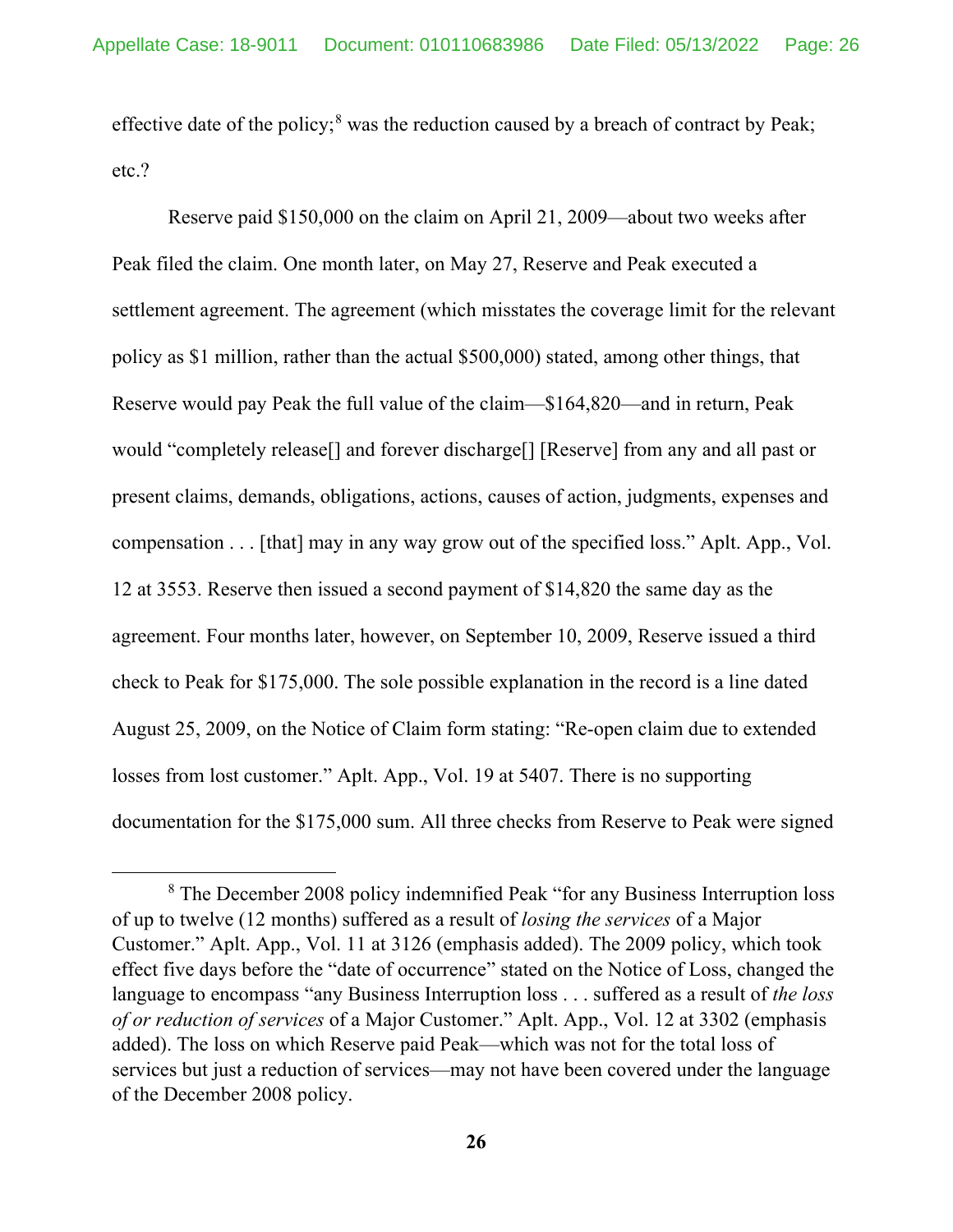by a Peak employee. More than two years later, on January 30, 2012, the parties executed an addendum to the settlement agreement, which stated in full: "In consideration of the release set forth above, the Insurer agrees to pay the Insured the sum of **Three Hundred Thirty Nine Thousand, Eight Hundred Twenty Dollars (\$339,820.00).** The foregoing sum [has] been paid by Insurer through two checks made payable to 'Peak Mechanical & Components, Inc.'" Aplt. App., Vol. 12 at 3556.

### **C. Reserve's Reinsurance Policies**

Capstone believed that Reserve would need to obtain at least 30% of its premiums from insureds not related to it—that is, from insureds other than Peak—in order to receive favorable tax treatment as a qualified insurance company. To meet the 30% threshold Reserve therefore engaged in two arrangements with PoolRe, each of which contributed about 15% of the total premiums it received. PoolRe managed similar arrangements for some 50 other captive insurance companies that issued about 400 policies altogether. As previously noted, these captive insurance companies as well as PoolRe were all managed by Capstone.

### **1. Stop-Loss and Quota-Share Agreements**

The first arrangement involved stop-loss coverage provided by PoolRe to Peak. Through endorsements on all of Reserve's direct policies with Peak, PoolRe received 18.5% of the premiums paid by Peak on each policy in 2008 and 2009, and 19.9% of the premiums in 2010. See Figure 3 (showing the 2008 and 2009 arrangements). In return, PoolRe assumed (through an endorsement on the policy) some of Reserve's exposure on each policy. A financial backstop for Reserve was ostensibly important because it could

**<sup>27</sup>**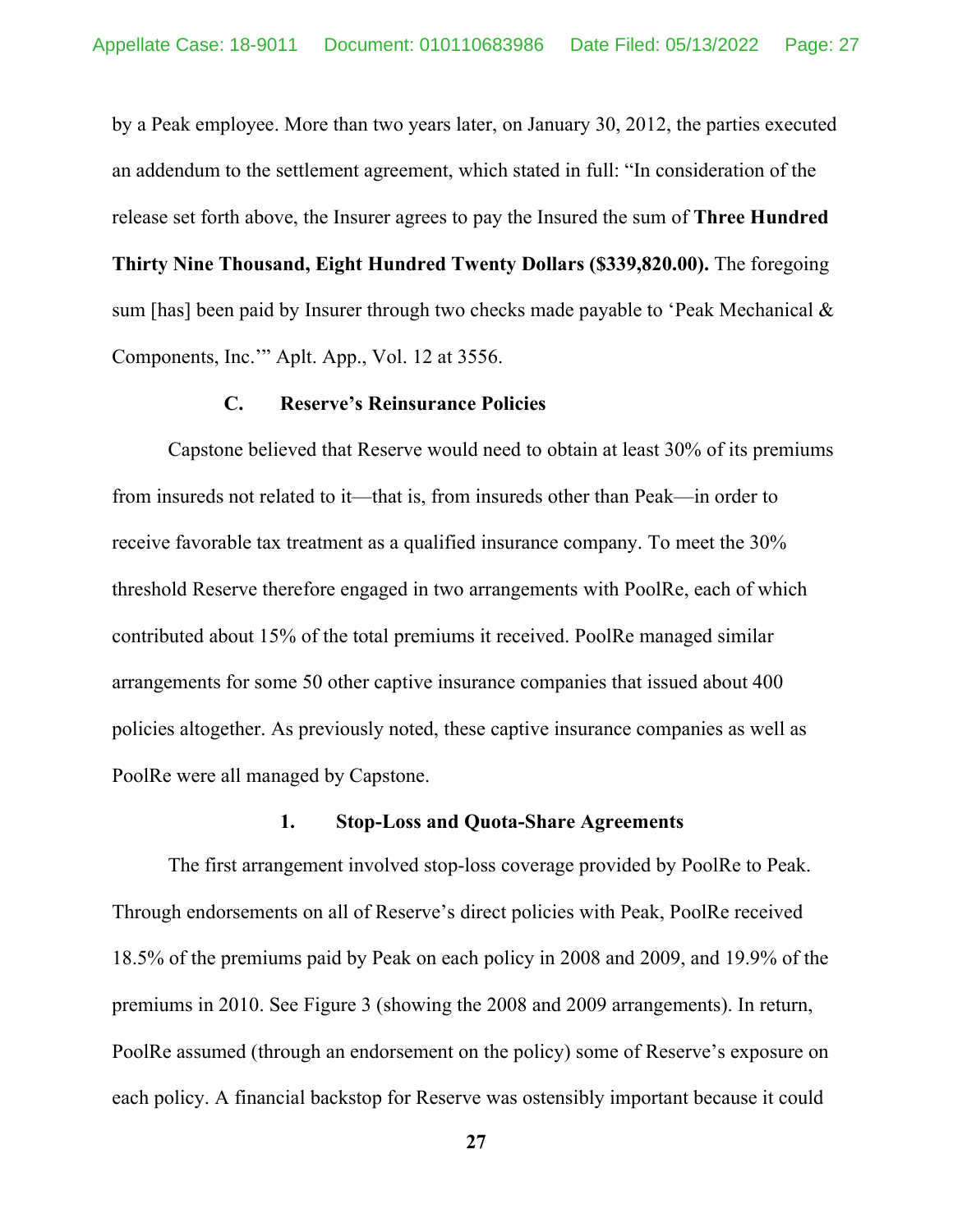face liabilities exceeding \$8 million per year on the policies issued to Peak; at least for the first few years of its operation, such liabilities could not be covered by the combination of Reserve's \$100,000 initial capitalization and the additional capital acquired from annual premium payments. But PoolRe did not provide much of a backstop. The amount that PoolRe could be required to pay each year on the stop-loss coverage was strictly limited, and the requirements for it to make any payment at all were intricate, restrictive, and highly unlikely to materialize.



\*equal to the 18.5% premium paid by Peak to PoolRe

# **Figure 3 – Reserve's Reinsurance Relationship**

We describe in some detail the limits with respect to the 2009 policies to illustrate the general issues. First, PoolRe incurred no liability under the stop-loss coverage until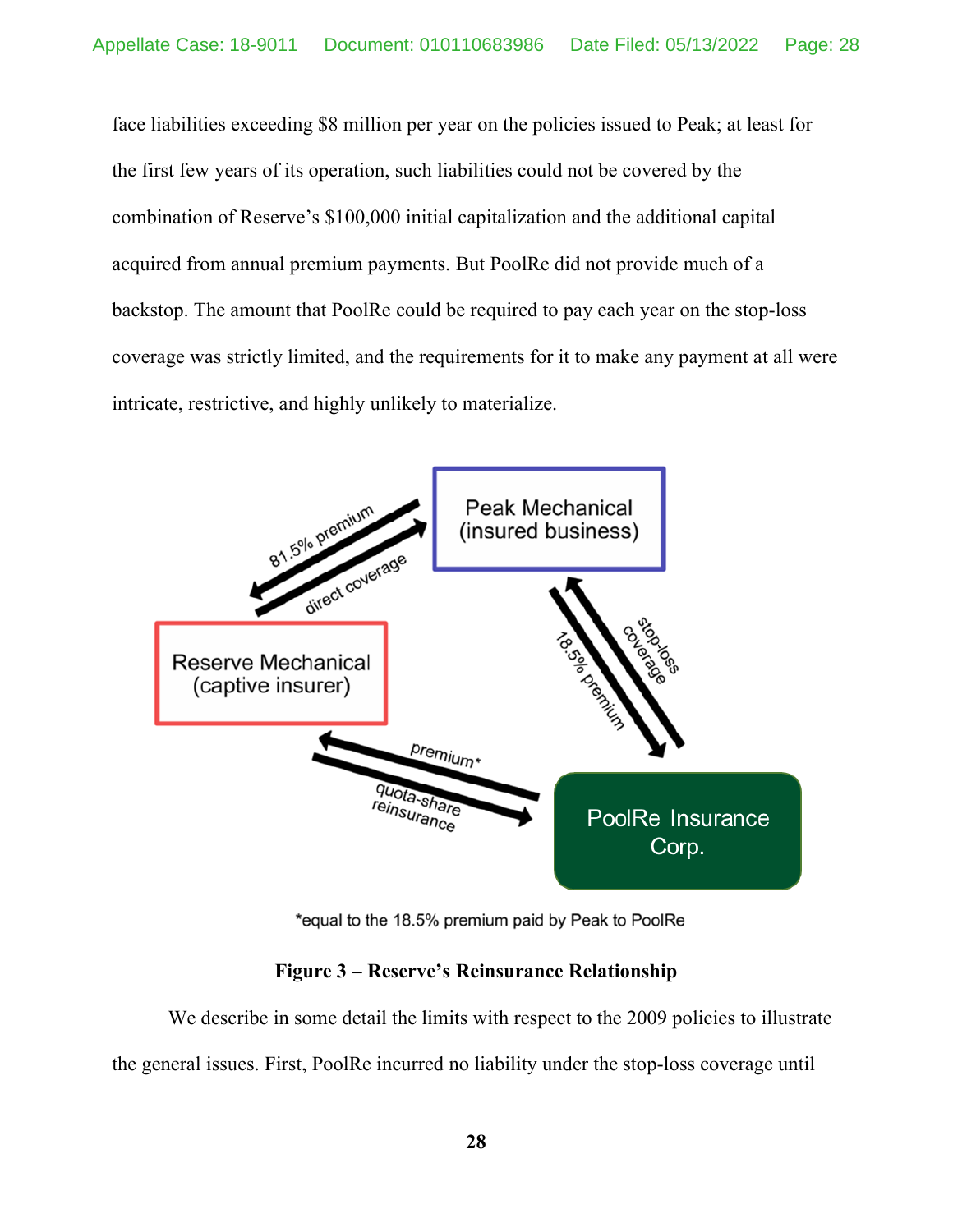Reserve received claims from Peak in excess of the total premiums paid by Peak (18.5% of which went to PoolRe). Thus Peak needed to submit claims to Reserve in excess of \$448,127.03 to trigger the stop-loss coverage. If that condition was satisfied, PoolRe would then pay amounts exceeding the total premiums, but only up to a maximum of 150% of those premiums. PoolRe could therefore not be required to pay more than about \$672,000 in stop-loss coverage on the 2009 policies, even though the liability of Reserve to Peak could have been as high as \$8 million on those policies.

The amount that PoolRe would have to pay on Reserve's policies was also restricted by an additional requirement that had little to do with Reserve. PoolRe's total liability on all its stop-loss coverage for the captive insurers was limited to 125% of the total yearly premiums paid for stop-loss coverage by all the captive insurers. In 2009 PoolRe received just under \$83,000 in premiums on the Reserve policies; from all the captive insurers together, it received about \$6 million. If a number of the other captive insurers suffered large losses in the same year, the amount that Reserve could recoup from PoolRe for that year could be further reduced.

Another feature of the PoolRe coverage, however, made the above limitations more theoretical than real. The limitations were unlikely to ever come into play because PoolRe would incur liability only if what the policy called an "Attachment Point" were satisfied. Aplt. App., Vol. 12 at 3411. There were four possible attachment points, each requiring at least two significant losses. Thus, a single catastrophic loss on one of the Reserve policies would not trigger any payments by PoolRe. The first attachment point was that Peak suffer at least two losses where (1) each loss was caused by a separate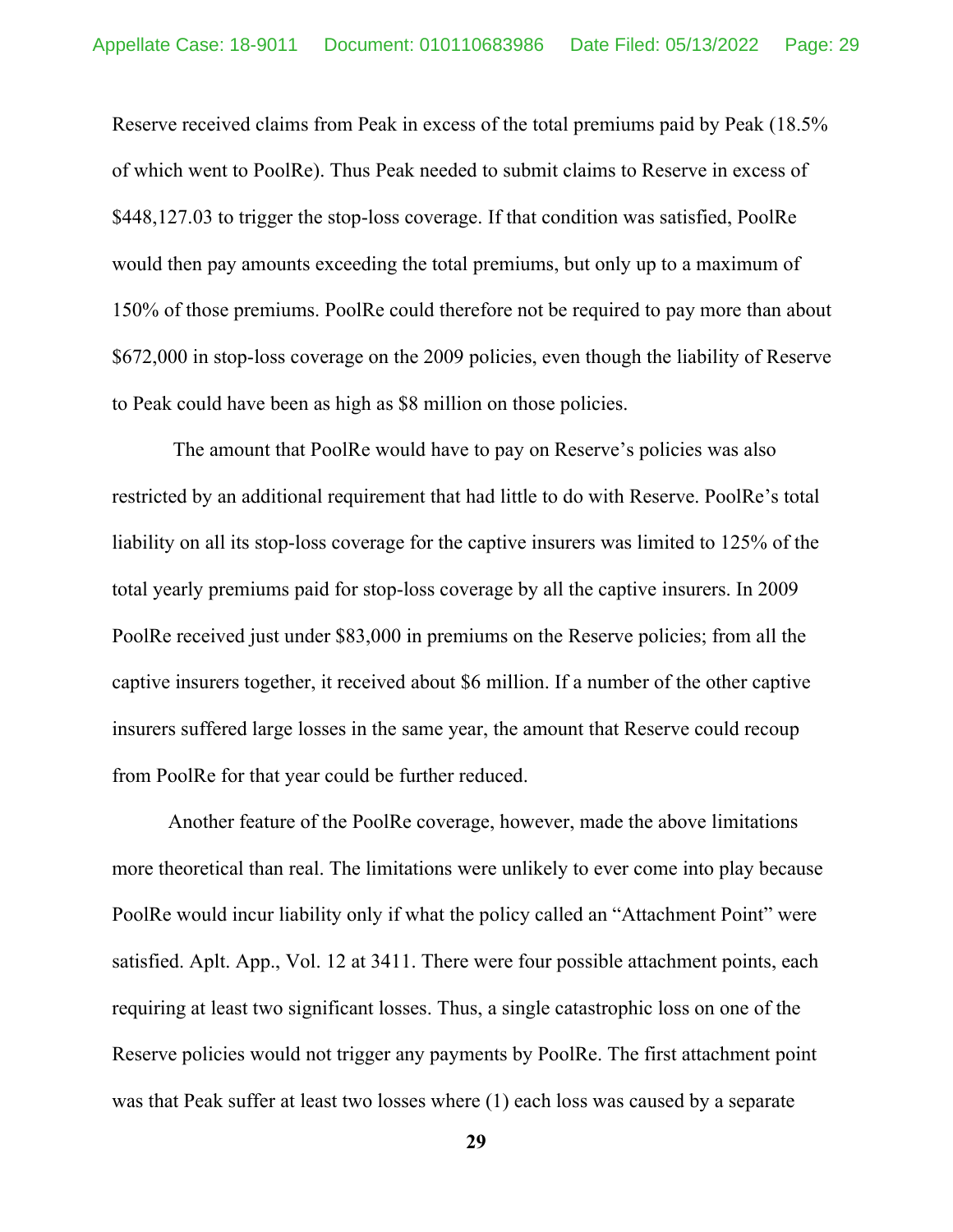event and (2) each loss cost Peak at least \$100,000. A second attachment point would be triggered only when Peak experienced three losses, each caused by a separate event, that caused the loss of at least \$60,000. The third required four separate losses of \$36,000 or more; and the fourth required five separate losses of \$20,000 or more.<sup>[9](#page-29-0)</sup> Even then, PoolRe would pay no more than the amount that exceeded the attachment point on the claim where the attachment point was first satisfied (and for all later claims). For example, if the first claim was for \$1 million, and the second was for \$125,000, PoolRe would pay only \$25,000, the amount by which the second claim exceeded the \$100,000 threshold. The other captive insurers in the program had similar arrangements with PoolRe, which made no payments under the stop-loss coverages to any of the 50-odd captive insurers (on their 400-plus policies) for at least the period at issue in this case.

Because it was so unlikely that any money would ever be paid under the stop-loss coverage provided by PoolRe, one might infer that it was of very little financial utility to Peak or Reserve. But PoolRe was an essential part of the mechanism that created the appearance that Reserve had substantially diversified its risks beyond those faced by its affiliate Peak. What created that appearance was Reserve's reinsurance of liabilities of PoolRe. Not only did PoolRe provide stop-loss coverage for the insureds of Reserve and

<span id="page-29-0"></span><sup>&</sup>lt;sup>9</sup> In 2010 the conditions for payment under the stop-loss coverage were revised. For that year the stop-loss insurance from PoolRe would have been triggered if the total claims submitted from Peak to Reserve reached 35% of the total, aggregate premiums for all of Reserve's direct policies. Above that threshold, PoolRe would pay 50% of the claims, though it would not pay more than the total premiums themselves. There were no longer any separate Attachment Points that needed to be satisfied.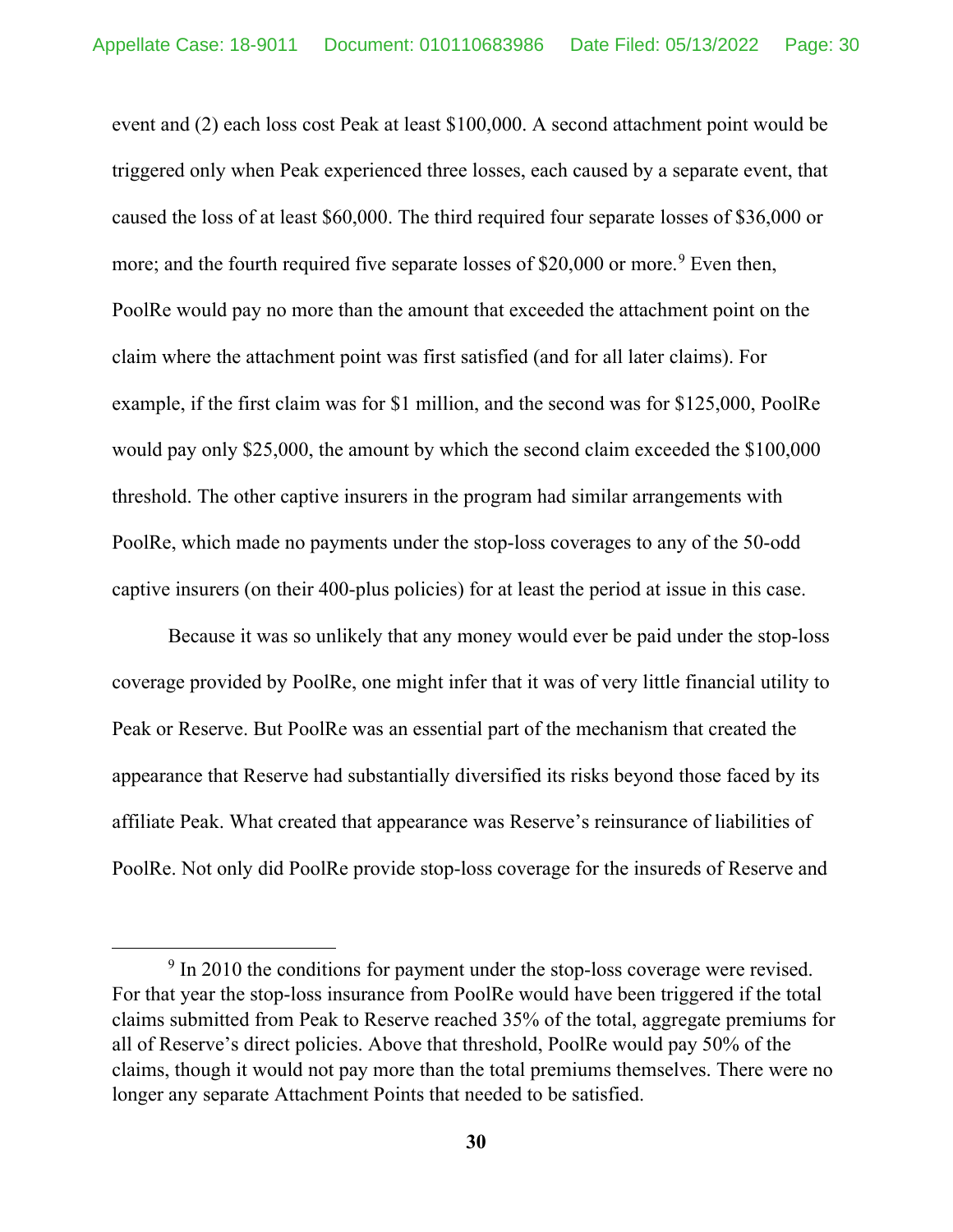the 50 other captive insurers, but Reserve and the other captives in turn reinsured PoolRe's stop-loss coverage for all the captives' insureds (such as Peak), thereby assuming all the liability of PoolRe for the stop-loss coverage. In other words, PoolRe was essentially only an intermediary. The liability for paying for stop-loss claims incurred by a captive insurer ultimately rested on all the captive insurers as a group. This risk-pooling reinsurance arrangement, which was called a quota-share agreement, gave the appearance that each captive insurer (such as Reserve) was spreading its risk beyond its affiliated companies (such as Peak) by incurring liability on the stop-loss coverage provided for the benefit of the other captive insurers.

For participating in the reinsurance pool, each captive received from PoolRe a premium equal to the amount that PoolRe itself had received from that captive's insureds for the stop-loss coverage, so that, in effect, the captive insurer (such as Reserve) ultimately received all the premiums paid by its insured (such as Peak). For example, in 2009 Peak paid 18.5% of its premiums (about \$83,000) directly to PoolRe for the stoploss coverage, but PoolRe then paid Reserve that same amount (\$83,000) for its reinsurance of stop-loss coverage, so Reserve ended up receiving 100% of what Peak paid for insurance. See Figure 3 above. In return for receiving this premium from PoolRe, the captive insurer was liable for a corresponding percentage of the liability incurred on the reinsurance provided to PoolRe by the captive insurers as a group. If the captive insurer received 3% of the total premiums paid by PoolRe for reinsurance, it was liable for 3% of what PoolRe had to pay on its stop-loss coverage.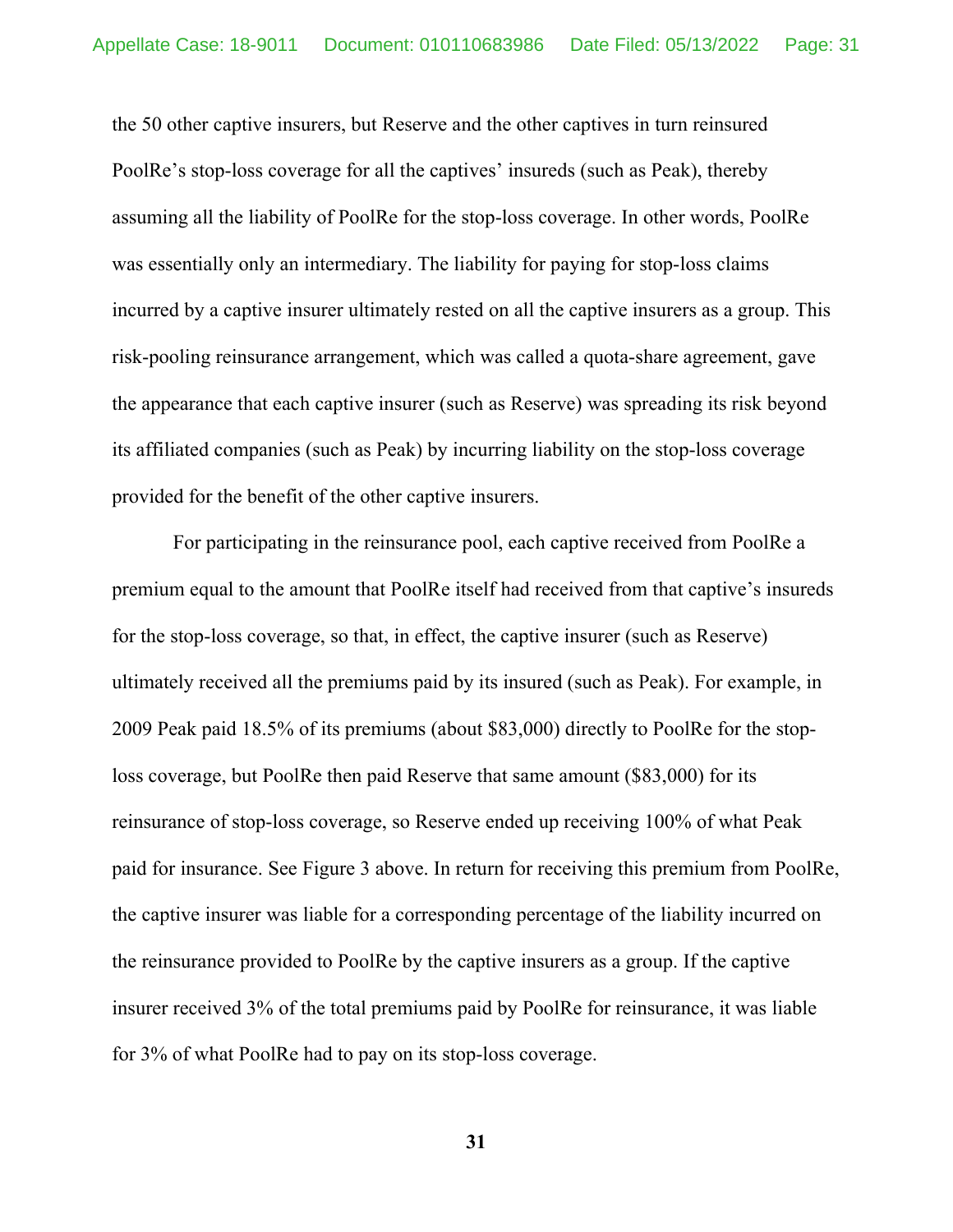The nature of the arrangement can be illustrated by a simplified example. Say, the PoolRe risk pool had three captives, A, B, and C, which respectively reinsure 50%, 30%, and 20% of the total stop-loss risk, because A's insureds pay 50% of the premiums to PoolRe for the stop-loss coverage, B's pay 30%, and C's pay 20%. If Captive B's insured has a covered claim that requires PoolRe to pay it \$100, then Captive A must pay PoolRe \$50, Captive B must pay \$30, and Captive C must pay \$20. B ends up reducing its potential \$100 loss to \$30, while the other pool members are out \$50 and \$20. No matter which captive insurer incurs the loss, the loss is ultimately borne in the same 5:3:2 proportions by the three captives.

In the actual PoolRe arrangement for 2009, the percentage of the total reinsurance paid by a captive ranged from 0.0984% (for a captive whose insureds paid \$5,550 in stop-loss premiums) to 3.3235% (for a captive whose insureds paid \$187,434 in premiums). Reserve's percentage was about 1.47%, based on Peak's paying PoolRe \$82,904 in premiums for the stop-loss coverage on Peak's policies with Reserve. PoolRe then paid Reserve the identical sum as the premium for reinsurance.

Although Reserve ultimately received premiums precisely matching the combined total that Peak paid to Reserve and PoolRe, the reinsurance arrangement gave the appearance that Reserve was receiving only 81.5% of the premiums paid by Peak and a substantial premium paid by PoolRe (equal to 18.5% of the premiums paid by Peak) for reinsurance of stop-loss coverage for about 400 businesses (the insureds of the other captives) who were not affiliated with Reserve. (Recall that Capstone believed that for Reserve to be qualified as an insurer under the tax laws, Reserve needed to receive at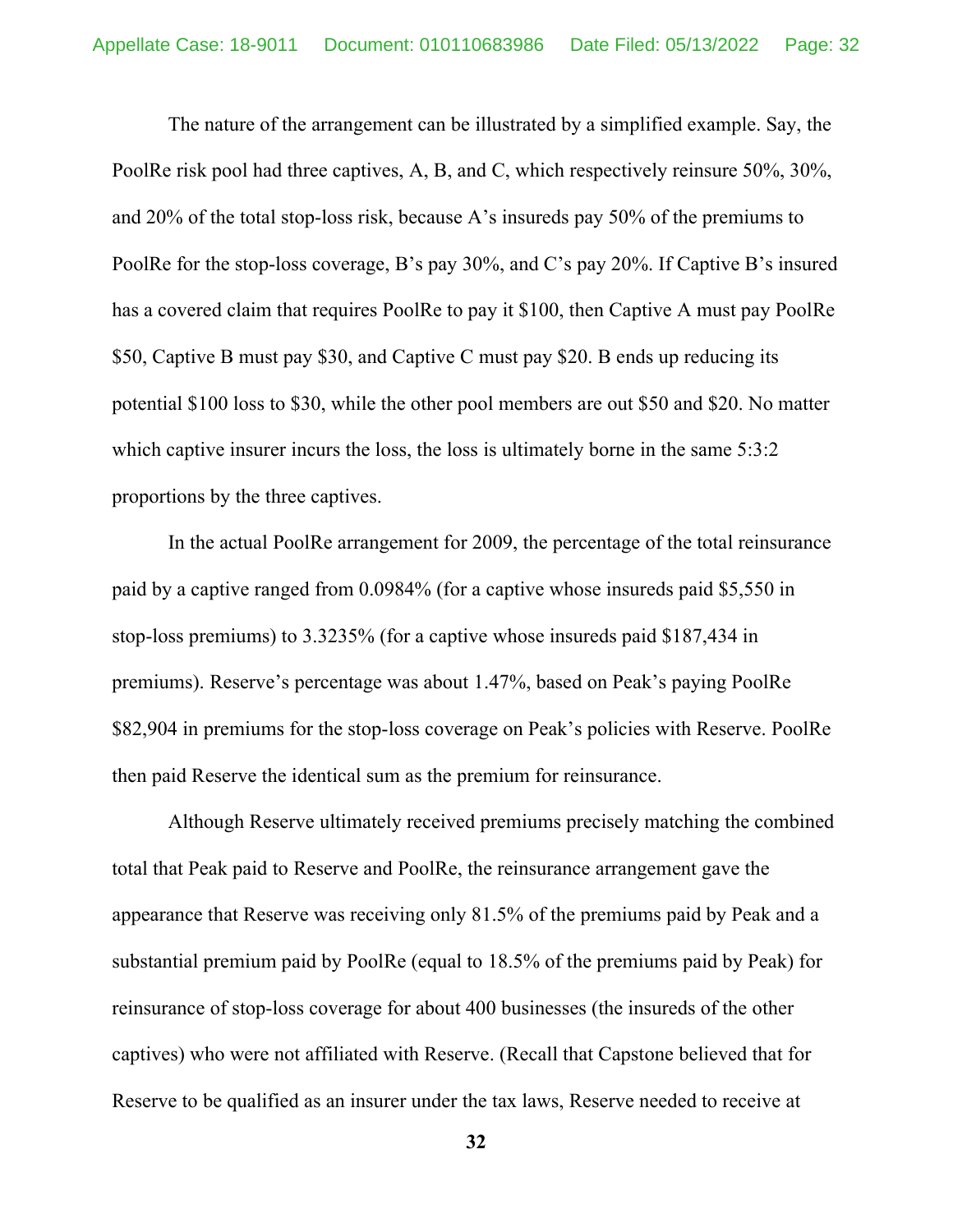least 30% of its premiums from its insurance of unaffiliated insureds, and the quota-share arrangement purportedly provided about half of that amount.) We recognize that a legitimate pool with a similar arrangement might properly distribute risk among insurers, even captive insurers. Here, however, the question was whether the stop-loss coverage was a legitimate risk. As previously noted, no claims under that coverage were made during the years in question by any of the 400 or so companies insured by the captive insurers participating in the PoolRe pool.

In addition, even assuming that the stop-loss coverage provided by PoolRe was not illusory, the only support in the record for the pricing of this coverage for the 2008 and 2009 policies is a 2005 letter signed by Robert Snyder, the director of risk consulting for the firm Myron Steves, who later served as one of the authors of Reserve's 2009 feasibility study, and eventually as a director of PoolRe itself. The letter was in response to a request from PoolRe to comment on the reasonableness of its Stop-Loss/Reinsurance premium structure, under which PoolRe would receive 18.5% of the premium paid by the insured. The letter concluded that "both the quota share premium retained by PoolRe and the quota share reinsurance premium(s) ceded to the captives via the pooling mechanism are reasonable." Aplt. App., Vol. 12 at 3568. The letter explains, however, that its "analysis and observations are limited to general commentary regarding stop loss insurance and the reinsurance pooling concept, and specifically, our assessment of the proposed premium structure." *Id.* at 3567. It does not indicate that Snyder had undertaken any specific assessment of the risks arising from the underlying insurance policies of the PoolRe captives or examined how any particular provisions of the stop-loss coverage,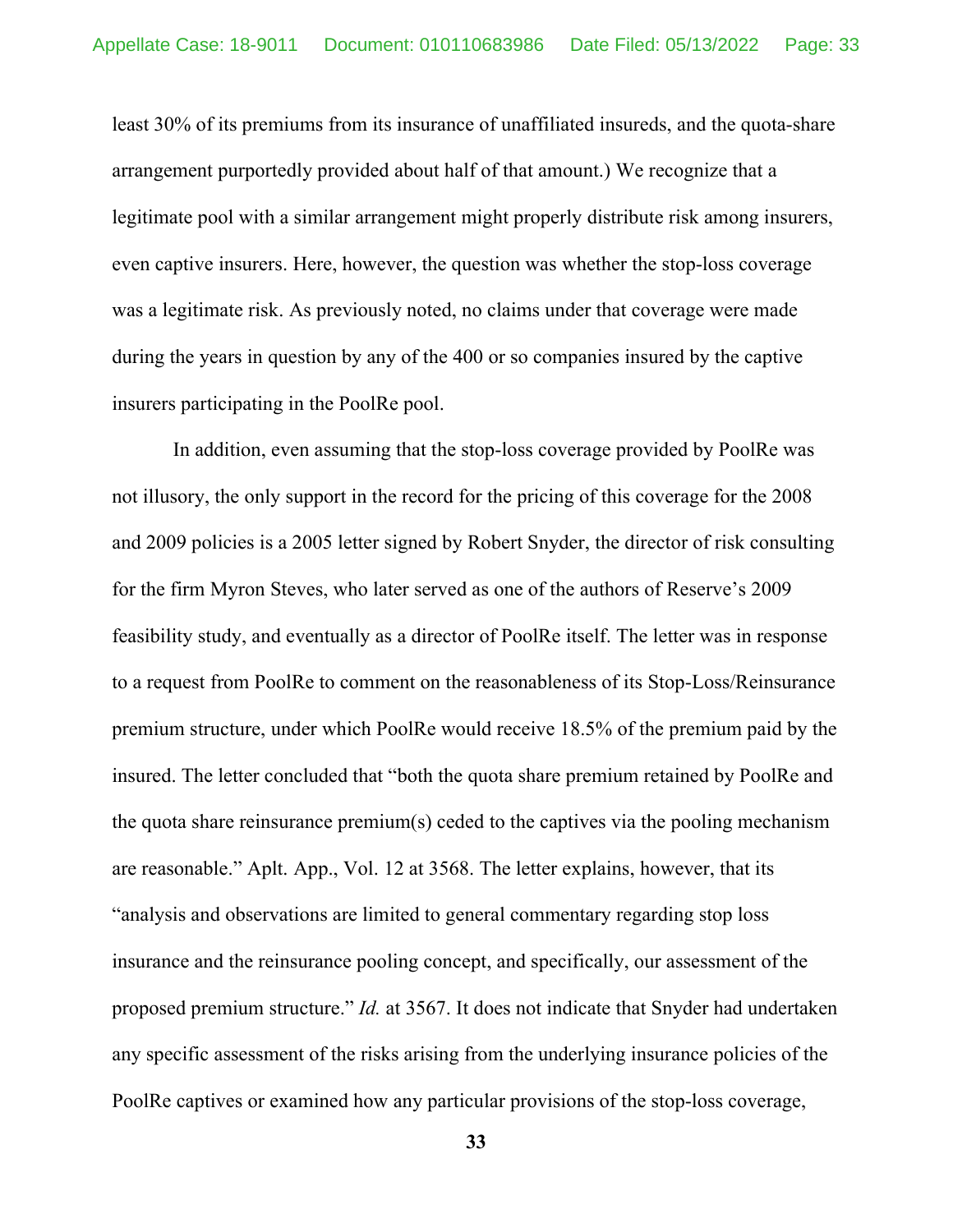such as the highly restrictive attachment points, affected the insurer's risks. It noted that a review of the premiums was "necessarily subjective," *id.*, and stated that the premiums employed by PoolRe are reasonable, "recognizing that in our judgment stop loss coverage in general might fairly be priced at anywhere from 2.5% to 30% of written premium." *Id.* at 3568. Talk about going out on a limb.

There is no evidence Capstone performed any further risk analysis before settling on 18.5% as the price paid by all captive insureds in 2008 and 2009. [10](#page-33-0) The premium for stop-loss coverage should depend on both the likelihood of losses covered by the Reserve policy and the likelihood that the losses during the year would satisfy the attachmentpoint and other conditions of the stop-loss coverage, which depends both on the amount of the loss and the frequency of losses. Not only does nothing in the record provide reason to believe that 18.5% of the total premium is the appropriate premium for the stoploss coverage for any particular captive insured, but Reserve has also failed to explain why it should be the same percentage for every captive insured. Reserve has provided no reason to believe, for instance, that for every (properly priced) insurance policy with a \$1 million coverage limit, the probability of incurring two losses exceeding \$100,000 in the same year is identical. And there is no indication in the record that the owners of Reserve

<span id="page-33-0"></span> $10$  In 2010, in addition to the previously discussed changes in stop-loss coverage, Capstone changed the premium percentage received by PoolRe to 19.9%. Reserve submitted a letter from Glicksman Consulting, LLC in support of this number. But that letter did not assess any risk. Rather, it presented a range of options based on a number of (unsubstantiated) risk assumptions provided by PoolRe and said that it was beyond "the scope of the review to recommend a specific change" to the stop-loss premium rate. Aplt. App., Vol. 12 at 3564.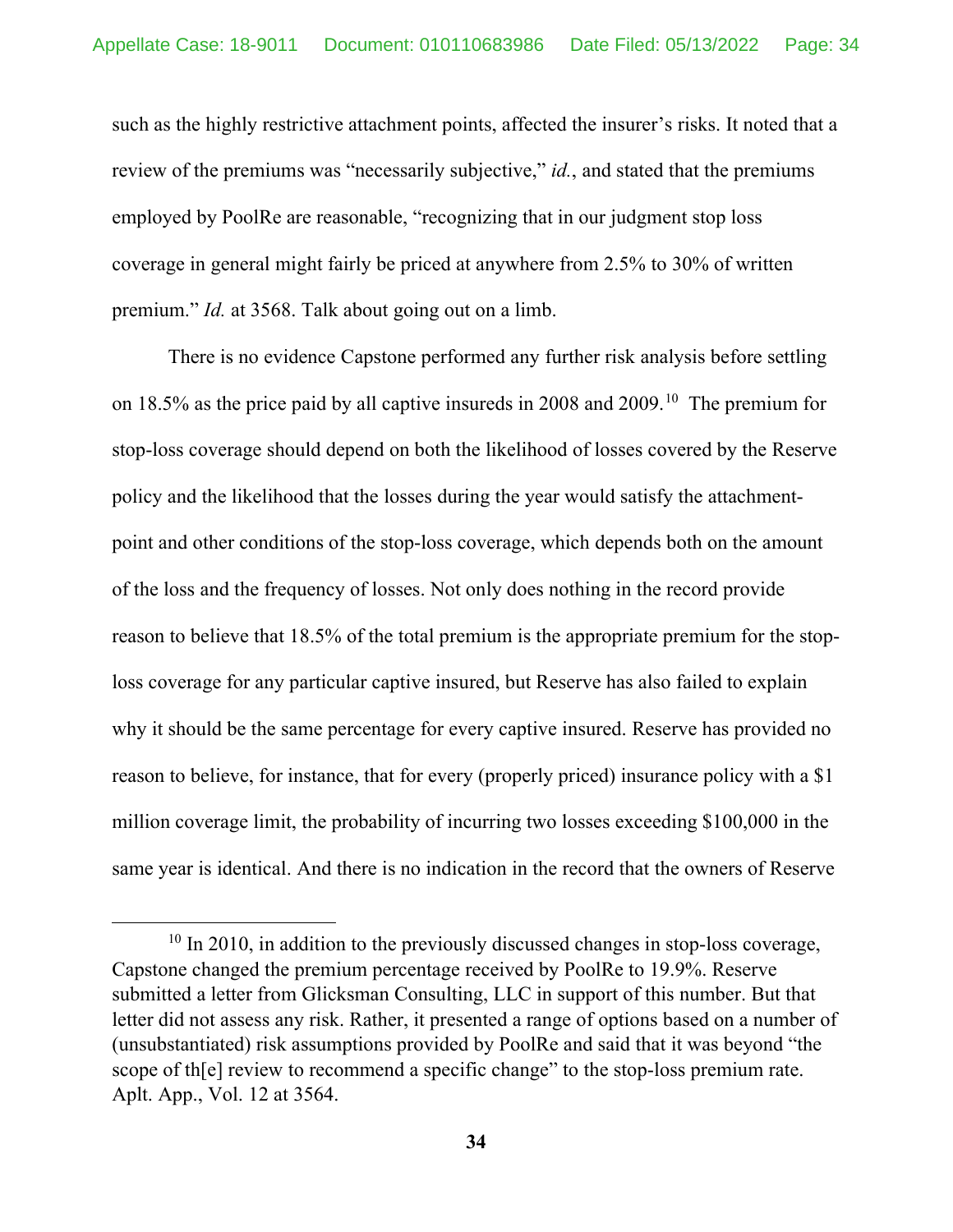or anyone else on its behalf exercised any diligence or investigated the risks it was assuming from participation in the PoolRe pool. One would think that pool members would want to make sure that the premium prices, and therefore their quota-share percentages, accurately reflected the risks involved because if one of the captives' stoploss endorsements triggered a disproportionate number of claims, then that captive would receive a greater benefit than the rest of the pool members.<sup>[11](#page-34-0)</sup>

In the absence of due diligence in assessing the risks of the other captives in the PoolRe pool, the willingness of the captives, including Reserve, to join the pool can perhaps be explained by the unusual, if not unique, fact that both PoolRe and all the captives were managed by Capstone. (One of Reserve's experts testified that he had never seen a risk pool where all the participants and the pool were managed by the same

<span id="page-34-0"></span> $11$  Say the amount of premiums paid by Peak for its insurance was identical to the amount paid by the insureds of captive insurer A in the pool, but Peak was only 1% as likely as the insureds of A to incur a loss covered by the stop-loss coverage provided by PoolRe. Reserve and A each would forgo the same amount in premiums (18.5% of the total premiums in 2009) to PoolRe and each would be paid that same amount from PoolRe for reinsurance premiums. So Reserve and A would each effectively receive all premiums paid by its insureds. The problem would arise from the discrepancy between the liability each insurer would incur for reinsuring PoolRe's stop-loss liability and the benefit each would receive from that coverage. Since each had to forgo (at least in form) the same amount in premiums to PoolRe, each would be liable for the same percentage of losses incurred by PoolRe when it had to pay on claims under the stop-loss coverage to any of the captive insurers in the pool. This would be highly unfair to Reserve under our assumption that Reserve would expect to receive only 1% as much benefit as A would receive from the stop-loss coverage. Reserve would be shelling out a lot more to reinsure A's losses than it would be getting in return from A. If the stop-loss risks to the other captive insurers in the pool were more like the risks to A than the risks to Reserve, it would be foolish for Reserve to join the PoolRe pool.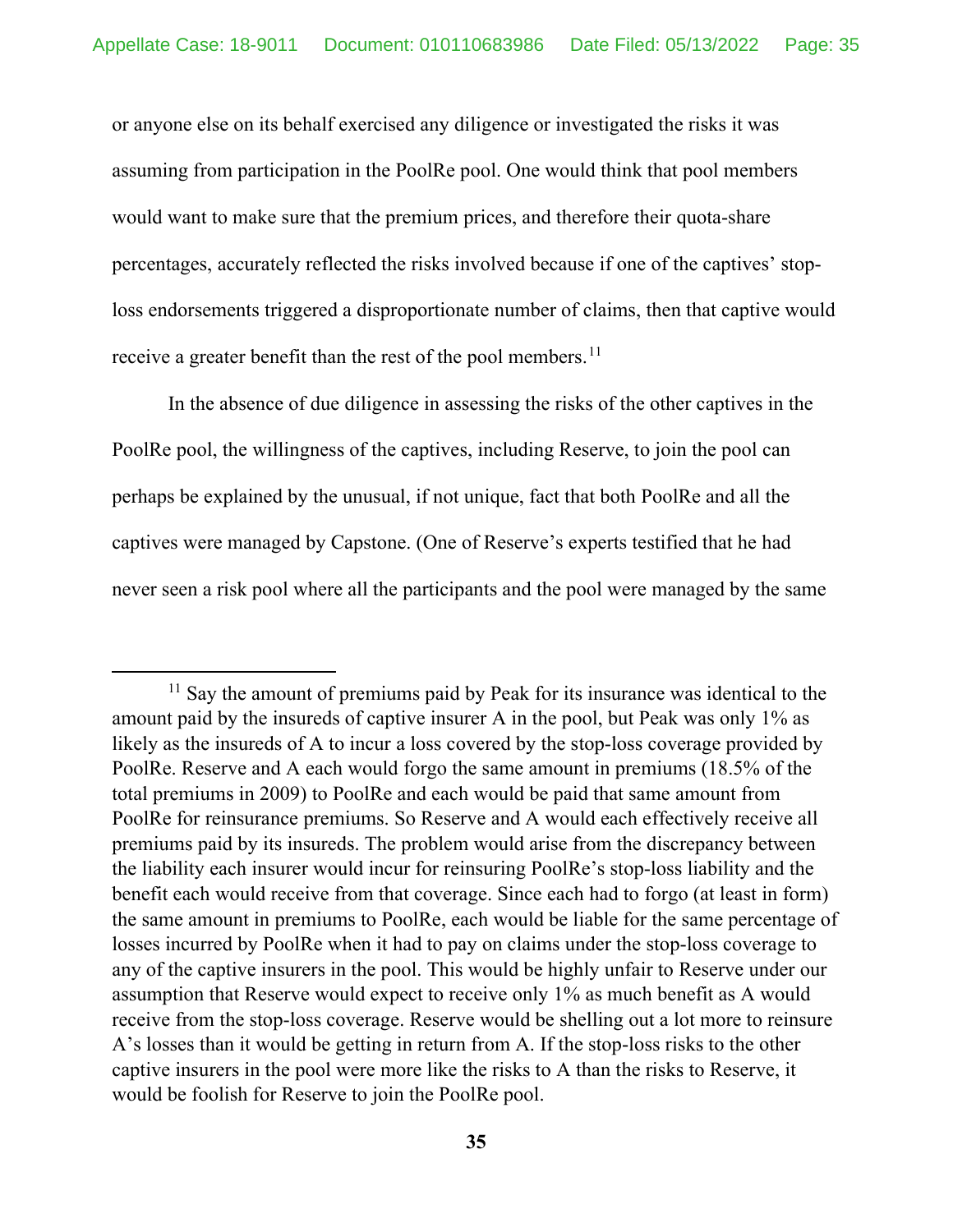entity.) Zumbaum, for his part, testified that he completely relied on Capstone. Also, the captives may have determined, or been advised by consultants, that they would almost surely incur no liability under the stop-loss reinsurance policies, so the premiums for that coverage (which would come back to the captives via the reinsurance of PoolRe) was of no import.

### **2. Credit-Coinsurance Arrangement**

The other way in which Reserve purportedly distributed risk was through a coinsurance arrangement between PoolRe and an insurer called CreditRe, which ostensibly accounted for about 15% of Reserve's premiums receipts. CreditRe was not a Capstone-managed entity; rather, it was owned and operated by a man named Gary Fagg. Under the agreement between PoolRe and CreditRe, CreditRe ceded to PoolRe a portion of the risk that CreditRe assumed from vehicle-service contracts between consumers and another insurer, Lyndon Property Insurance Co. PoolRe then executed a separate agreement with Reserve—called the "Credit Insurance Coinsurance Contract"—under which Reserve reinsured about 1% of PoolRe's liability from the coinsurance contract and, in return, PoolRe would pay a premium to Reserve. Aplt. App., Vol. 11 at 3261.

The bona fides of the arrangement, however, could be questioned. Very little money changed hands between Reserve and PoolRe. The financial records do not show any premium payment actually transmitted to Reserve during the years in question. Nor is there any record of particular claims paid by PoolRe or Reserve. The sole payments in the relationship appear to be annual deposits of less than \$200 each from PoolRe to Reserve purportedly equal to the amount by which the annual premiums exceeded the annual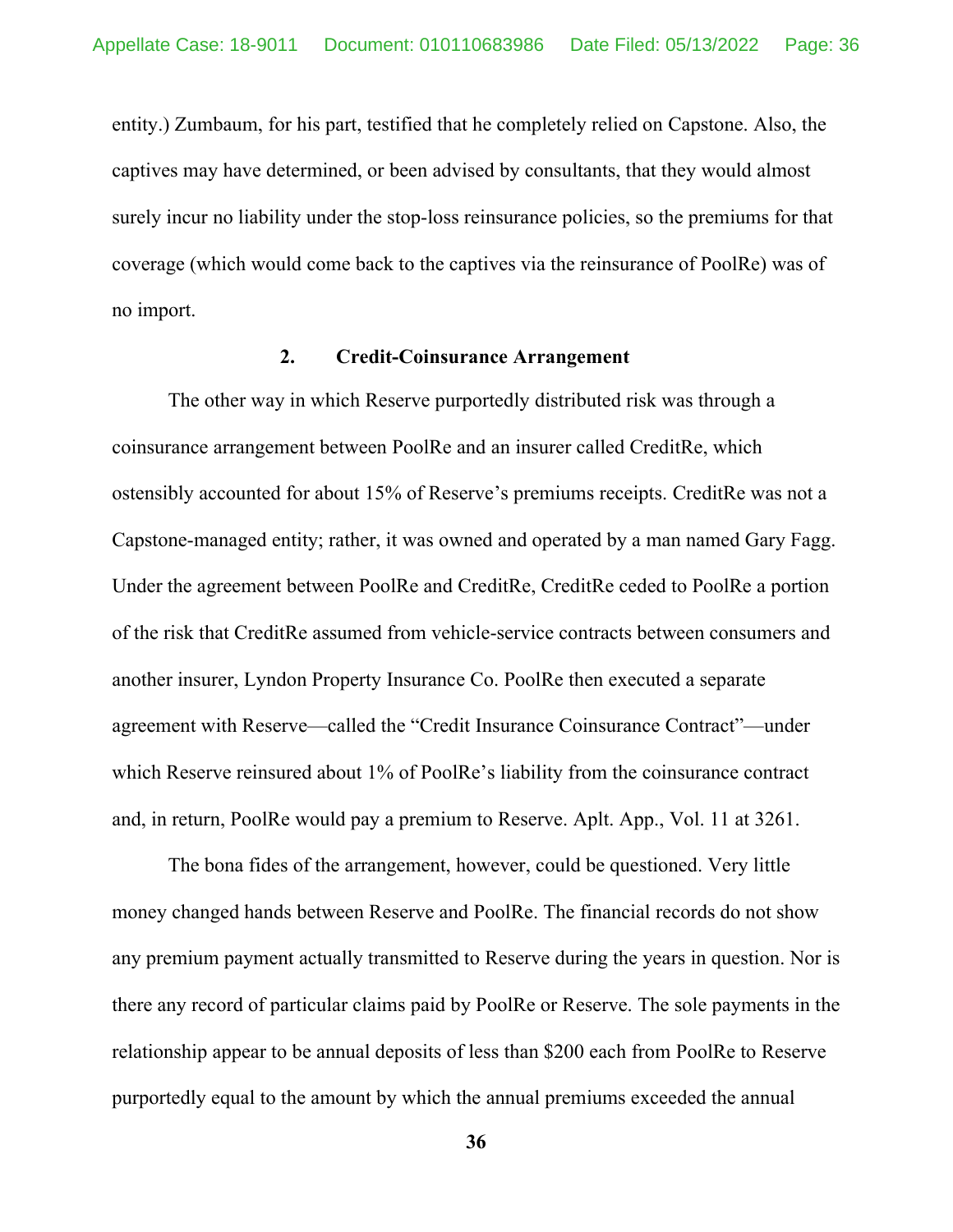reinsurance obligations incurred by Reserve. Reserve's ledgers reflect actually receiving only three payments totaling \$530 across three years under this agreement.

Further, there is nothing in the record showing what liability Reserve was allegedly insuring. Reserve did not submit any underlying vehicle-service contracts. And when government counsel asked Fagg to "elaborate on what those claims [the vehicleservice claims] would generally entail," he replied: "I'm familiar with them in the sense of I know them in terms of dollars. But I was not directly involved in the adjudication of those claims or any of that." Aplt. App., Vol. 5 at 1285.

Nor was there any evidence of how the premiums for the credit-coinsurance agreements were calculated. The agreement stated merely that the premium amounts would correspond to the share of risk that PoolRe assumed. Fagg testified that "in discussion with PoolRe," he "basically asked them how much [risk] they would be willing to accept," and then ceded that amount. *Id.*

#### **D. Tax Dispute**

On its income-tax returns Peak deducted the premiums it paid Reserve. The Tax Code generally treats a business's payment of insurance premiums as a tax deductible "ordinary and necessary expense[]" of doing business. I.R.C. § 162(a); *see* 4 *Couch on Insurance*, *supra*, § 63.5 (internal quotation marks omitted). But there was no corresponding taxable income reported by Reserve. Reserve paid no income tax on the premiums it received, claiming that it qualified under  $\S 501(c)(15)$  as a tax-exempt insurance company receiving premiums under \$600,000 per year.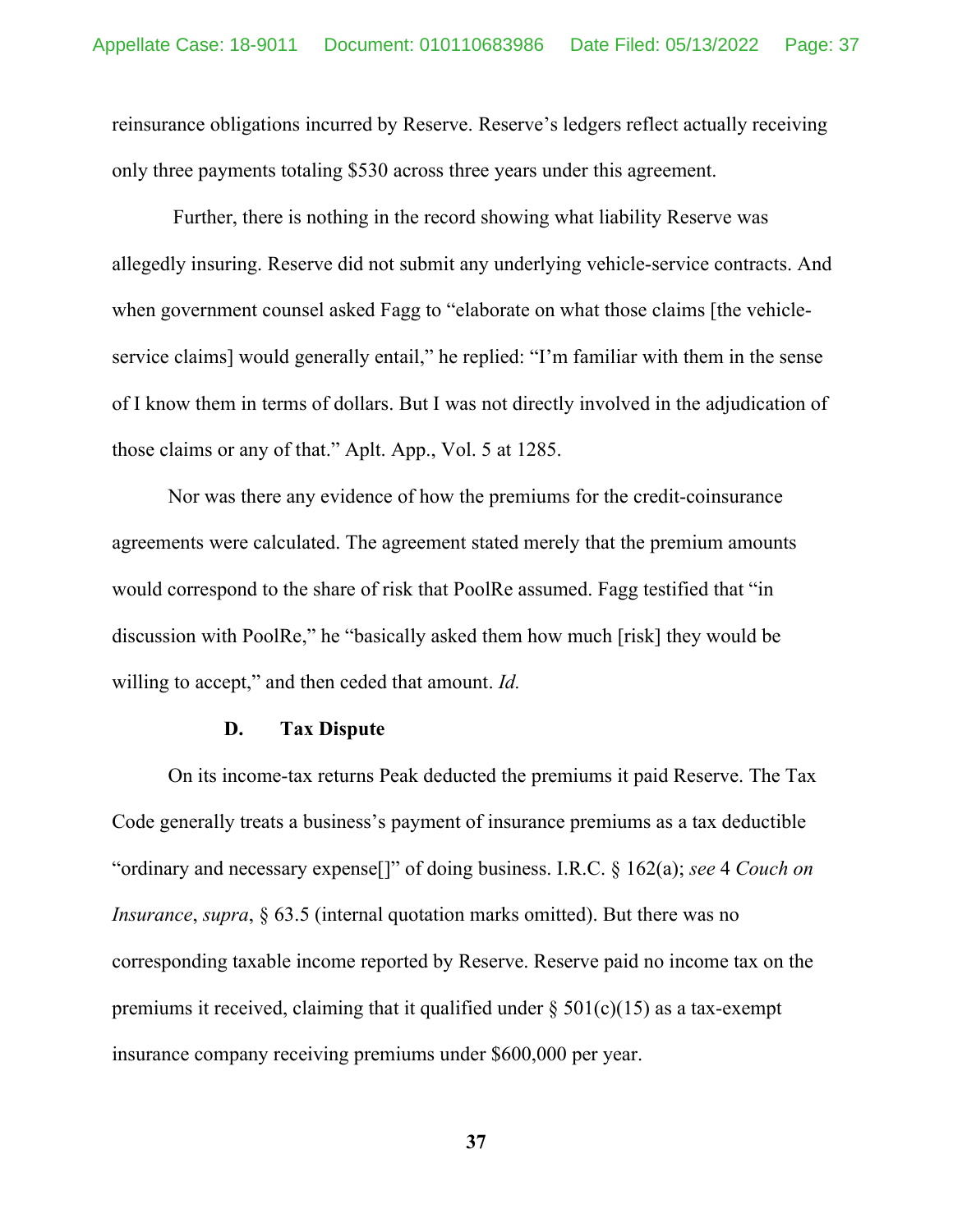The IRS sent Reserve a Notice of Deficiency challenging this claim, disputing that Reserve was tax exempt under  $\S 501(c)(15)$ . The notice said that Reserve's "purported insurance and/or reinsurance transactions lack[ed] economic substance," and that the money it had received was "not paid to an insurance company and . . . [was] not paid for insurance." Aplt. App., Vol. 6 at 1592. As a result, the IRS assessed Reserve for taxes for 2008, 2009, and 2010. It classified Reserve's income as FDAP income, which is "[**F**]ixed or [**D**]eterminable [**A**]nnual or [**P**]eriodical gains, profits, and income" that is "received from sources within the United States," but "not effectively connected with the conduct of a trade or business within the United States." I.R.C. § 881(a). FDAP income is subject to a 30% tax rate. *See id.* Reserve contested the assessment, arguing that it was in fact an insurance company and that if it was not, the purported premiums it received were a nontaxable capital contribution to the company. The case was tried to the Tax Court, which affirmed the IRS. Reserve appeals.

## **III. APPLICABLE LAW AND THE TAX COURT'S DECISION THAT RESERVE WAS NOT AN INSURANCE COMPANY**

Under  $\S 501(c)(15)$  of the Tax Code, "[i]nsurance companies (as defined in section  $816(a)$ ) other than life" are tax exempt if "(I) the gross receipts for the taxable year do not exceed \$600,000, and (II) more than 50 percent of such gross receipts consist of premiums." I.R.C. §  $501(c)(15)(A)(i)$ . The core question before the Tax Court was whether Reserve was an insurance company. I.R.C. § 816(a) defines *insurance company* as "any company more than half of the business of which during the taxable year is the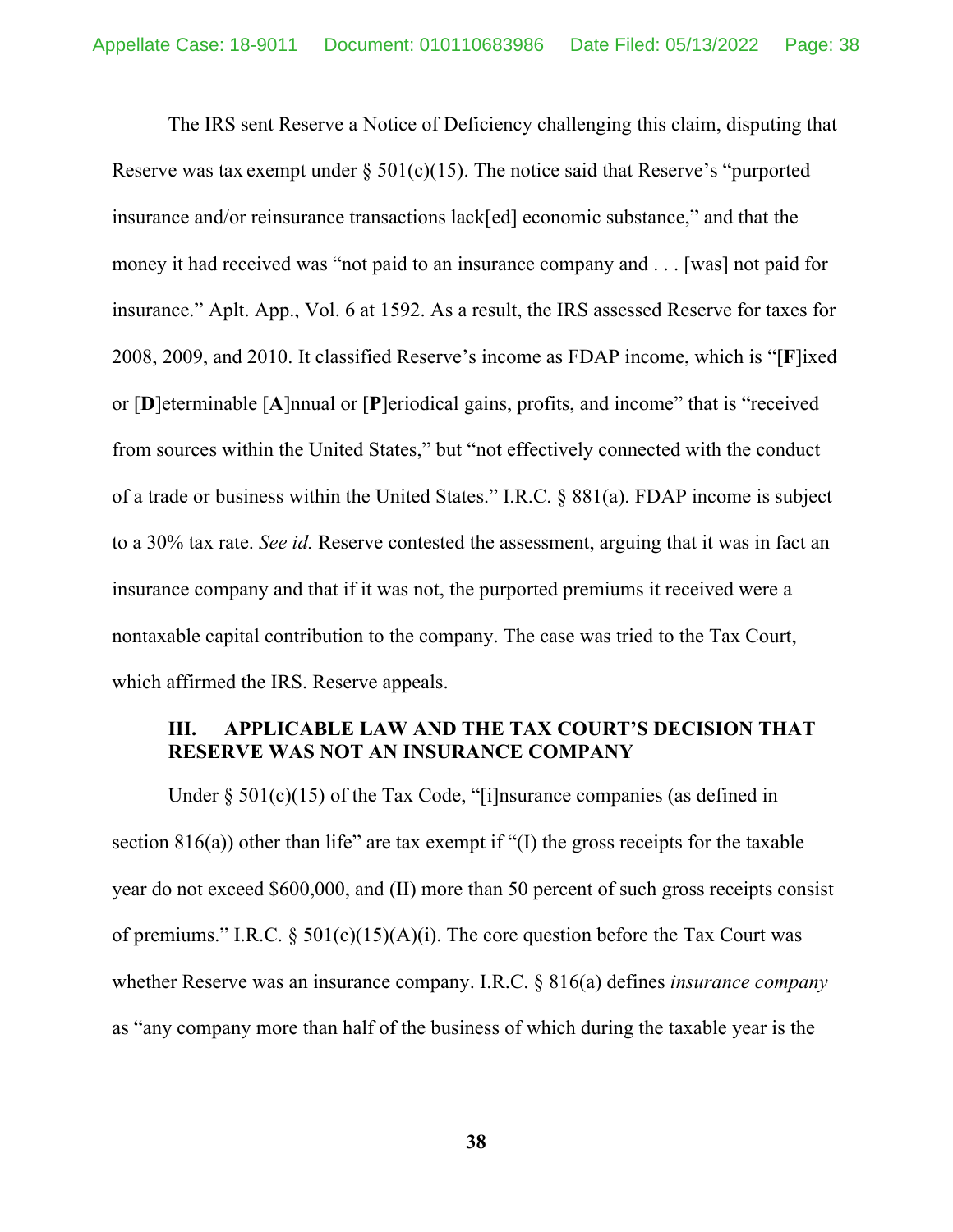issuing of insurance or annuity contracts or the reinsuring of risks underwritten by insurance companies."

But no part of the Code defines the term *insurance*. Unfortunately, this is not because the definition is obvious. Indeed, the meaning can depend on the context. *See* Robert E. Keeton & Alan I. Widiss, *Insurance Law: A Guide to Fundamental Principles, Legal Doctrines and Commercial Practices* § 1.1, at 5 (1988) ("There is no single conception of insurance that is universally applicable for use in disputes involving questions of law."). At the core of the notion of insurance, however, are risk transfer and distribution. The insured transfers its risk of loss to the insurance company, and the insurer distributes that risk by charging premiums to many insureds. *See id.* at 4 ("[R]isk transference and risk distribution are among the basic characteristics of almost all insurance transactions."); *Grp. Life & Health Ins. Co. v. Royal Drug Co.*, 440 U.S. 205, 211 (1979) ("The primary elements of an insurance contract are the spreading and underwriting of a policyholder's risk."); *Beech Aircraft Corp. v. United States*, 797 F.2d 920, 922 (10th Cir. 1986) ("'Risk-shifting' means one party shifts [its] risk of loss to another, and 'risk-distributing' means that the party assuming the risk distributes [its] potential liability, in part, among others. An arrangement without the elements of riskshifting and risk-distributing lacks the fundamentals inherent in a true contract of insurance."); *Stearns-Roger Corp. v. United States*, 774 F.2d 414, 415 (10th Cir. 1985) ("[F]or there to be 'insurance' there must be a shifting of the risk of loss or a spreading of the risk.").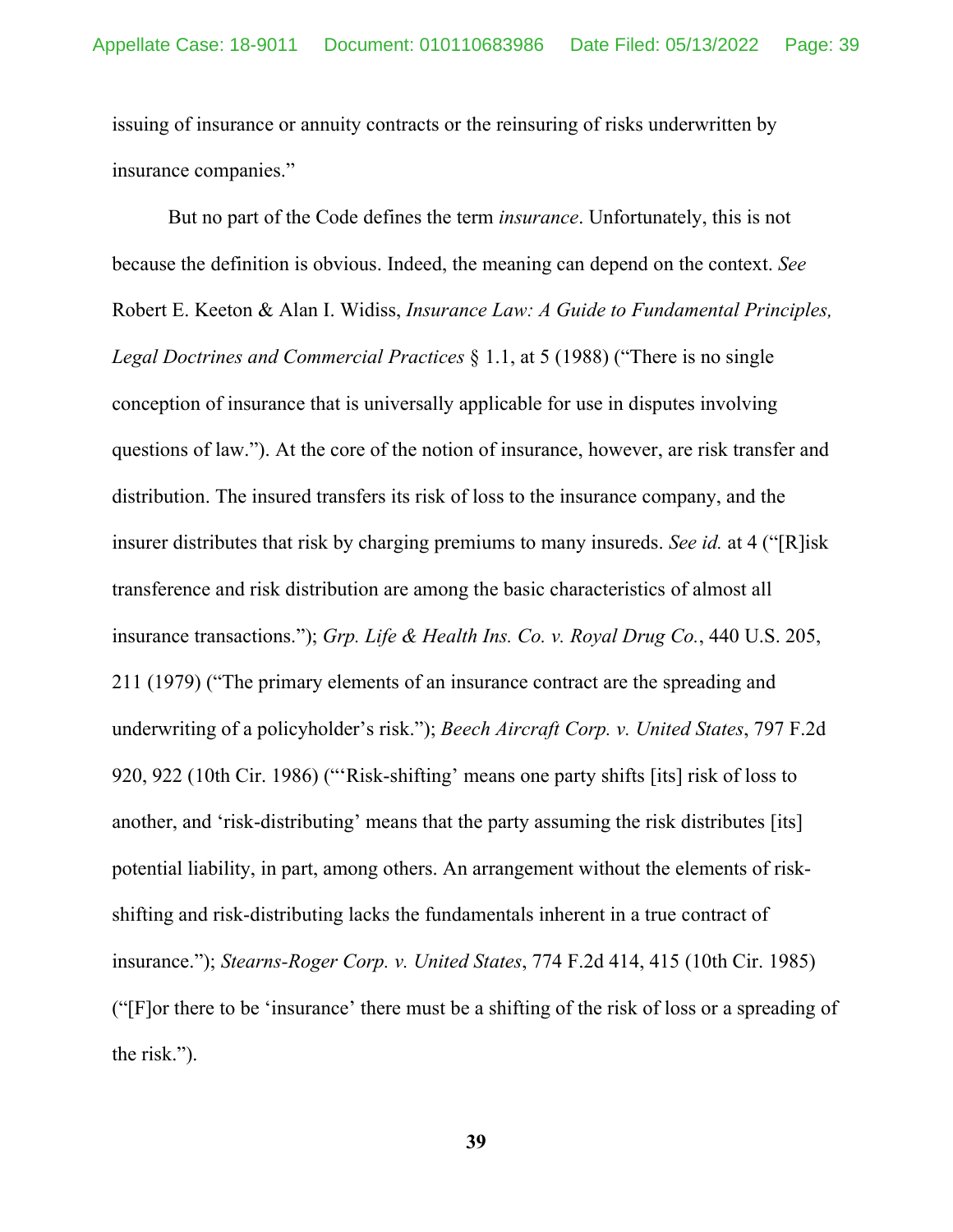The Supreme Court decision in *Helvering v. Le Gierse*, 312 U.S. 531 (1941),

illustrates that a transaction must display the basic attributes of insurance and that substance trumps form. A woman of 80 purchased a life-insurance policy and an annuity at the same time from the same life insurance company. The two contracts were formally treated as distinct transactions, but neither would have been purchased without the other. She paid \$4,179 for an annuity that provided an annual payment of \$589.80 throughout her life, and she paid \$22,946 for a life-insurance contract that would pay \$25,000 upon her demise. To obtain the policy she did not have to submit to a physical examination or answer the typical questions. She died a month later. The government claimed that the \$25,000 payment under the contract could not be excluded from her taxable estate as lifeinsurance proceeds. The Court agreed. It observed that "Congress used the word 'insurance' in its commonly accepted sense," and that "[h]istorically and commonly insurance involves risk-shifting and risk-distributing." *Id.* at 539–40. In those respects the decedent had not acquired insurance. The Court said that the desirability of life insurance stems from its being "a device to shift and distribute risk of loss from premature death," *id.* at 539, but the combination of the decedent's two contracts "failed to spell out any element of insurance risk," *id.* at 541. It noted that "annuity and insurance are opposites"—"[f]rom the company's viewpoint, insurance looks to longevity, annuity to transiency." *Id.* Through the combination of the two contracts, said the Court, "the one neutralizes the risk customarily inherent in the other." *Id.* It concluded that the risk assumed by the insurance company "was an investment risk similar to the risk assumed by a bank; it was not an insurance risk." *Id.* at 542.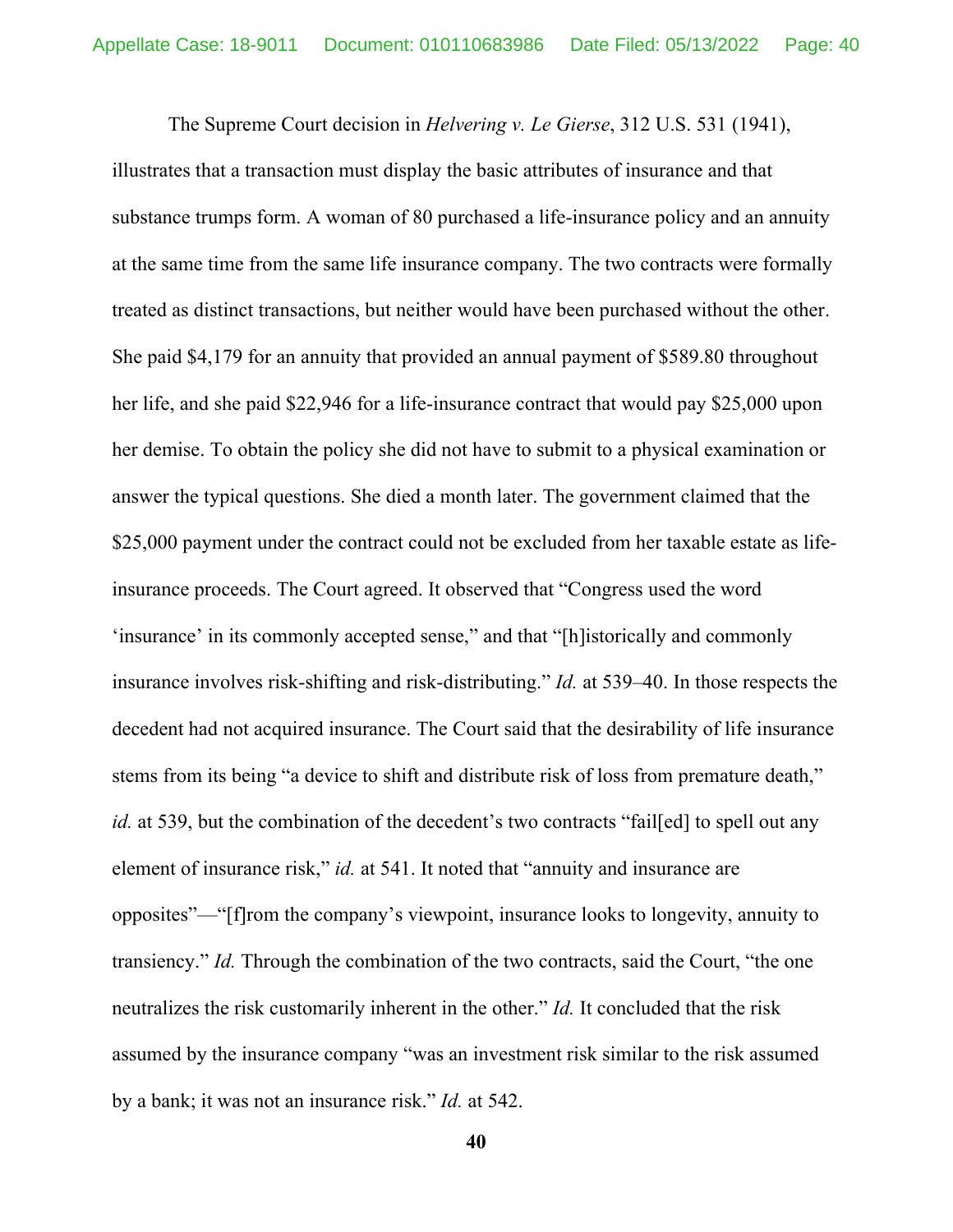We cannot anticipate every nuance that may arise and provide a comprehensive explication of what is required for a purported insurer to satisfy  $\S 816(a)$ , but this court has previously followed the approach of *Le Gierse*. *See, e.g.*, *Stearns-Roger Corp.*, 774 F.2d at 415. Taking our lead then from that Supreme Court decision, we think that to be a "company more than half of the business of which . . . is the issuance of insurance . . . contracts," I.R.C. § 816(a), the company must deal in the transference and distribution of risk and it must do so as a "business," conducting itself through practices that one would expect from a reasonably ordered insurance enterprise.

In our view, the Tax Court has captured the essence of the statutory requirement in the tests that it has employed to determine whether a taxpayer is an insurance company under  $\S 816(a)$ . In this case it stated that "[c]ourts have looked to four criteria in deciding whether an arrangement constitutes insurance: (1) the arrangement involves insurable risks; (2) the arrangement shifts the risk of loss to the insurer; (3) the insurer distributes the risk among its policy holders; and (4) the arrangement is insurance in the commonly accepted sense." *Reserve*, at 33 (citing *Harper Grp. v. Comm'r*, 96 T.C. 45, 57–58 (1991), *aff'd*, 979 F.2d 1341 (9th Cir. 1992), and *AMERCO & Subs v. Comm'r*, 96 TC 18, 38 (1991), *aff'd* 979 F.2d 162 (9th Cir. 1992)); *see also Caylor Land & Dev., Inc. v. Comm'r*, 121 T.C.M. (CCH) 1205 (2021) at \*31–32; *Avrahami v. Comm'r*, 149 T.C. 144, 177 (2017). Neither party objects to this framework. The Tax Court held that Reserve's policies failed to satisfy requirements (3) and (4). We begin with risk distribution.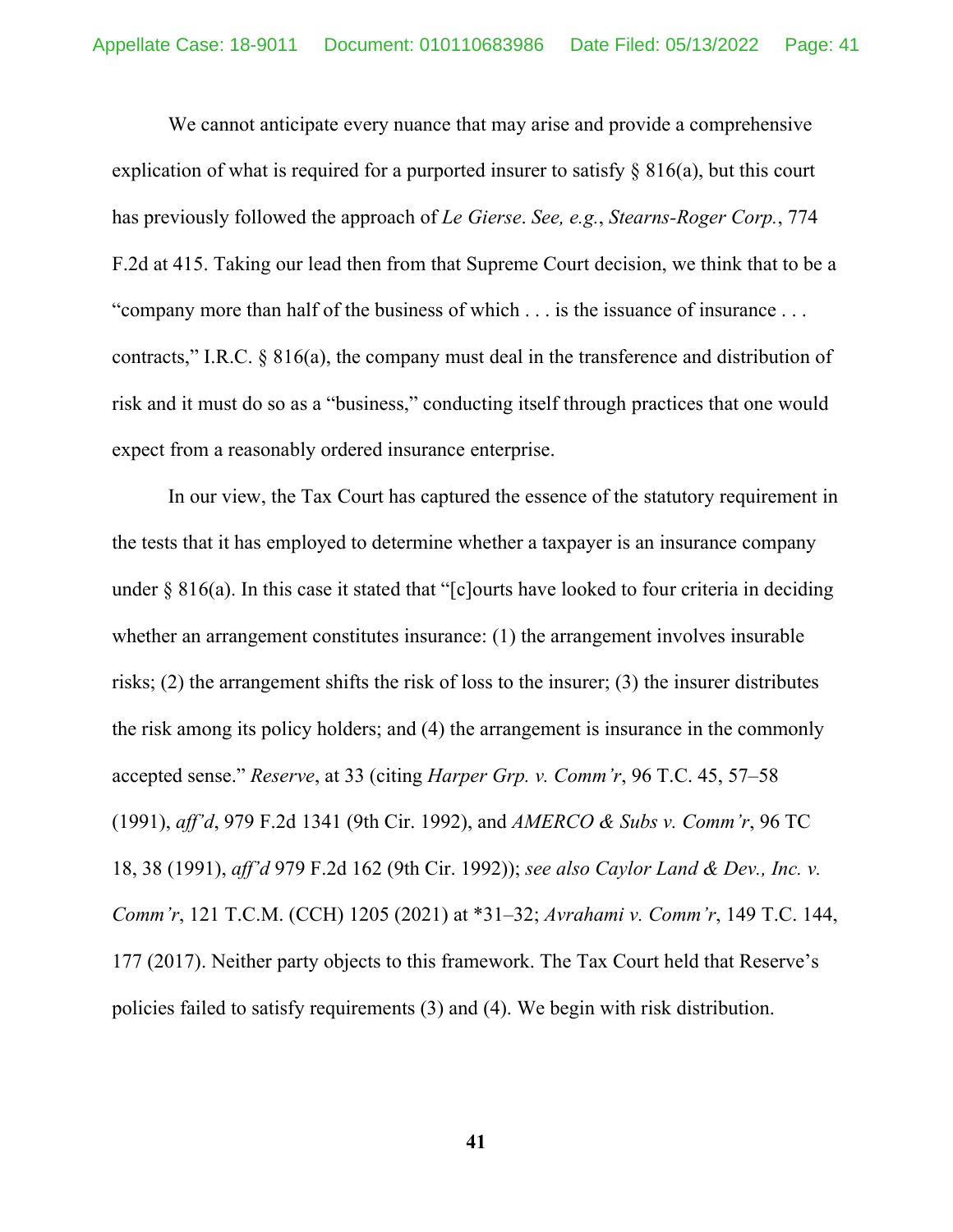#### **A. Risk Distribution**

Risk distribution is "essential" to insurance. *Le Gierse*, 312 U.S. at 539; *see Comm'r v. Treganowan*, 183 F.2d 288, 291 (2d Cir. 1950) (describing risk distribution as "the very essence of insurance" (internal quotation marks omitted)); Keeton & Widiss, *supra*, § 1.3, at 12 ("When insurance is considered from the viewpoint of an insurer or of society, it is appropriately viewed as a system for distribution[.]"). "Insuring many independent risks," that is, independent in the sense that the likelihood of a loss under one policy is independent of the likelihood of a loss under a separate policy, "in return for numerous premiums serves to distribute risk." *Clougherty Packing Co. v. Comm'r*, 811 F.2d 1297, 1300 (9th Cir. 1987); *see Beech Aircraft Corp.*, 797 F.2d at 922. The success of insurance derives from the "law of large numbers." *Clougherty Packing Co.*, 811 F.2d at 1300*.* When, as is assumed when writing insurance policies, the risk of an adverse event to each insured is random, with a chance of, say,  $X\%$  per year, there is always the possibility that fate will strike a cruel blow and a number of adverse events will occur at the same time or in quick succession. The insurer may have to pay out much more in claims than it anticipated when it set the premiums on the policies, perhaps jeopardizing its financial solvency. The law of large numbers is no more than an expression of a simple computation using the mathematics of probability—when there are a sufficiently large number of *independent* risks each having an annual probability of occurrence of X%, there is an extraordinarily small likelihood that the percentage of insureds that suffer a loss during a year will deviate significantly from  $X\%$ . (If a coin is tossed a million times, it is highly unlikely that the percentage of heads will differ appreciably from 50%.)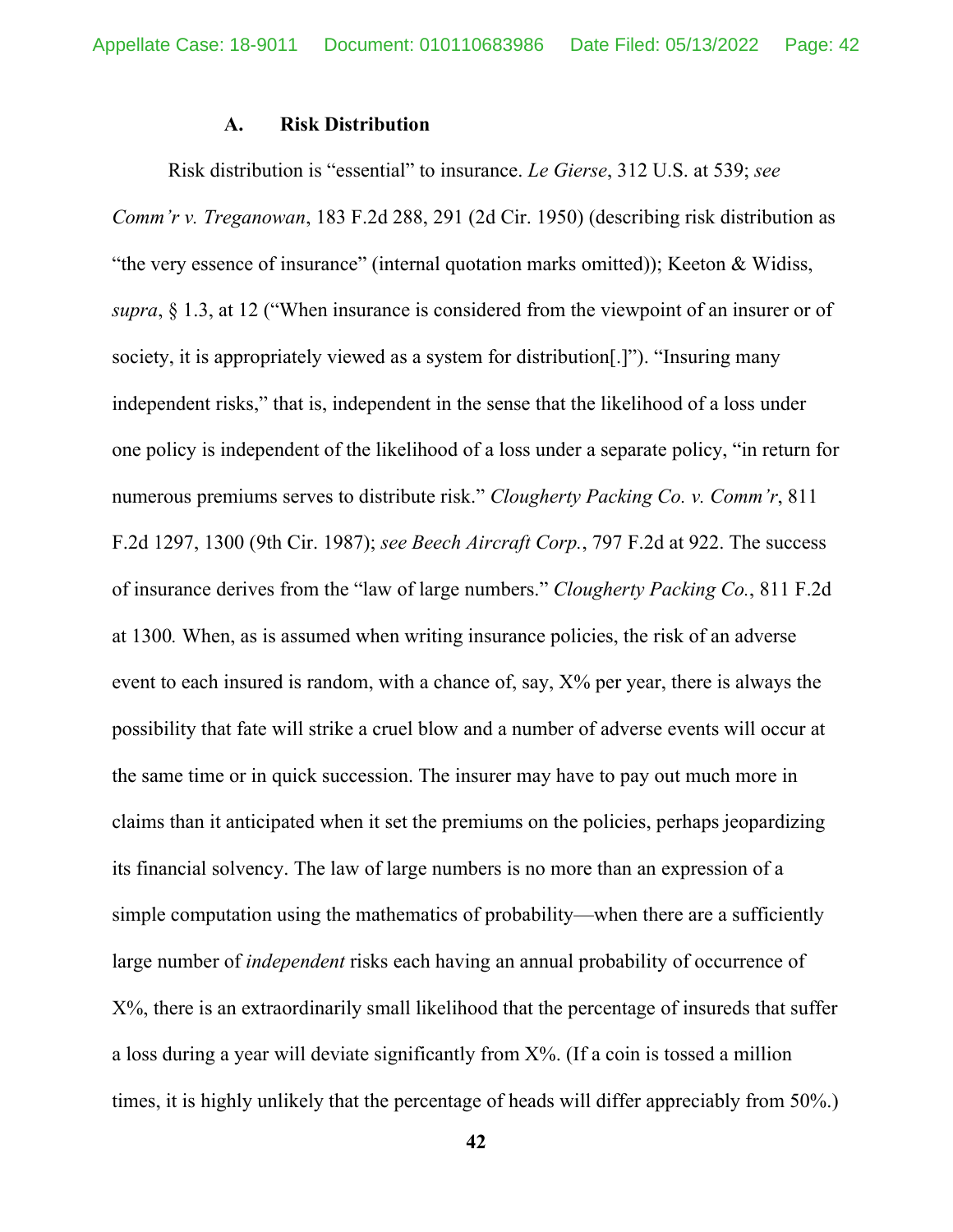Thus, insuring a large number of independent risks protects the insurer against financial calamity. *See* Keeton & Widiss, *supra*, § 1.3 at 12–13 ("As the number of ventures included in a group or 'pool' is increased, there is a greater likelihood that the favorable and the harmful experiences will tend to be balanced – that is, grouping a large number of ventures in a pool increases the probability that the losses suffered by all the ventures will be spread over time."). By writing policies for enough independent risks, an insurer can predict "the frequency and amount of loss within this larger group . . . [and] set the premium at a level that will cover the losses, cover the insurer's overhead and expenses, and earn a profit." 1 Daniel W. Gerber et al., *New Appleman on Insurance Law Library Edition* § 1.01 (2021).

The Tax Court began by finding that Reserve's direct written policies for Peak, RocQuest, and ZW did not themselves distribute risk. It said that because "most or all of the risk of loss was associated with the business operations of just one insured [Peak]," "the number of insureds and the total number of independent exposures were too few to distribute the risk that Reserve assumed under [those] policies." *Reserve*, at 36. Reserve does not challenge this determination.

The court therefore turned to Reserve's contention that it distributed risk through the arrangements with PoolRe. It noted that Reserve relied on *Harper*, a Tax Court case holding that a particular captive insurer had "'a sufficient pool of insureds to provide risk distribution'" when "approximately 30% of the captive's business came from insuring unrelated parties." *Id.* at 38 (quoting *Harper Grp.*, 96 T.C. at 60). It pointed out that when it had previously held that risk distribution had been achieved through insuring unrelated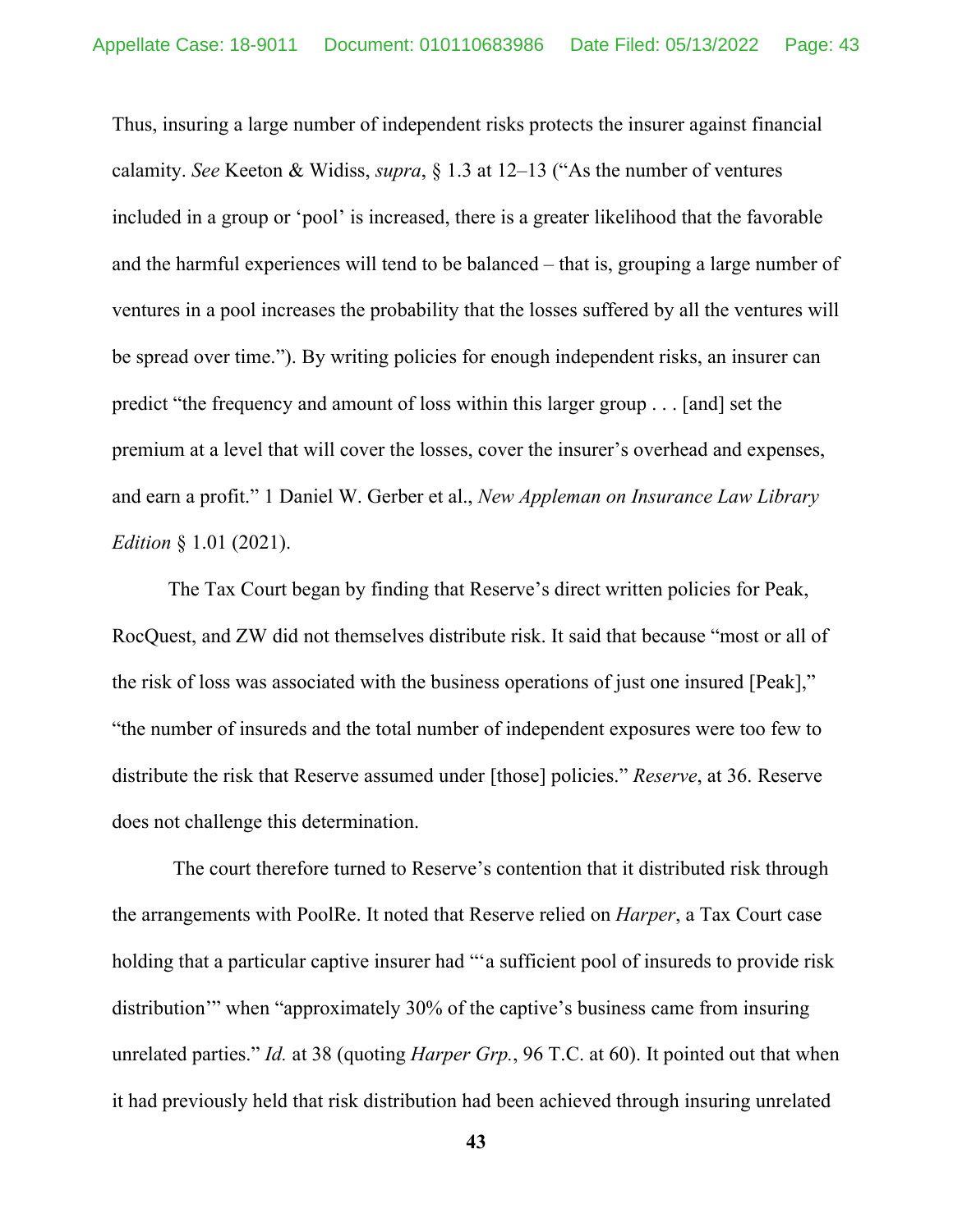parties, it had "determined that the transactions with the unrelated parties were insurance transactions for Federal income tax purposes." *Id.* Therefore, the court said, "[b]efore we can determine whether Reserve effectively distributed risk through these agreements, we must determine whether PoolRe was a bona fide insurance company." *Id.* It set forth nine factors that the Tax Court had previously considered in making such a determination:

(1) whether [the purported insurance company] was created for legitimate nontax reasons;

(2) whether there was a circular flow of funds;

(3) whether the entity faced actual and insurable risk;

(4) whether the policies were arm's-length contracts;

(5) whether the entity charged actuarially determined premiums;

(6) whether comparable coverage was more expensive or even available;

(7) whether it was subject to regulatory control and met minimum statutory requirements;

(8) whether it was adequately capitalized; and

(9) whether it paid claims from a separately maintained account.

*Id.* at 38–39 (quoting *Avrahami*, 149 T.C. at 185, with numbering added).

## **1. Quota-Share Arrangement**

Beginning with the quota-share arrangement, the Tax Court addressed only the six

factors that it found to be "the most relevant." *Id.* at 39.[12](#page-43-0) First, it determined that the

"arrangement looks suspiciously like a circular flow of funds." *Id.* at 41 (internal

quotation marks omitted). It said that because Reserve never "had any losses or expenses

in connection with its purported quota share liabilities[,]  $\ldots$  the end result for each tax

year . . . was that Reserve would receive payments from PoolRe in exactly the same

<span id="page-43-0"></span><sup>&</sup>lt;sup>12</sup> The Tax Court did not address three factors—comparable commercial coverage, adequate capitalization, and a separate account for claim payments. Neither party complains about the failure to address those factors.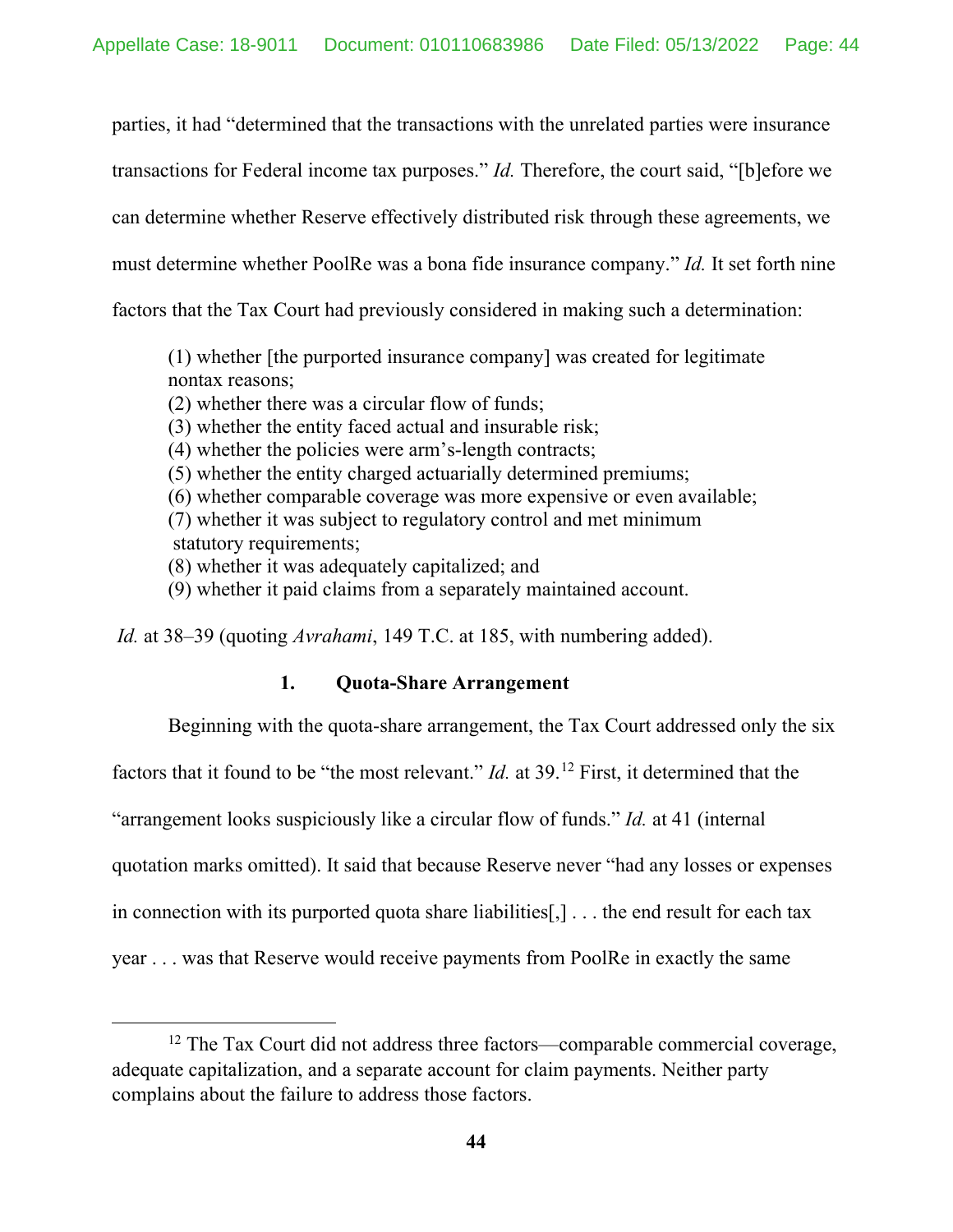amount as the payments that PoolRe was entitled to receive from Peak . . . for the stop

loss coverage." *Id.*

Second, the Tax Court concluded "that the amounts that PoolRe was to pay Reserve under the quota share arrangement were not determined at arm's length or using objective criteria." *Id.* at 42. It explained:

The perfect matching of payments under the corresponding stop-loss endorsements and quota share policies (from insureds to PoolRe, and from PoolRe to captives) indicates that the quota share arrangement was not the product of arm's-length considerations. Peak's risks that were insured through PoolRe were different from the risks that PoolRe ceded to Reserve under the quota share policies. The risks that PoolRe purported to assume under the stop loss endorsements related to various unrelated business activities and the policies covering various unrelated lines of insurance. Reserve has not shown that the risks were comparable in scale.

*Id.* at 41. The court noted that Reserve had not produced "evidence which shows the risks of other Capstone entities, . . . [such as] evidence regarding their industries, locations, operations, types of risk, and exposure to risk." *Id.* at 42.

Third, for similar reasons, the Tax Court concluded that the quota-share premiums were not actuarially determined. Not only was there "no evidence to support the calculation of the premiums," but it was concerned that "all participants in the quota share arrangement agreed to direct their affiliated insureds to pay the same percentage of direct written premiums to PoolRe." *Id.* at 42–43. Such a "one-size-fits-all" approach appeared inconsistent with actual actuarial determination. *Id.* at 43.

As for whether the quota-share policies insured an actual and insurable risk, the Tax Court stated that "PoolRe was removed far from any actual risk associated with the business or operations of Reserve's insureds." *Id.* at 44. Before obtaining insurance from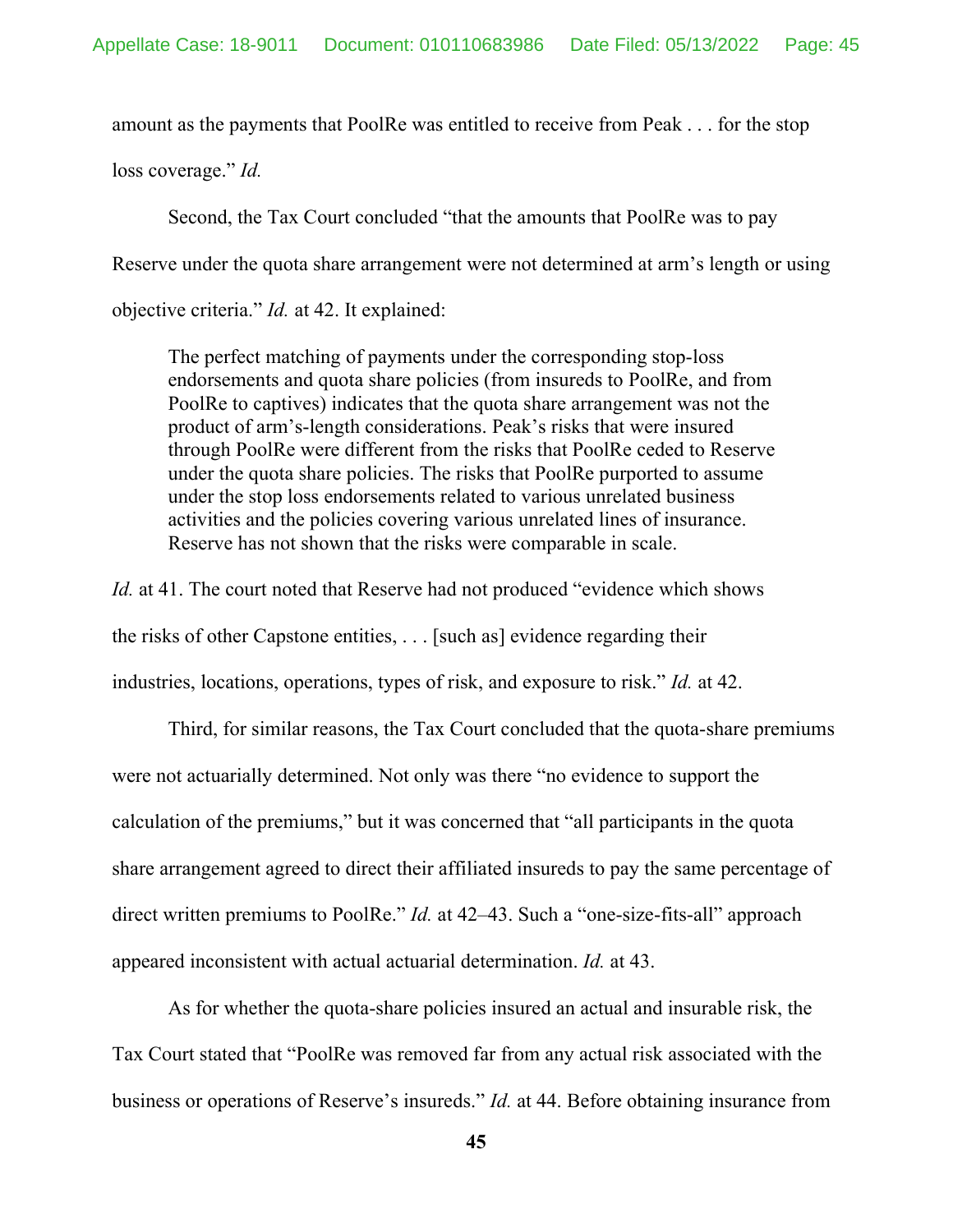Reserve, Peak had "never suffered any losses that would even come close to triggering the stop loss coverage provided for in the stop loss endorsements." *Id.*

The fifth factor was whether PoolRe was licensed and regulated as an insurance company. The Tax Court observed that "Reserve executed both its 2008 and 2009 reinsurance agreements with PoolRe before it obtained an insurance license in Anguilla," and there was no evidence that PoolRe was a licensed insurer before then. *Id.* at 45.

Sixth, the Tax Court found that "Reserve has not established that PoolRe was created or operated for legitimate nontax reasons." *Id.* It said that "[a]ll the facts and circumstances in this case indicate that Reserve did not enter into the quota share arrangement with the intention of distributing its risk." *Id*. Instead, "[t]he only purpose PoolRe served through the quota share arrangement was to shift income from Peak to Reserve." *Id.*

The Tax Court concluded that "the facts surrounding Reserve's quota share policies with PoolRe establish that those agreements were not bona fide insurance agreements." *Id.* "PoolRe's activities as they relate to [the Reserve] policies," it said, "were not those of a bona fide insurance company." *Id.* at 46.

One aspect of the Tax Court's analysis must be emphasized. Contrary to what is suggested in some briefs filed in this court, the Tax Court did not criticize risk pools as a general matter. Instead, its findings were specific to the PoolRe risk pool.

#### **2. Credit-Coinsurance Arrangement**

Turning to the credit-coinsurance contract, the Tax Court summarily rejected Reserve's contention that it provided risk distribution. It said that Reserve had "failed to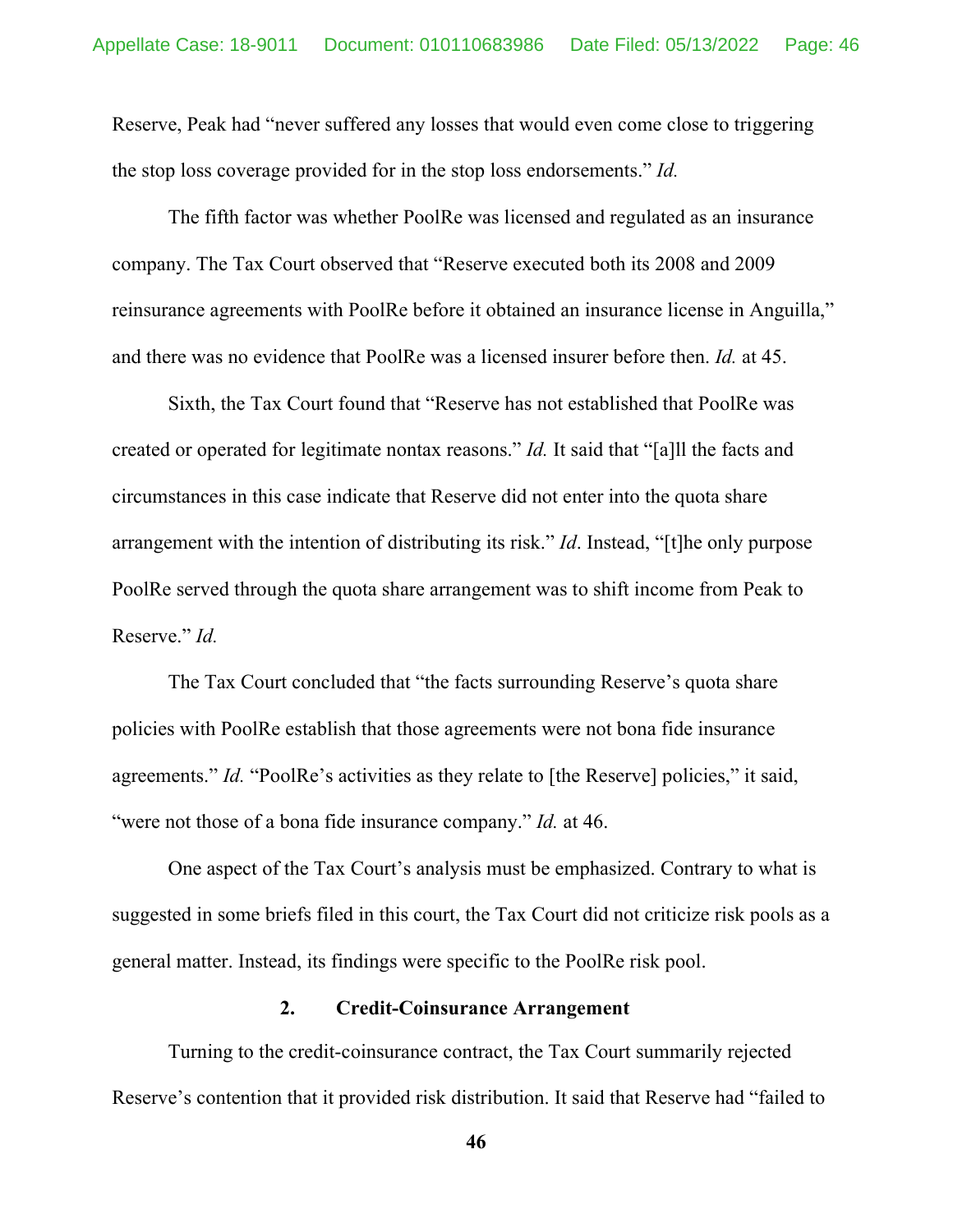provide evidence that the vehicle service contracts, which formed the basis for the reinsurance that PoolRe re-ceded in the coinsurance contracts, actually existed." *Id.* at 46–47. And it found that even if there were valid coinsurance contracts, PoolRe assumed a "de minimis" amount of risk from CreditRe and the amount ceded to Reserve was also de minimis. *Id.* at 47. Thus, "the coinsurance contracts were not bona fide reinsurance agreements." *Id.*

#### **B. Insurance in the Commonly Accepted Sense**

As an alternative basis for rejecting Reserve's appeal, the Tax Court held that Reserve's policies "did not constitute insurance in the commonly accepted sense." *Id.* at 48. The Tax Court considered the following factors: "[1] whether the company was organized, operated, and regulated as an insurance company; [2] whether it was adequately capitalized; [3] whether the policies were valid and binding; [4] whether the premiums were reasonable and the result of an arm's-length transaction; and [5] whether claims were paid." *Id.* at 48. These are all factors that the Tax Court had previously considered over the years. *See, e.g.*, *Avrahami*, 149 T.C. at 191; *R.V.I. Guar. Co., Ltd. v. Comm'r*, 145 T.C. 209, 231 (2015); *Harper*, 96 T.C. at 60; *Securitas Holdings, Inc. v. Comm'r*, 108 T.C.M. (CCH) 490 (T.C. 2014) at \*10; *see also Caylor*, 121 T.C.M. (CCH) 1205 at \*39–40. Reserve does not challenge that approach on appeal.

First, the Tax Court said that although Reserve had observed the necessary formalities in incorporating under the law of Anguilla and complying with the insurance regulations of that country, it had not been *operated* as an insurance company. The court observed that "[o]ther than the feasibility study that Capstone produced, there is no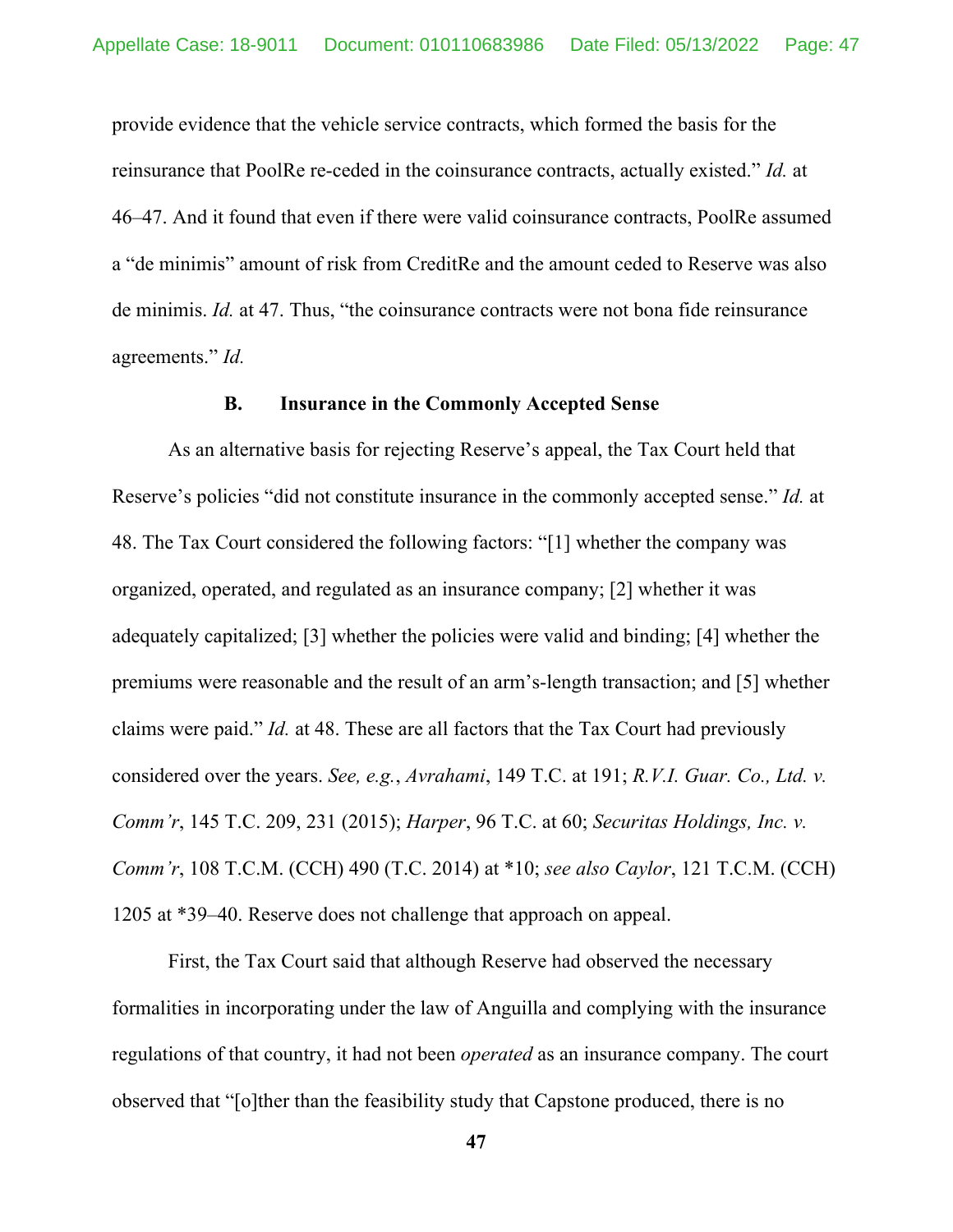evidence that any due diligence was performed for the policies that Reserve issued." *Reserve*, at 50. And it noted that the feasibility study was not complete until after Reserve issued its policies for 2008 and 2009, that many of the background documents attached to the study covered periods after Reserve had been incorporated and issued policies, and that the study said nothing about RocQuest and ZW even though those entities were covered under the policies. Also, Reserve's operations (like its planning and incorporation) "were managed entirely by Capstone." *Id.* Reserve had no employees of its own and Zumbaum—who was Reserve's 50% owner, president, and chief executive officer—knew "virtually nothing about its operations," and at trial showed "very little knowledge of provisions in the policies that Peak and his other entities held with Reserve." *Id.* It further found that there was "no evidence that Reserve performed any due diligence with respect to the reinsurance agreements that it executed with PoolRe," that "[n]othing in the record indicates that Reserve or anyone performing activities on Reserve's behalf evaluated [the risks assumed by Reserve under the quota-share agreement] before executing the quota share policies," and that no one with a financial interest in Reserve considered whether the quota-share or credit-coinsurance agreements would actually distribute risk. *Id.* at 51–52.

The Tax Court also found that Reserve handled "in an irregular manner" its only claim—the one for loss of a major customer. *Id.* at 53. It said that "no supporting documentation accompanied the claim notice"; that Reserve never insisted on documentation of "the occurrence or the amount of the claimed loss"; that Reserve issued its first claim payment before Peak and Reserve executed their settlement agreement, and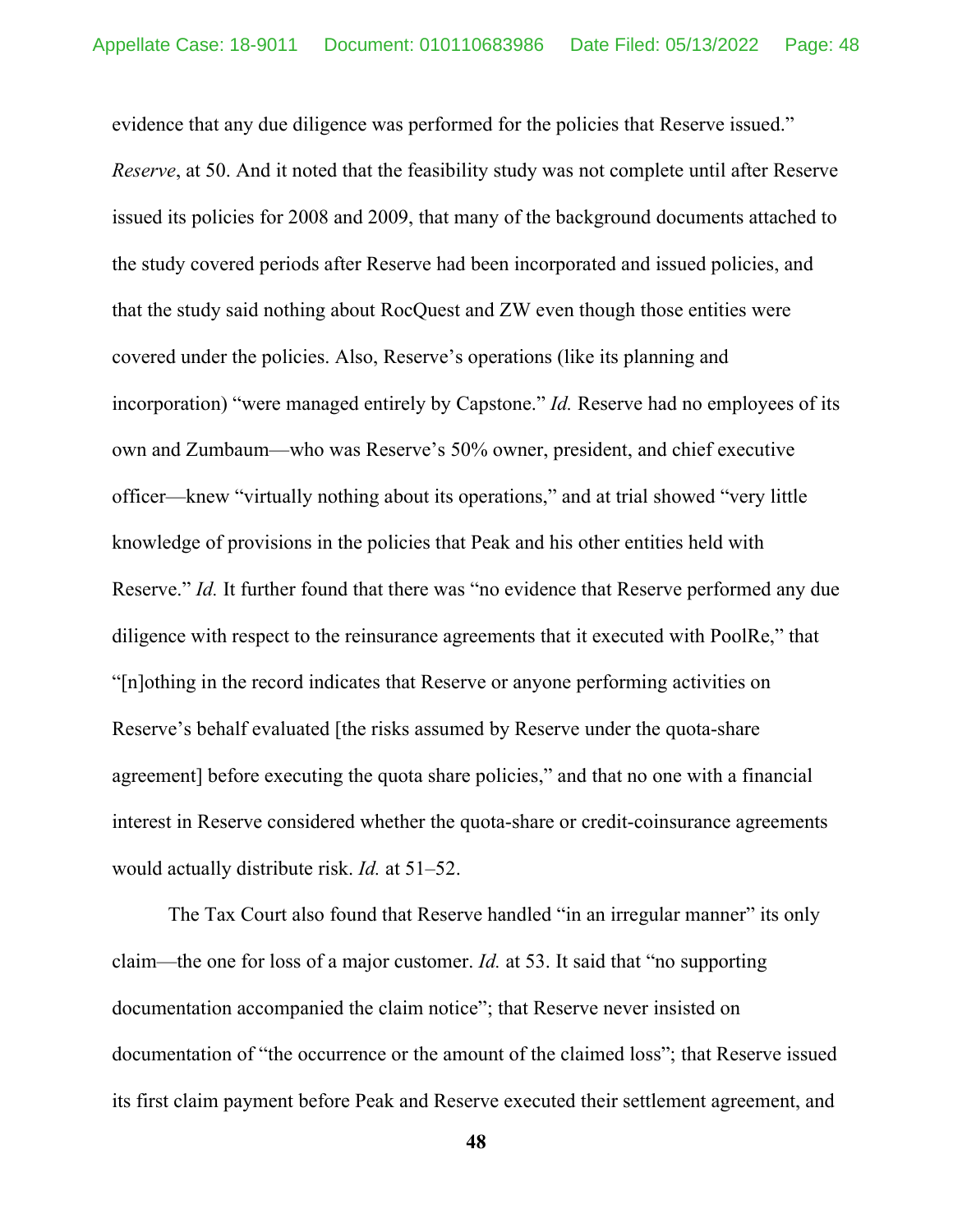then issued another payment months after the settlement agreement without executing an addendum to the settlement agreement "reflecting this payment until years after the tax years in issue"; and that all the payments from Reserve to Peak were signed by a Peak employee. *Id.* at 52. The Tax Court concluded that "Reserve was not operated as an insurance company in the commonly accepted sense." *Id.* at 53. It saw no virtue in Capstone's management of Reserve, saying that "Capstone directed Reserve's activities and directed a series of transactions between its managed entities so that Reserve *appeared* to be engaged in the business of issuing insurance contracts." *Id.* (emphasis added).

As for the second factor—adequate capitalization—the Tax Court observed that "[g]enerally [its] caselaw holds that meeting the statutory requirements of the captive's domicile jurisdiction is sufficient to show that the captive was adequately capitalized." *Id.* And it concluded that because "Reserve met the minimum capitalization requirements of Anguilla," this factor favored Reserve. *Id.*[13](#page-48-0)

The Tax Court next found that "Reserve's direct written policies contained the necessary terms to make them valid and binding insurance." *Id.* at 54. But it noted that the policies were "cookie cutter"—"[t]he policies on their face indicate[d] that they were the copyrighted material of Capstone, and Capstone employees testified at trial that they

<span id="page-48-0"></span><sup>&</sup>lt;sup>13</sup> Reserve had plenty of capital if, as may well have been the case, the probability of a covered loss was extremely low. But, given the low probability that an attachment point would ever be satisfied, Reserve could not count on any reinsurance backup in case of a major loss that it could not pay out of its own funds, and it would take several years of accumulating premiums before Reserve could have sufficient capital to pay more than one policy-limits loss out of its own funds.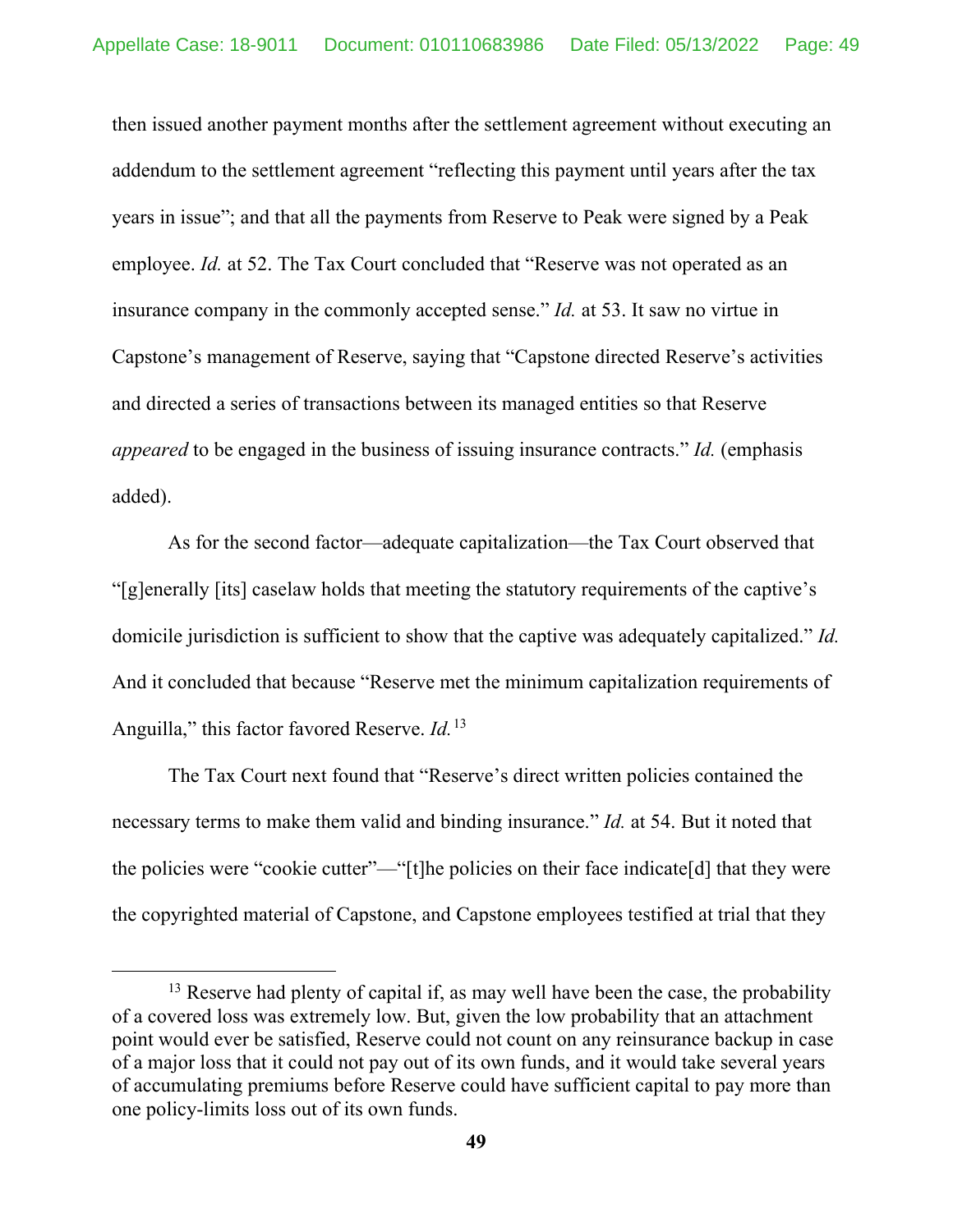administered many of the same policies for all of their clients"—and "were not reasonably suited to the needs of the insureds, particularly Roc[Q]uest and ZW, both of which had extremely limited operations." *Id.* at 54 (internal quotation marks omitted). The Tax Court also reiterated that Reserve's only claim—the loss-of-a-major-customer claim—was paid in full without any "due diligence to determine whether the claim was actually covered by the relevant policy." *Id.* at 55. The court concluded that the third factor—whether the policies were valid and binding—was a "neutral factor." *Id.*

The fourth factor considered by the Tax Court was whether Reserve's premiums were reasonable and the result of arm's-length transactions. The court acknowledged that "Capstone calculated Reserve's premium using objective criteria and what appear to be actuarial methods," *id.* at 61, and that to make his recommendations for premium pricing, McNeel used a spreadsheet showing the premiums charged by other Capstone entities for various lines of coverage and "pricing indications" from Mid-Continent, *id.* at 55.

But the court said that "[d]espite [this] methodology . . . a number of factors indicate that the premiums that the insureds were required to pay under the direct written policies were not reasonable in relation to the risk of loss." *Id.* at 56. It observed that Peak's policies with Reserve caused a dramatic increase in Peak's insurance expenses: Peak's 2007 insurance expenses had been \$95,828, but its Reserve premiums were more than "\$412,089, and this was in addition to the premiums that Peak continued to pay for third-party commercial insurance." *Id.* And it noted that despite this immense increase in cost, Reserve's policies would be excess to any other policy that covered the same loss because of the other-insurance clauses in every Reserve policy.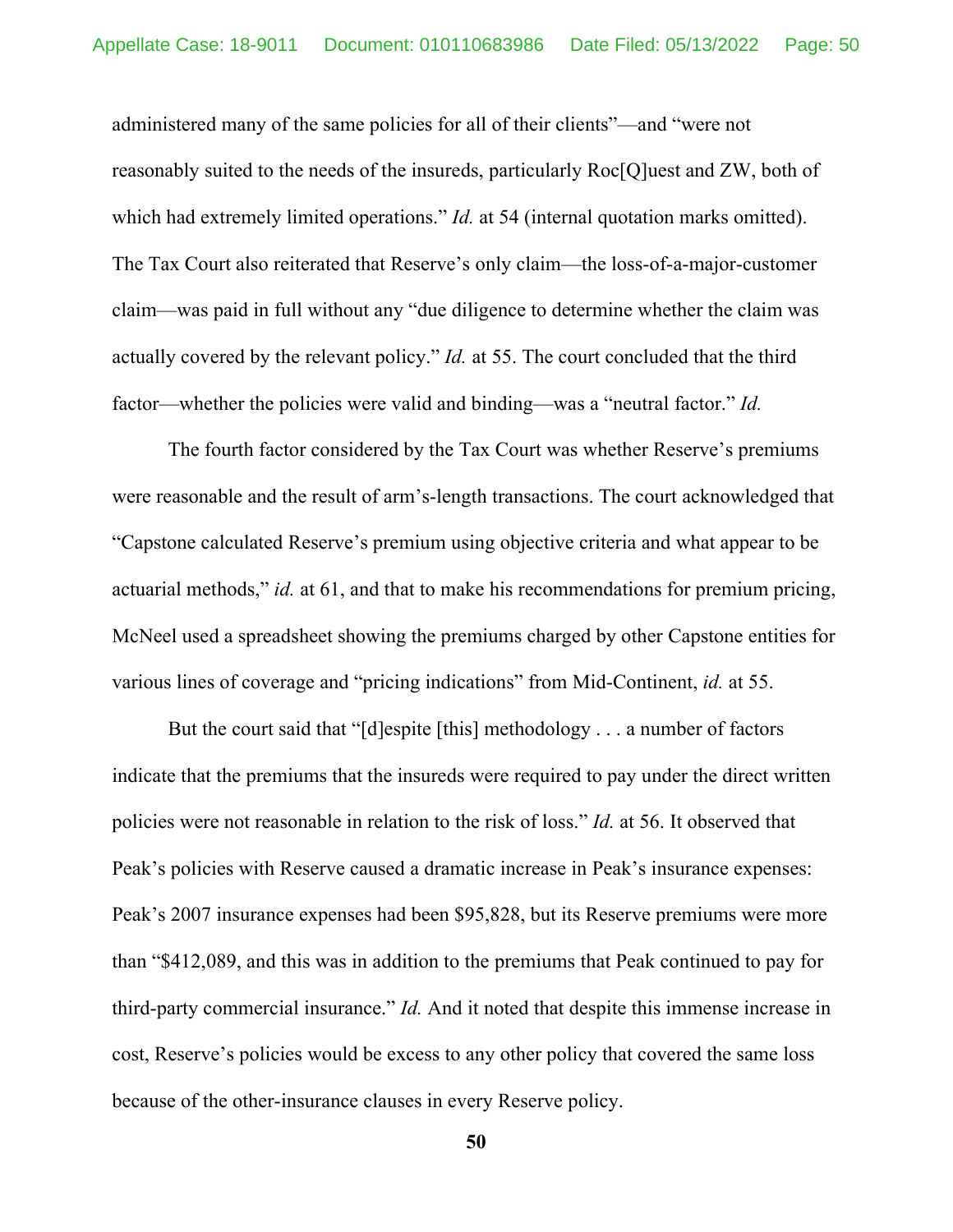The Tax Court also noted apparent irregularities in the pricing of the policies. For example, the 2008 regulatory-changes policy (discussed earlier in this opinion) provided coverage for occurrences during only one month and charged a \$64,899 premium for \$1 million in coverage, while the 2009 and 2010 versions of the policy charged a lower premium, \$47,588, and offered \$500,000 in coverage for a one-year coverage period. There was "no explanation" for this inconsistency. *Id.* at 57.

In addition, the Tax Court questioned Peak's assertion that it required unique pollution coverage from a captive insurer because one of its operations is located on a Superfund site. The court noted that "Peak itself did not engage in mining practices that spread pollutants, and it already had systems in place to control the fluid runoff when it cleaned equipment used in polluted mines." *Id.* Moreover, Peak had operated at the same location "continuously for over 10 years," and there was "no evidence that Peak had ever incurred costs during that time for excess pollution liability." *Id.*

Continuing this analysis, the Tax Court expressed doubts about Zumbaum's testimony on the need to create Reserve. Zumbaum testified that one reason Peak wanted to create a captive was because it was unhappy with how its current commercial-liability insurer handled a claim for roof damage. But "no documentation was produced to substantiate" this point, *id.*, and Peak continued to keep its policies with the commercialliability insurers. Also, Zumbaum "did not know which of Peak's policies with Reserve would have covered a loss like the one that was not covered by [its commercial insurer]." *Id.* at 58. And although Reserve contended that Peak risked substantial liability if one of its mining parts malfunctioned, "[t]here [was] no convincing evidence that legitimate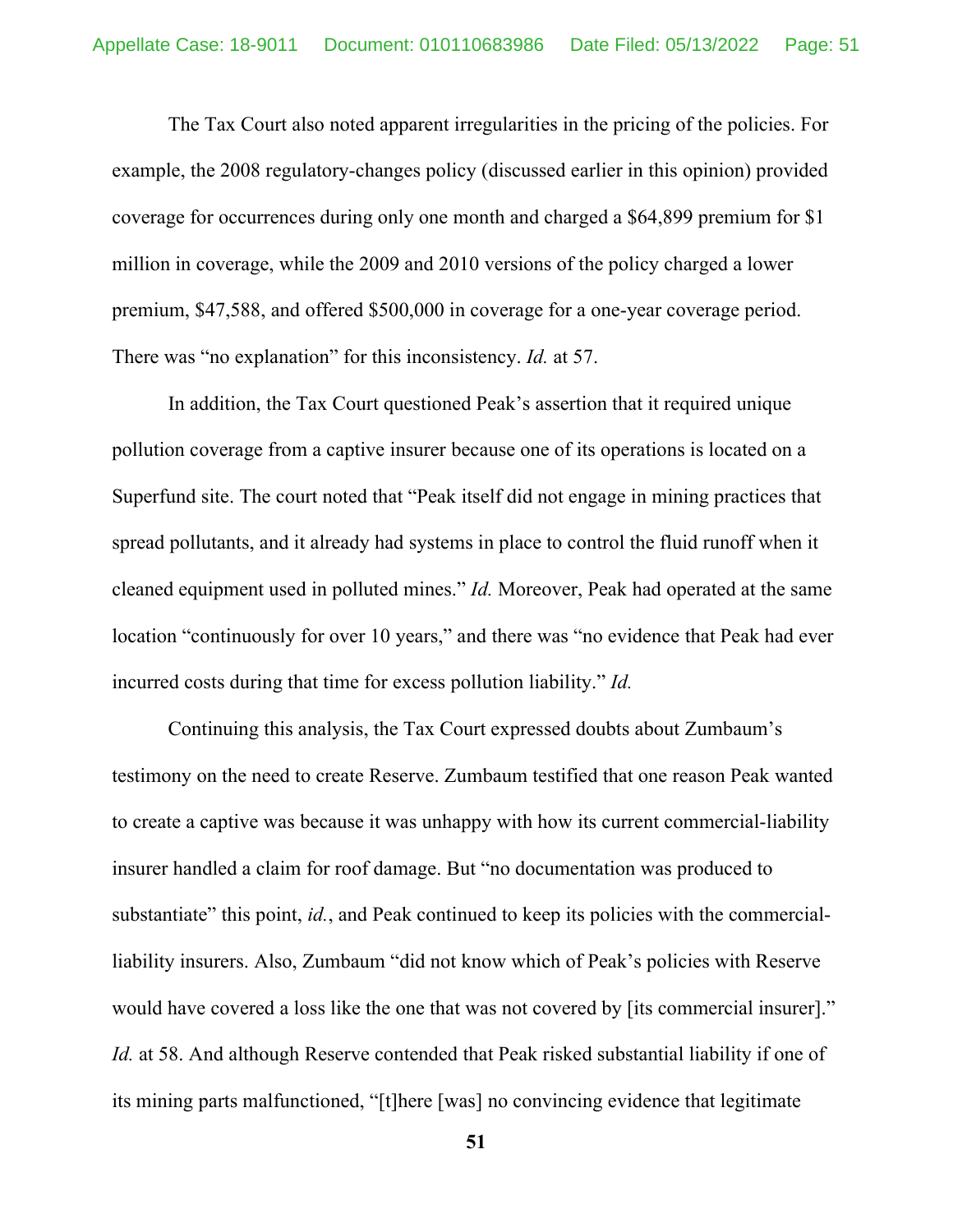concerns about this kind of liability should have been greater in 2008 than in previous years." *Id.* For example, the feasibility study "provided no information on the probability of a loss event that the direct written policies covered." *Id.* at 59. The court added that Reserve "failed to explain why Peak would maintain its full set of third-party commercial insurance coverage, which it contends was insufficient, even after it paid roughly 400% more for additional coverage from Reserve." *Id.* at 58.

The Tax Court also pointed out that Zumbaum's testimony about Peak's business projections was inconsistent with the documentary evidence. Zumbaum testified that Peak was interested in obtaining additional insurance coverage because it expected that its business would "continue growing during the next few years." *Id.* But "the rating worksheets that Capstone produced for calculating Reserve's premiums reflect that Peak's projected sales stayed the same for all of the tax years in issue," and as it turned out, "Peak actually had fewer employees in 2010 than it did in 2008." *Id.*

After "conclu[ding] that any purported concerns about increased risks for the insureds were unfounded," *id.* at 59, the court noted that in determining whether premiums charged by captive insurers were reasonable, it looked to whether "the amounts agreed upon by the parties were the result of arm's-length negotiations," *id.* at 60. It said: "In determining whether an arrangement constitutes insurance in the commonly accepted sense we consider more than whether the premiums chosen can be arrived at by actuarial means. We consider whether the facts demonstrate that the terms of the arrangement were driven by arm's-length considerations." *Id.* By that measure, Reserve failed to make its case. The Tax Court found that "the facts and circumstances of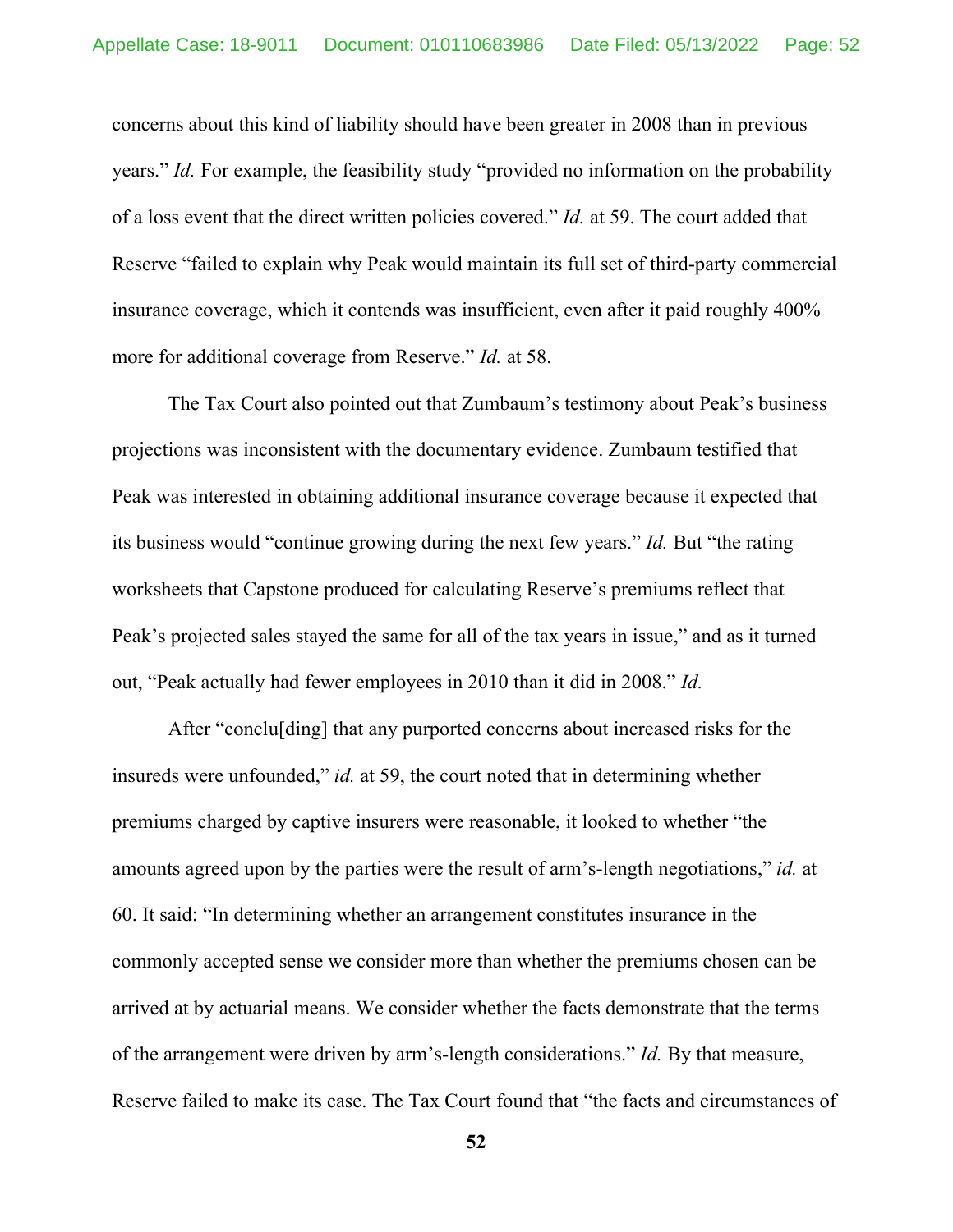this case demonstrate that the direct written policies were not the result of arm's-length negotiations." *Id.* at 61. In its view, "no unrelated party would reasonably agree to pay Reserve the premiums that Peak and the other insureds did for the coverage provided by the direct written policies." *Id.* It summarized: "Although Capstone calculated Reserve's premiums using objective criteria and what appear to be actuarial methods, the absence of a real business purpose for Reserve's policies leads us to conclude that the premiums paid for the policies were not reasonable and not negotiated at arm's length." *Id.*

Turning to the fifth factor—the payment of claims—the Tax Court observed that Reserve did pay the single claim for loss of a major customer. And although it noted that "the circumstances surrounding the payment of [the loss-of-a-major-customer] claim were unusual," it ultimately determined that this factor "weigh[ed] slightly in Reserve's favor." *Id.*

The Tax Court said that on balance the evidence favored a conclusion "that Reserve's transactions were not insurance transactions in the commonly accepted sense." *Id.* at 62. It placed particular emphasis on (1) Reserve's not being operated as a bona fide insurance company, (2) the lack of a legitimate business purpose for the policies, and (3) the large increase in payments for new insurance while still maintaining prior coverages. *See id.*

# **IV. THE TAX COURT DID NOT ERR IN RULING THAT RESERVE WAS NOT AN INSURANCE COMPANY**

"We review decisions of the Tax Court in the same manner as civil actions tried without a jury." *Hamilton v. Comm'r*, 955 F.3d 1169, 1171 (10th Cir. 2020). That is, we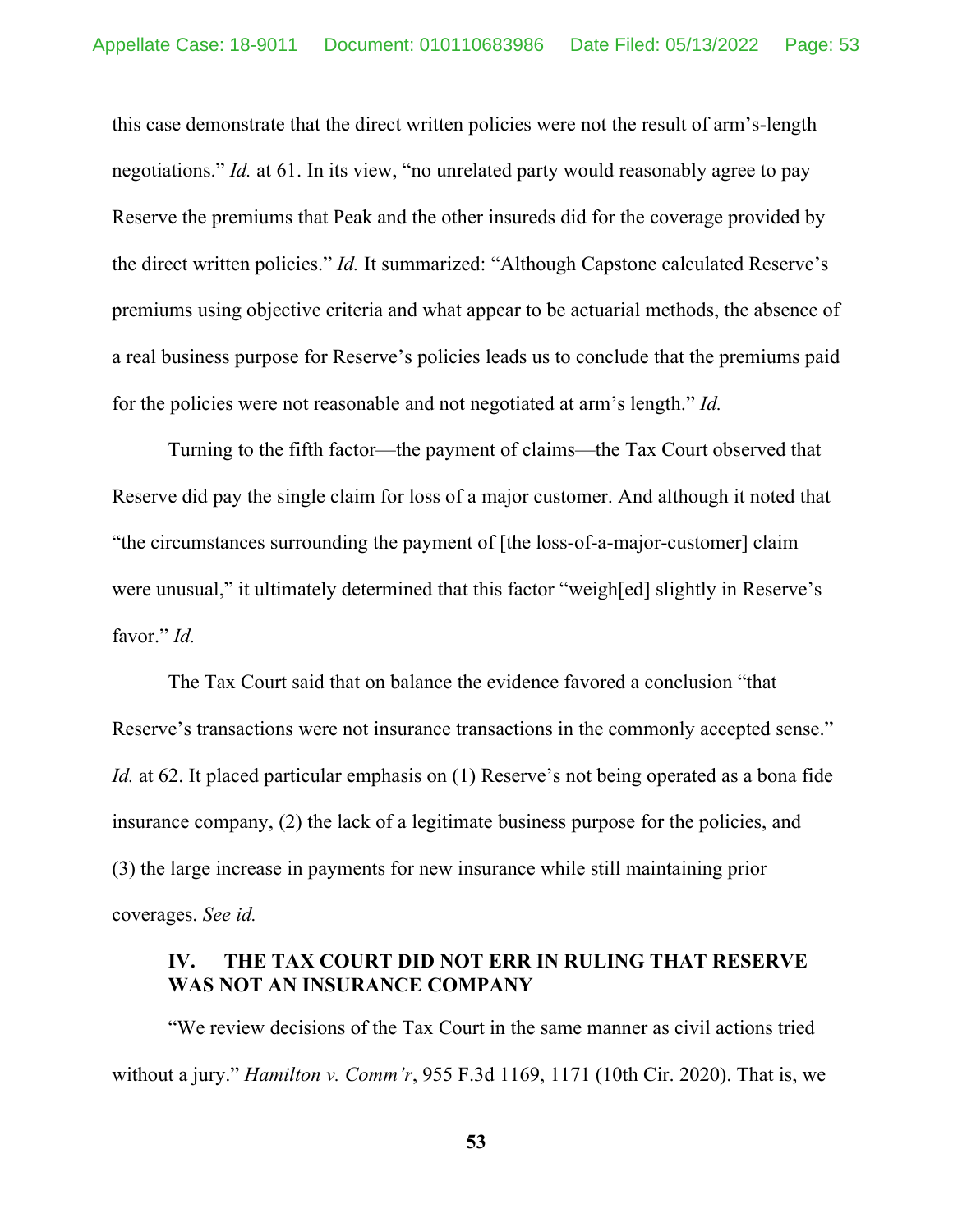"review legal conclusions de novo and factual determinations only for clear error." *Id.* at 1172 (emphasis omitted). And we review the evidence in the light most favorable to the Tax Court's ruling. *See Exxon Corp. v. Gann*, 21 F.3d 1002, 1005 (10th Cir. 1994) ("On appeal, we view the evidence in the light most favorable to the district court's ruling and must uphold any district court finding that is permissible in light of the evidence." (citation omitted)).

The essence of the Tax Court's ruling was that Reserve's insurance policies issued to Peak did not provide true insurance even though Reserve complied with some (but by no means all) of the customary formalities for insurance companies and went through some of the motions associated with pricing insurance premiums.

Perhaps we would have emphasized different evidence than did the Tax Court. But that court's findings and conclusions were supported by overwhelming evidence in the record. No experience, expertise, or studies supported the need for Peak to obtain the policies. And the premiums for that additional insurance were not supported by any study of similar commercially available policies or careful analysis of Peak's risks of loss. Nor has Reserve raised any persuasive challenges to the Tax Court's conclusions. We now address those challenges in turn.

#### **A. Risk Distribution—the Quota-Share Arrangement**

To qualify as an insurance company, Reserve needed to distribute risk. Reserve acknowledges that issuing a dozen-odd policies to essentially one insured (Peak) did not fill the bill. Rather, it relies on the reinsurance arrangements it had with PoolRe to establish risk distribution. The Tax Court rejected that reliance. Reserve challenges that

**<sup>54</sup>**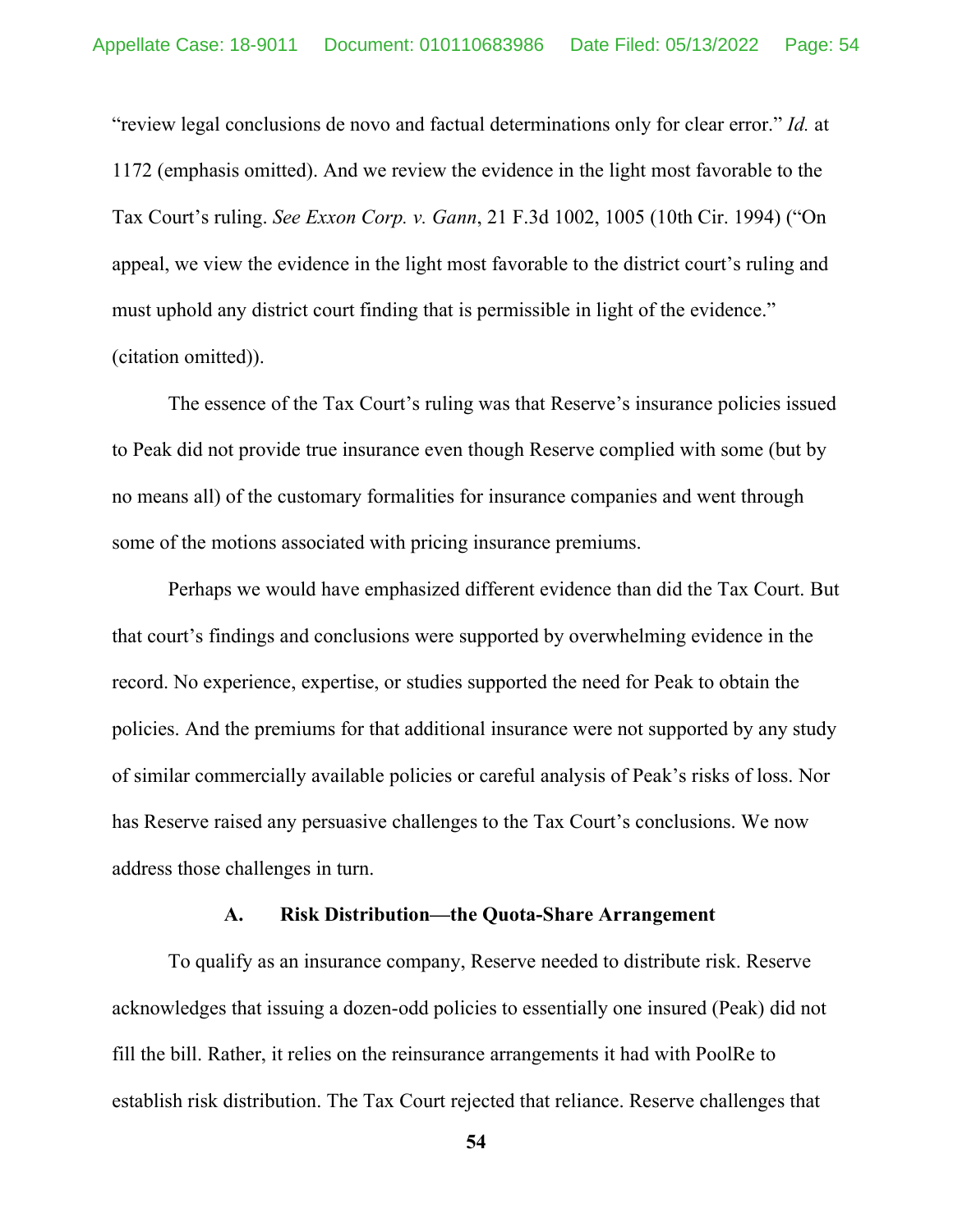rejection, arguing that the court improperly held that risk could not be distributed via PoolRe simply because PoolRe was not a bona fide insurer.

Reserve does not challenge the Tax Court's conclusion that PoolRe was not a bona fide insurer with respect to the quota-share agreement. Instead, it argues that "the tax court misapplied the legal test for analyzing risk distribution" by considering whether PoolRe—rather than Reserve—was a bona fide insurance company. Aplt. Br. at 37. It contends that "the existence of a bona fide insurance company is not necessary for risk distribution to exist." *Id.* at 38.

As an abstract legal proposition, Reserve's point has some merit. The courts have recognized, and the Commissioner concedes, that certain arrangements distributing risk provide insurance even though there is no insurance company involved. *See Ross v. Odom*, 401 F.2d 464, 466–67 (5th Cir. 1968) (Although "[t]he amounts payable to beneficiaries under the system were not funded or reinsured by any independent insurance company [,] . . . we fully approve the Trial Court's holding that the [payment] constituted amounts received under a life insurance contract."); *Treganowan*, 183 F.2d at 290–91 (plan under which all members of an organization pledged to pay a set sum to a deceased member's beneficiary constituted insurance). Reserve argues that an insurance company could reinsure such risks without jeopardizing its status as an insurance company. Perhaps.<sup>[14](#page-54-0)</sup> But that proposition does not help Reserve here.

<span id="page-54-0"></span><sup>14</sup> We note that the definition of *insurance company* cited by Reserve is "any company more than half of the business of which during the taxable year is the issuing of insurance or annuity contracts or the *reinsuring* of risks underwritten *by insurance companies*." [I.R.C. § 816\(a\)](https://www.westlaw.com/Document/N7A5412B0AFF811D8803AE0632FEDDFBF/View/FullText.html?transitionType=Default&contextData=(sc.Default)&VR=3.0&RS=da3.0) (emphasis added). It is not clear whether reinsurance of risks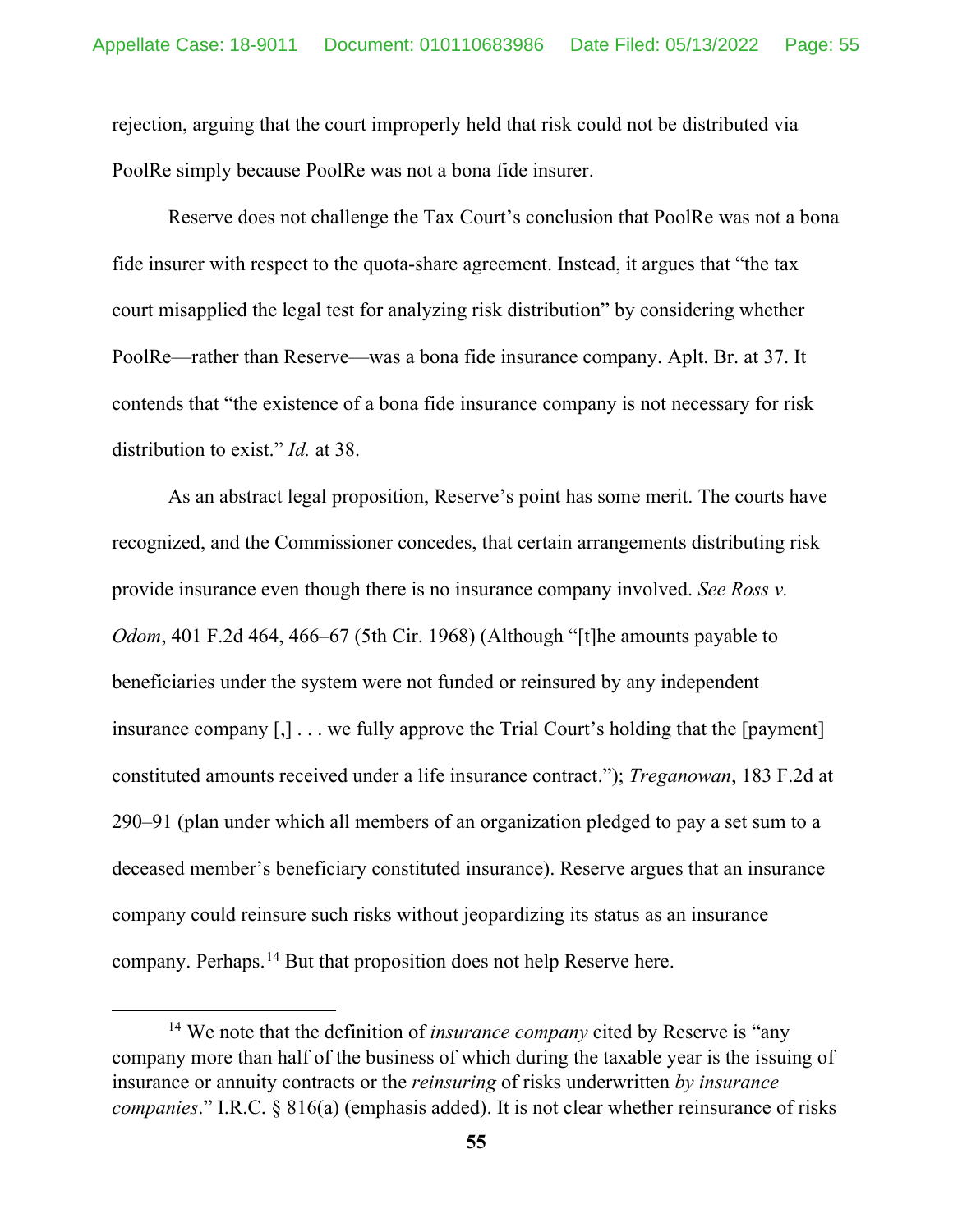To begin with, the Tax Court's conclusion that PoolRe was not a bona fide insurance company was not based on the absence of formalities. True, one of the six factors discussed by the court was whether PoolRe was licensed and regulated as an insurance company; and the court noted that there was no evidence that it was so licensed when the first two sets of policies were issued to Peak (in December 2008 and January 2009). But that factor apparently had little or no effect on the court's conclusion, since it reached the same conclusion about PoolRe for the policies issued in 2010 as well, and the "Conclusion" section of this part of the court's opinion makes no mention of the licensing issue when it summarizes why it finds that "PoolRe's activities as they relate to [the quota-share] policies were not those of a bona fide insurance company." *Reserve*, at 46.

Elsewhere in that Conclusion the Tax Court used language that fairly encompasses a determination that the quota-share arrangement did not distribute risk for Reserve. The heart of the problem was not that PoolRe was not an insurance company but that its product was not actual insurance. The court concluded that "the facts surrounding Reserve's quota share policies with PoolRe establish that those agreements were not bona fide insurance agreements." *Id.* at 45. We agree with the Commissioner's characterization of the Tax Court's analysis: "[T]he Tax Court did not invalidate the quota share arrangement on the ground that PoolRe failed to meet the formal definition of an insurance company. Rather, it invalidated the quota share arrangement on the ground

that have *not* been underwritten by an insurance company would qualify in the way Reserve hopes.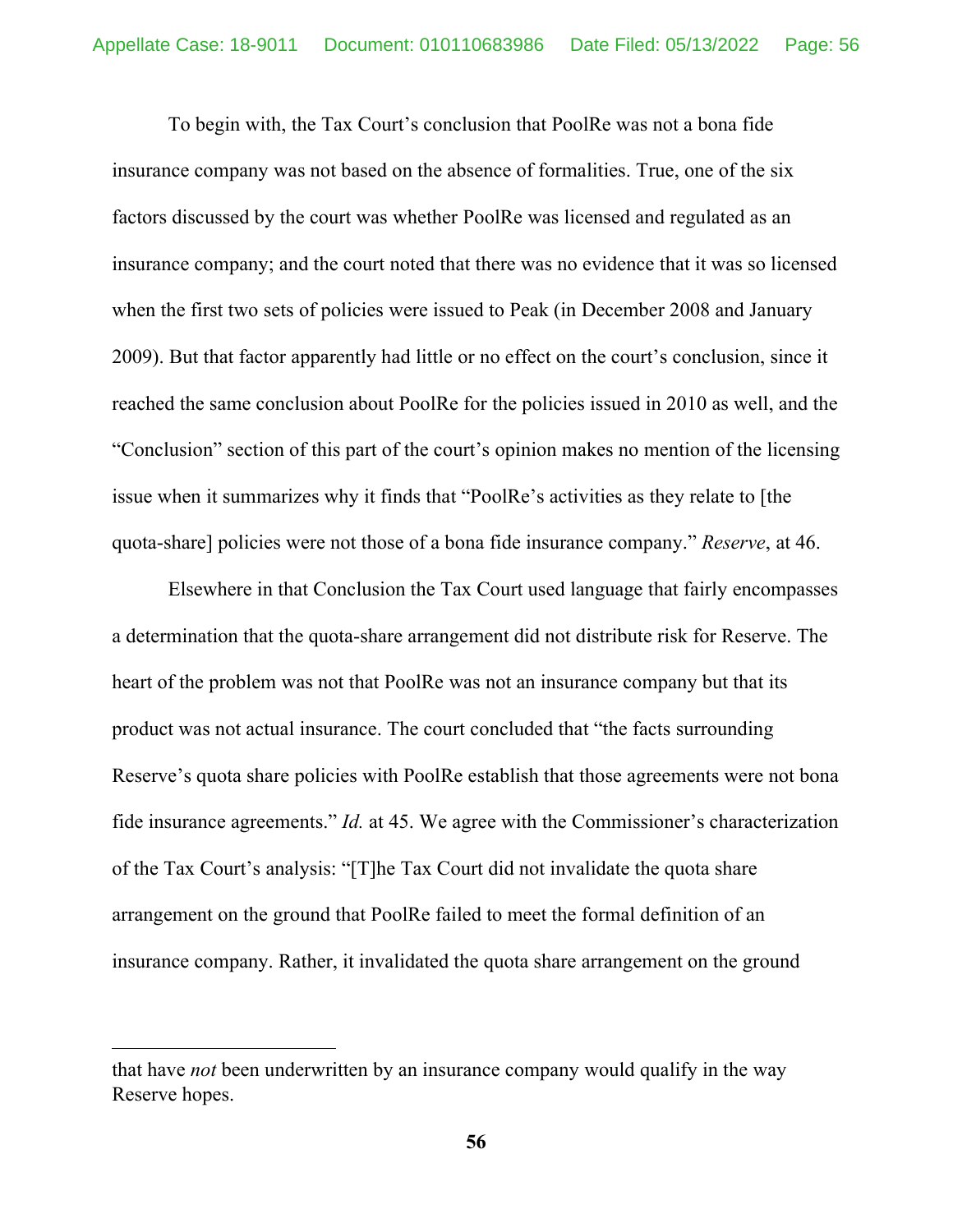that, as a matter of substance, PoolRe did not perform the *functions* of an insurance company—regardless of label—*vis-à-vis* the quota share arrangement." Aplee. Br. at 40. In short, what the Tax Court determined is what Reserve contends should have been determined—whether the quota-share arrangement was a true insurance arrangement for the distribution of risk.

The Tax Court did not err when it assessed PoolRe's bona fides. Reserve's opening brief does not point to, and we do not see, any significant flaw in the analysis by the Tax Court in reaching its conclusions that "Reserve's quota share policies with PoolRe . . . were not bona fide insurance agreements" and that "Reserve did not enter into the quota share arrangement with the intention of distributing its risk." *Reserve*, at 45. On the contrary, the Tax Court opinion, if anything, understates the compelling evidence that the quota-share arrangement was a sham.

Because Reserve's reinsurance of PoolRe's quota-share arrangement did not create any meaningful risk for Reserve, Reserve did not satisfy even the distribution threshold that Capstone set for it—obtaining 30% of its insurance premiums by insuring unaffiliated risks. Reserve has not argued that it could reach the 30% figure based only on the reinsurance of the credit-coinsurance agreements. The Tax Court's ruling must therefore stand. But we briefly discuss the credit-coinsurance arrangement because the Tax Court's ruling on that arrangement is an alternative basis for affirmance.

#### **B. Risk Distribution—The Credit-Coinsurance Arrangement**

The Tax Court determined that the credit-coinsurance agreements were not bona fide reinsurance agreements for two reasons: (1) there was no evidence that the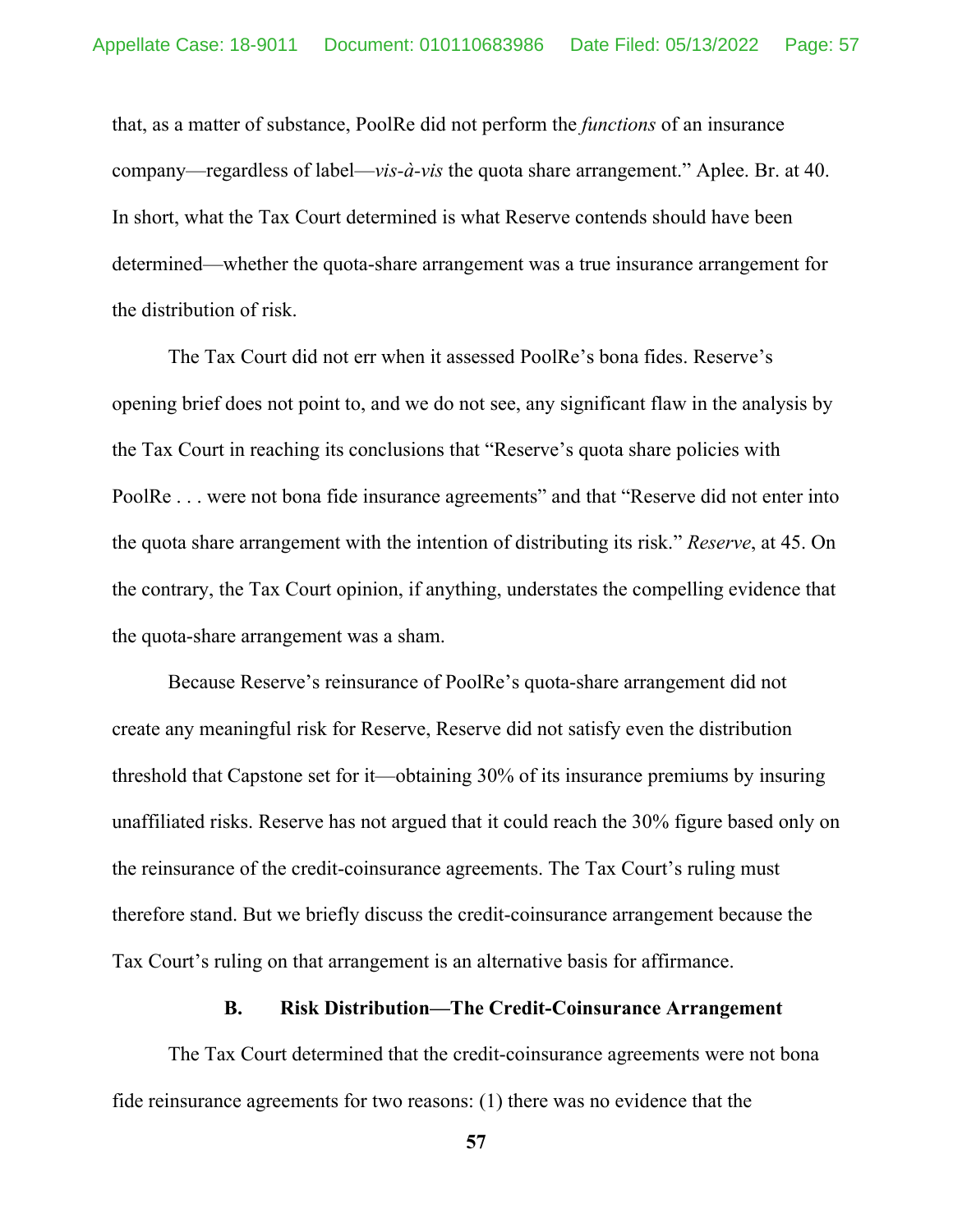underlying risk existed because Reserve never produced the vehicle-service contracts and (2) even if the agreements insured an actual risk, both the amount of risk PoolRe assumed and the amount ceded to Reserve were too "de minimis" to constitute "actual risk." *Id.* at 47.

Reserve challenges the first of the Tax Court's reasons, contending that the court should not have faulted it for failing to produce the vehicle-service contracts. It argues that because the reinsurance arrangements were what are called "treaty" arrangements (under which the reinsurer is "bound to *automatically* accept all the policies and losses covered thereby"), Reserve "would not have examined risks, investigated claims, or even received notices of losses from the original insureds." Aplt. Br. at 44. Therefore, it says, the Tax Court's criticism for not providing documentary evidence of the vehicle-service contracts is "misplaced and ignores not only the evidence in the record but also the rationale behind treaty reinsurance. Indeed, if a reinsurer were required to duplicate the costly but necessary efforts of a primary insurer in evaluating risks and handling claims, reinsurance simply would not work because it would not be economical to place and administer." *Id.* at 44–45 (citations omitted). This argument ignores, however, (1) the need for the information sought by the court in checking the bona fides of the "reinsurance" arrangement, (2) the documents that apparently gave PoolRe the right of access to the information sought, and (3) the need for a prospective treaty insurer to examine such information in some fashion when deciding whether or not to enter into a treaty-insurance relationship in the first place. But we need not resolve the merits of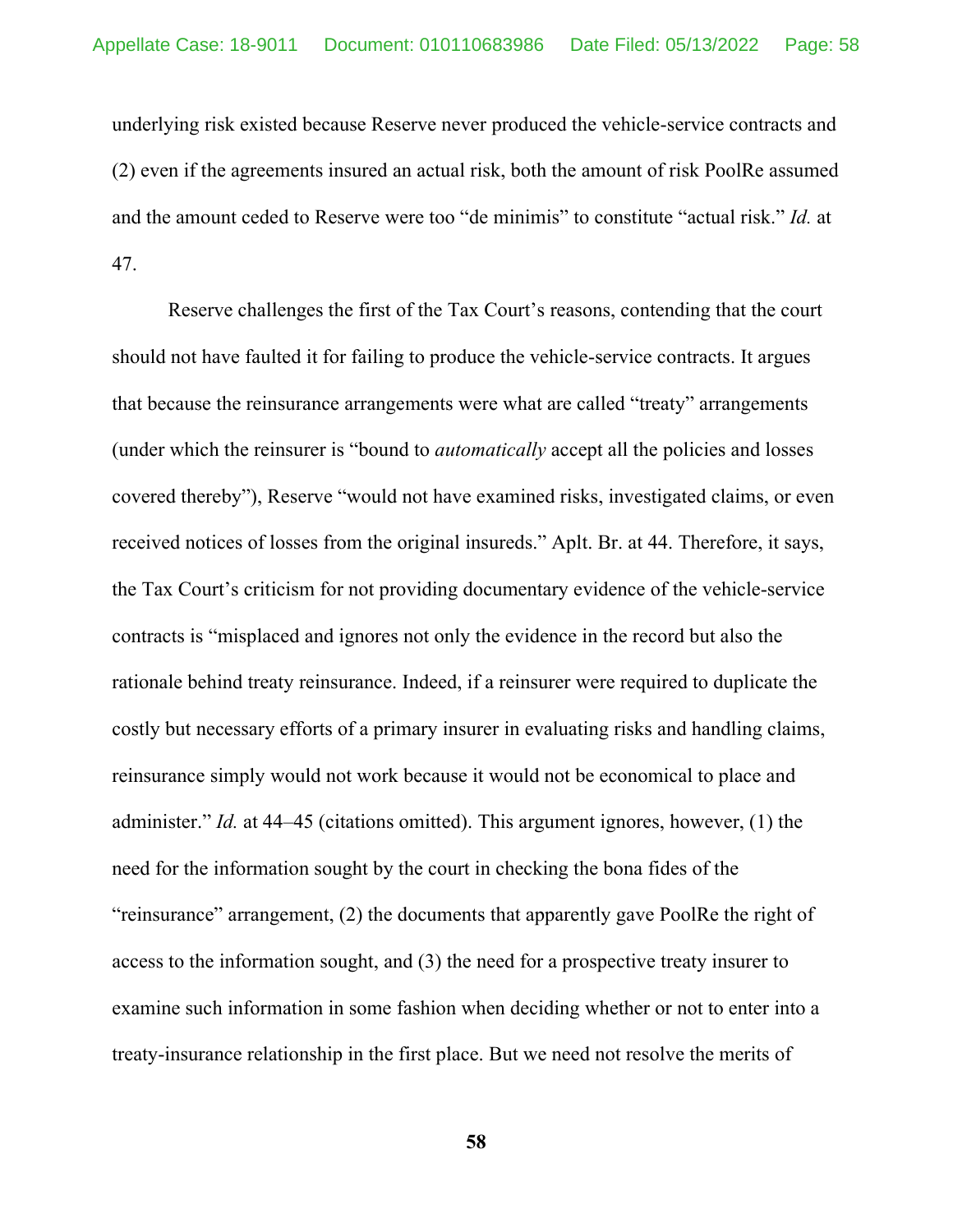Reserve's arguments on this point, because we must affirm on the other ground (de minimis risk) for the Tax Court's decision.

There is certainly substantial evidence suggesting that Reserve incurred very little risk from the agreements. Over the course of 2008–10, Reserve received no payment of annual premiums and made no payment on claims. It instead received only one deposit each year, purportedly equal to the net of premiums less claims for that year, for a total of \$530 over three years. Perhaps there are factual or legal flaws in the Tax Court's analysis of the extent of risk assumed by Reserve through the credit-coinsurance arrangement, but Reserve's opening brief raised no factual or legal challenge to the analysis. It completely failed to address the court's determination that the risk from the vehicle-service contracts did not constitute actual risk. The issue is therefore waived, and we must affirm the Tax Court's determination that the credit-coinsurance arrangements did not distribute risk. *See Lebahn v. Nat'l Farmers Union Unif. Pension Plan*, 828 F.3d 1180, 1188 (10th Cir. 2016) ("When a district court dismisses a claim on two or more independent grounds, the appellant must challenge each of those grounds.").

### **C. Insurance in the Commonly Accepted Sense**

As a third alternative ground for rejecting Reserve's appeal, the Tax Court ruled that the Reserve policies did not satisfy the requirement that they be insurance in the commonly accepted sense. We also affirm this ruling.

We have already discussed at some length the evidence supporting the Tax Court's determination that Reserve did not act like a company in the business of writing legitimate insurance policies. Its only true insured was Peak. The arrangements with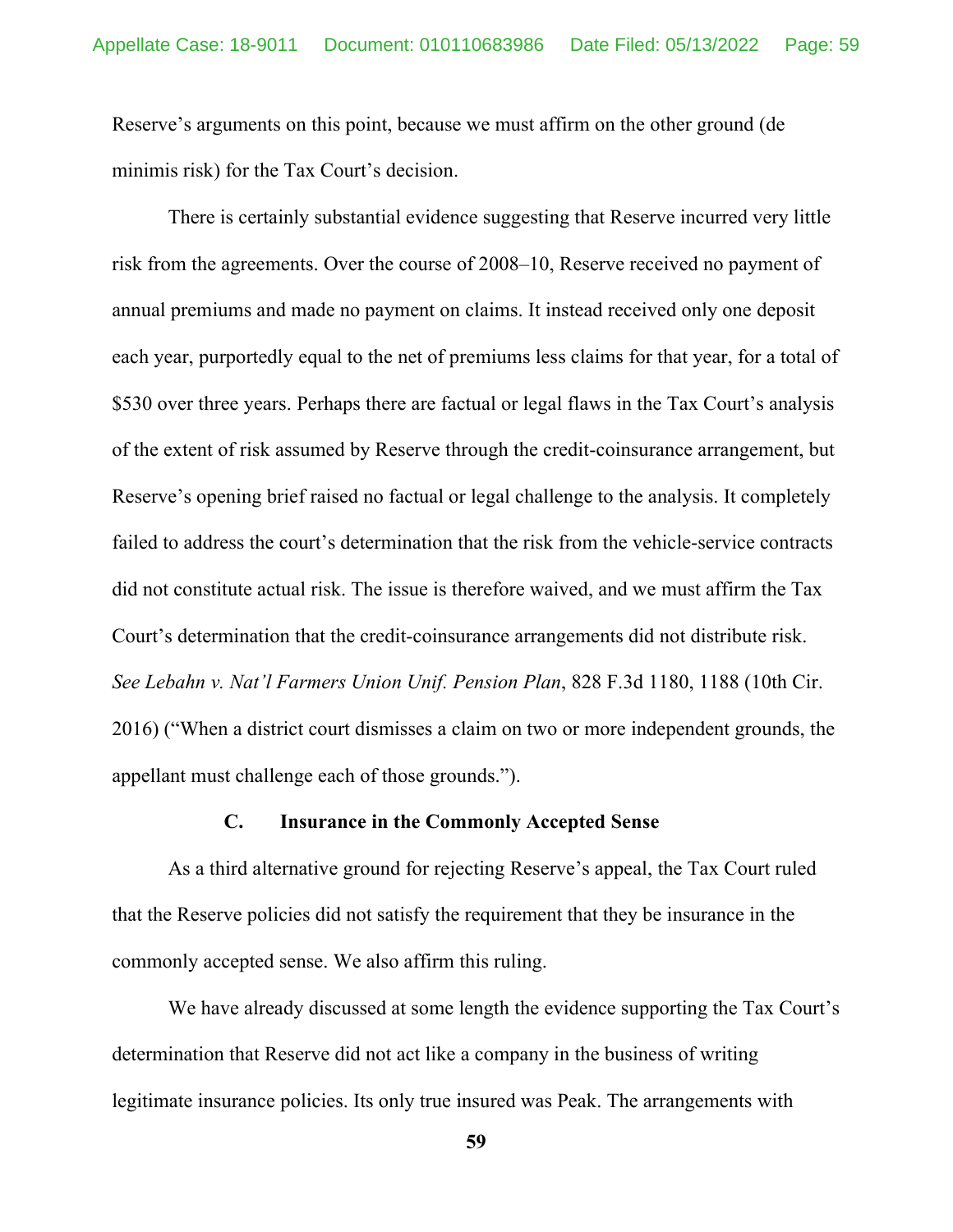PoolRe lacked substance. There was no apparent business reason for the creditcoinsurance contracts. And the Tax Court was fully justified in determining that the quota-share reinsurance arrangement was a sham. The attachment points that had to be met before PoolRe had any liability to the Capstone captive insureds defied explanation. Reserve provided no evidence to overcome the logical inference that the reason to set such intricate limitations on liability was to ensure that PoolRe would never have to make a payment (particularly when the risk of loss under any of the underlying policies issued by the captive insurers was apparently low to start with), so there was really nothing for Reserve or the other captive insurers to reinsure.

Moreover, there was no evidence of any reasonable risk assessments to determine whether Peak needed any of the additional policies. Nor was there any evidence of due diligence to determine whether the premiums charged on the policies were worth it to Peak. And Reserve was hardly run like a business. The preparation of the original onemonth policies in an apparent rush to obtain a large business deduction for Peak in 2008 was laughable. It suffices to note that on two of the policies the listed insureds, rather than Peak, RocQuest, and ZW, were "Pacific Arts Entertainment, LLC" and "Pacific Arts Presents, LLC." Nor did Reserve operate in a more businesslike fashion thereafter. No self-respecting insurance company would have paid \$340,000 on the loss-of-customer claim without any investigation or supporting documentation. And it was clear from his testimony that Zumbaum, the Chief Executive Officer of Reserve, knew zero about its business. The Tax Court was fully warranted in its finding that "Reserve's transactions were not insurance transactions in the commonly accepted sense." *Reserve*, at 62.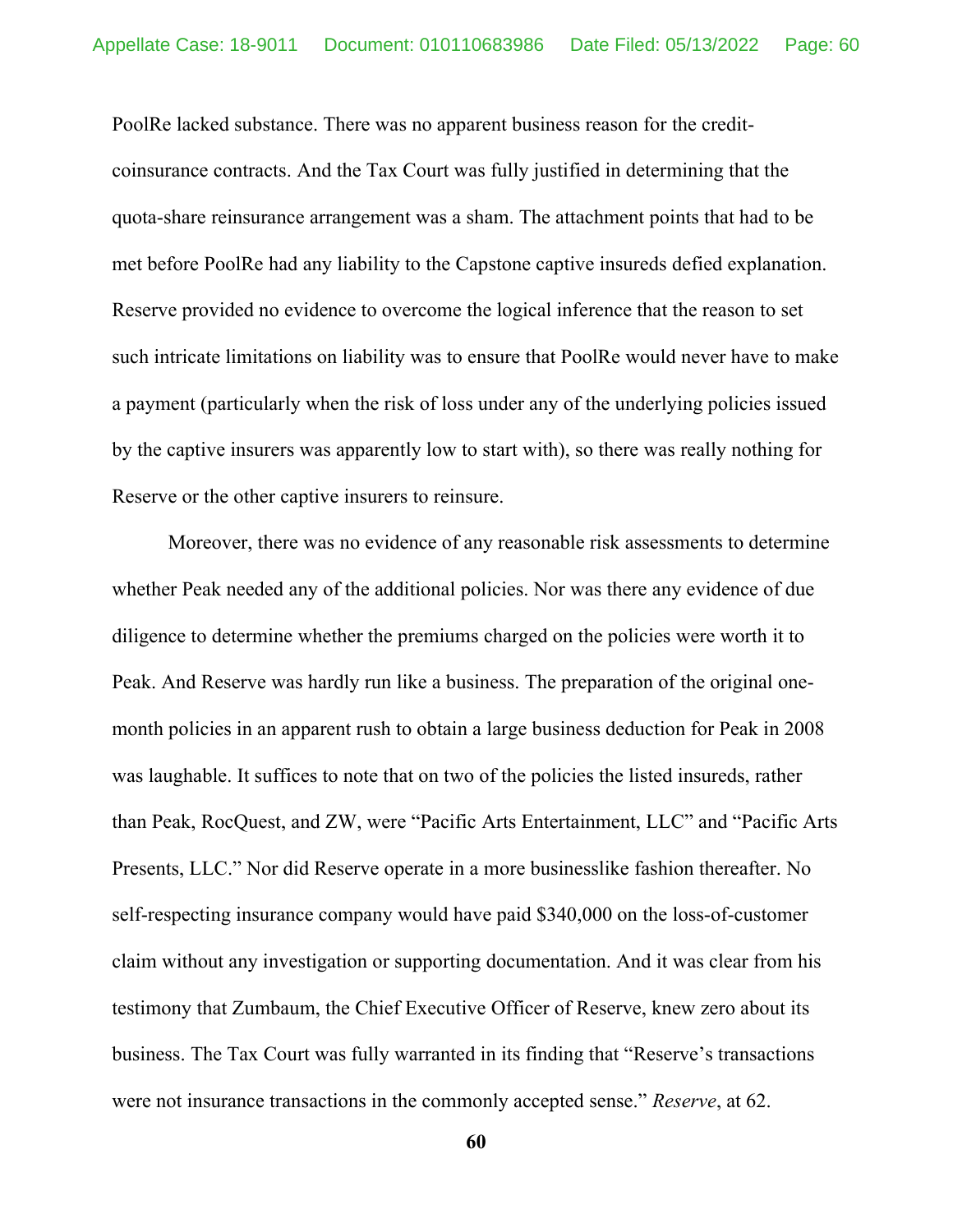Nevertheless, Reserve raises three challenges to the Tax Court's analysis of this issue: (1) the court mischaracterized Reserve's policies as providing only excess coverage; (2) the court erroneously determined that the premiums were unreasonable and not negotiated at arm's length; and (3) the court erroneously determined that Reserve was not operated like an insurance company because it was managed by hired professionals. We address these challenges in turn.

## **1. Alleged Mischaracterization of Reserve's Policies**

Reserve contends that the Tax Court misinterpreted the other-insurance clauses in Reserve's policies to mean that they provided only excess coverage. But those clauses stated: "The coverages afforded by this policy are excess over any other valid and collectible insurance policy issued by any other insurer. The limits and deductibles stated herein only apply after coverage is exhausted from any and all other valid insurance policies issued by any other insurer." *Reserve*, at 14 (capitalization and ellipsis omitted). In other words, if Reserve's policies covered the same loss as another policy, then Reserve's liability would not arise until that other insurance was exhausted. *See* 15 *Couch on Insurance, supra*, § 219:1–2 (discussing purpose of other-insurance clauses). The Tax Court quoted this language in its recitation of the facts, and later observed that "the polic[ies] would be valid only after insurance coverage from other insurers was exhausted." *Reserve*, at 60. This observation is not clearly erroneous. To be sure, it appears that at least some of the policies issued by Reserve covered risks that were not covered by Peak's commercial policies; consequently, there would often be no coverage from other policies that Peak would have to exhaust. But Reserve has not pointed to any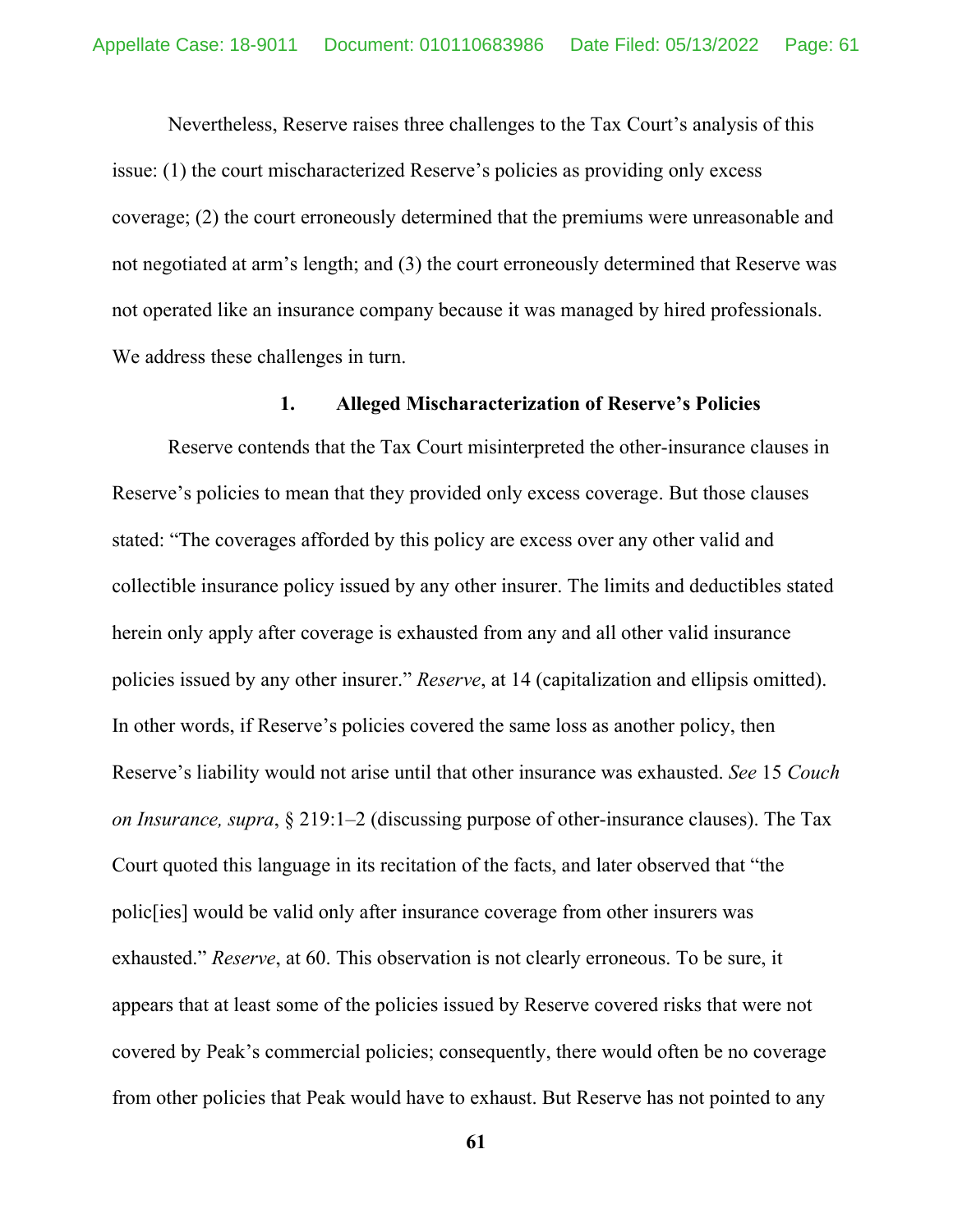language by the Tax Court to the contrary. There was no mischaracterization of the policies.

### **2. Unreasonableness of Premiums**

Reserve's second challenge is that the basis for the Tax Court's determination that the premiums were unreasonable and not negotiated at arm's length "flowed directly from its misreading of Reserve's policies" as providing only excess insurance. Aplt. Br. at 53. We beg to differ. First, as just stated, the Tax Court did not misread the policies. And there were multiple reasons supporting the Tax Court's determination. The observation that the policies provided only excess insurance was only a small component of the total analysis. We have repeatedly set forth a number of the questionable features of the policies issued by Reserve. Most important, however, was Reserve's utter failure to provide a reasonable explanation of how it calculated the risks covered by those policies. The best it could do at the hearing before the Tax Court was to suggest, through the testimony of experts who were not familiar with Peak, that the premiums were in line with the premiums charged for similar insurance by other captive insurers managed by Capstone. But there was no evidence that those other captive insurers faced risks similar to those of Peak, nor was there any evidence that the premiums charged by those other captive insurers were themselves reasonable. The Tax Court was fully justified when it said that "[t]aking into consideration all the surrounding facts and circumstances, . . . no unrelated party would reasonably agree to pay Reserve the premiums that Peak and the other insureds did for the coverage provided by the direct written policies," and then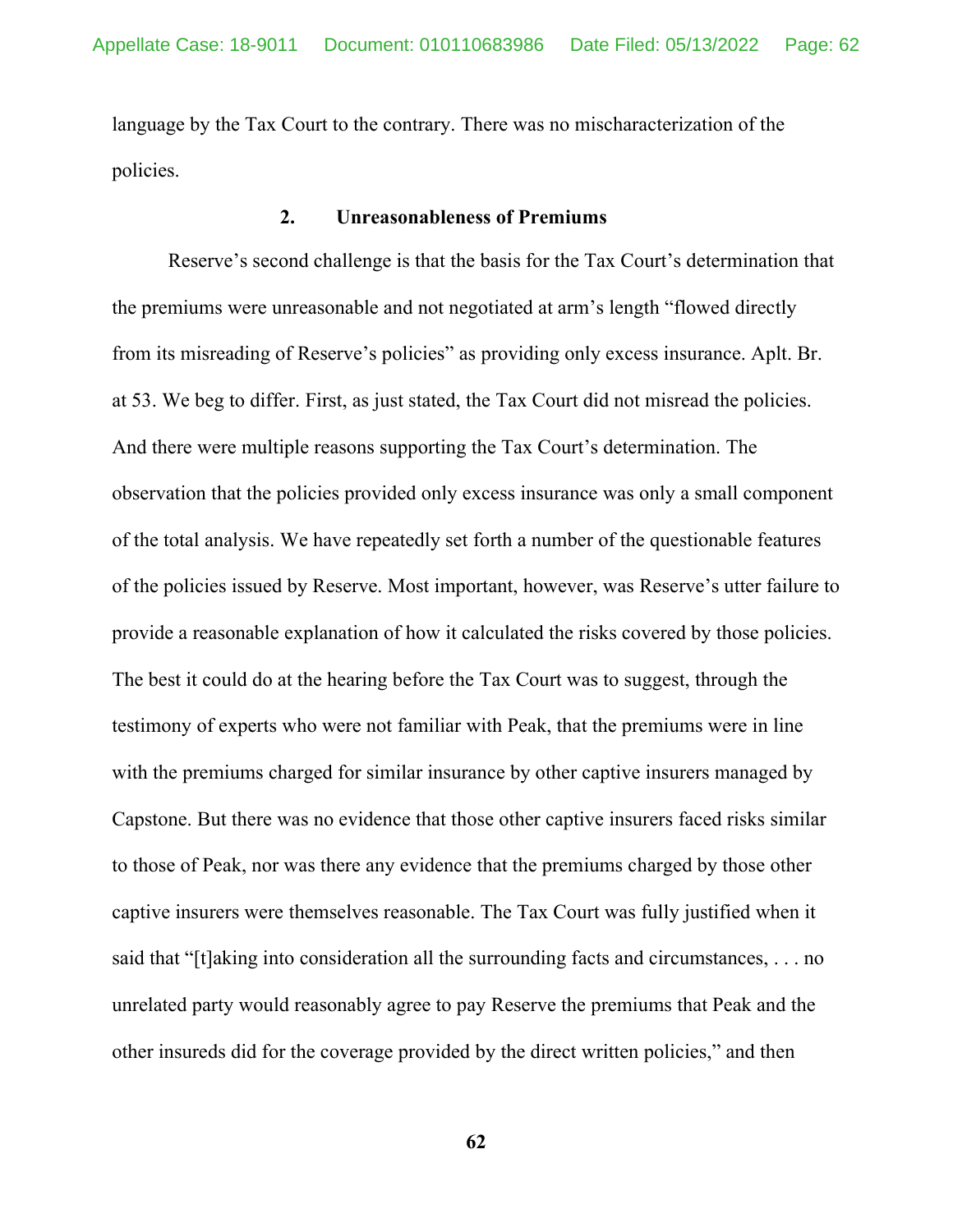found that "the polic[i]es were not reasonable and not negotiated at arm's length." *Reserve*, at 61.

Reserve argues that the Tax Court should not have faulted Reserve for issuing policies in "the absence of a significant history of losses for Peak." Aplt. Br. at 54. It likens the Tax Court's analysis to "saying that automobile insurance is unnecessary for drivers who have not yet had an accident." *Id.* But the Tax Court did not conclude that Reserve's policies were per se unreasonable just because Peak did not have a history of losses that would be covered by the policies. Instead, it observed that the lack of loss history was suspicious given that (1) the Reserve policies increased Peak's insurance expenses by roughly 400%, (2) the policies' other-insurance clauses meant that Reserve's policies would provide only excess coverage if Peak's other policies covered the same loss, (3) "Peak had never come close to exhausting the policy limits of its third-party commercial insurance coverage," *Reserve*, at 60, and (4) Reserve provided no risk assessment to support the high premiums.

The Tax Court did not clearly err when it concluded that Reserve's premiums were unreasonable and not negotiated at arm's-length.

#### **3. Irregularities of Reserve's Operation**

Reserve also argues that the Tax Court should not have considered the fact that Reserve was managed by the hired professionals at Capstone and should not have faulted Zumbaum for being unable to discuss Reserve's policies in any detail. It says that "existing caselaw recogniz[es] that most captive insurance companies operate without any employees and routinely delegate operational functions, financial reporting,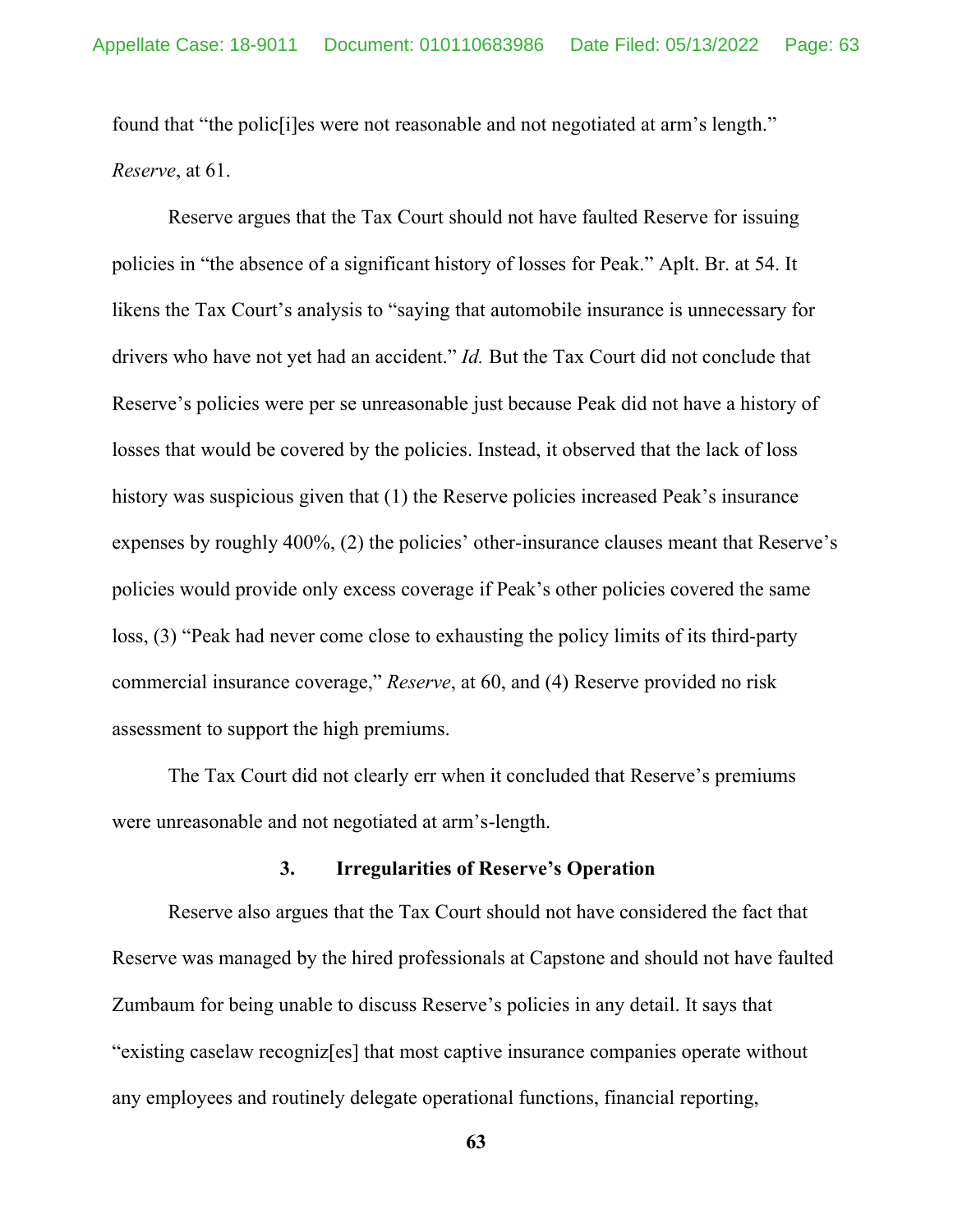regulatory compliance and day-to-day tasks to captive managers." Aplt. Br. at 58. It says that it is "meaningless that [Zumbaum] could not recall details about the very subjects that he had hired professionals to handle," and likewise of no importance that Reserve was managed by Capstone. *Id.* at 60.

But the Tax Court did not criticize Reserve simply because it was managed by Capstone. Instead, the Tax Court observed that Reserve's operations were irregular because it had no employees, it maintained an address in Anguilla without ever doing business there, and Zumbaum—the co-owner, president, and CEO—"knew virtually nothing about its operations." *Reserve*, at 50. Even if we credit Reserve's position that captives are frequently managed by third parties, Reserve does not explain why Zumbaum—the responsible officer of both Reserve and Peak—could not testify about the specifics of any of the policies or their pricing even though McNeel testified that Zumbaum and Weikel were "the most significant" people in determining premium prices, Aplt. App., Vol. 5 at 1247, and Feldman testified that Zumbaum had the final say on "[p]olicies, pricing, which coverages, everything." Aplt. App., Vol. 5 at 1430. Moreover, Zumbaum's lack of knowledge about Reserve and Capstone's management of Reserve contradicts Capstone's feasibility study, which emphasized that a prerequisite to forming a captive was "wholehearted top management support" and "strong internal oversight." Aplt. App., Vol. 7 at 2039–40 (capitalization omitted). It is one thing to seek technical and administrative assistance from professionals; it is quite another to abandon all responsibility for how your company is handling \$400,000 of insurance and simply believe everything Capstone says.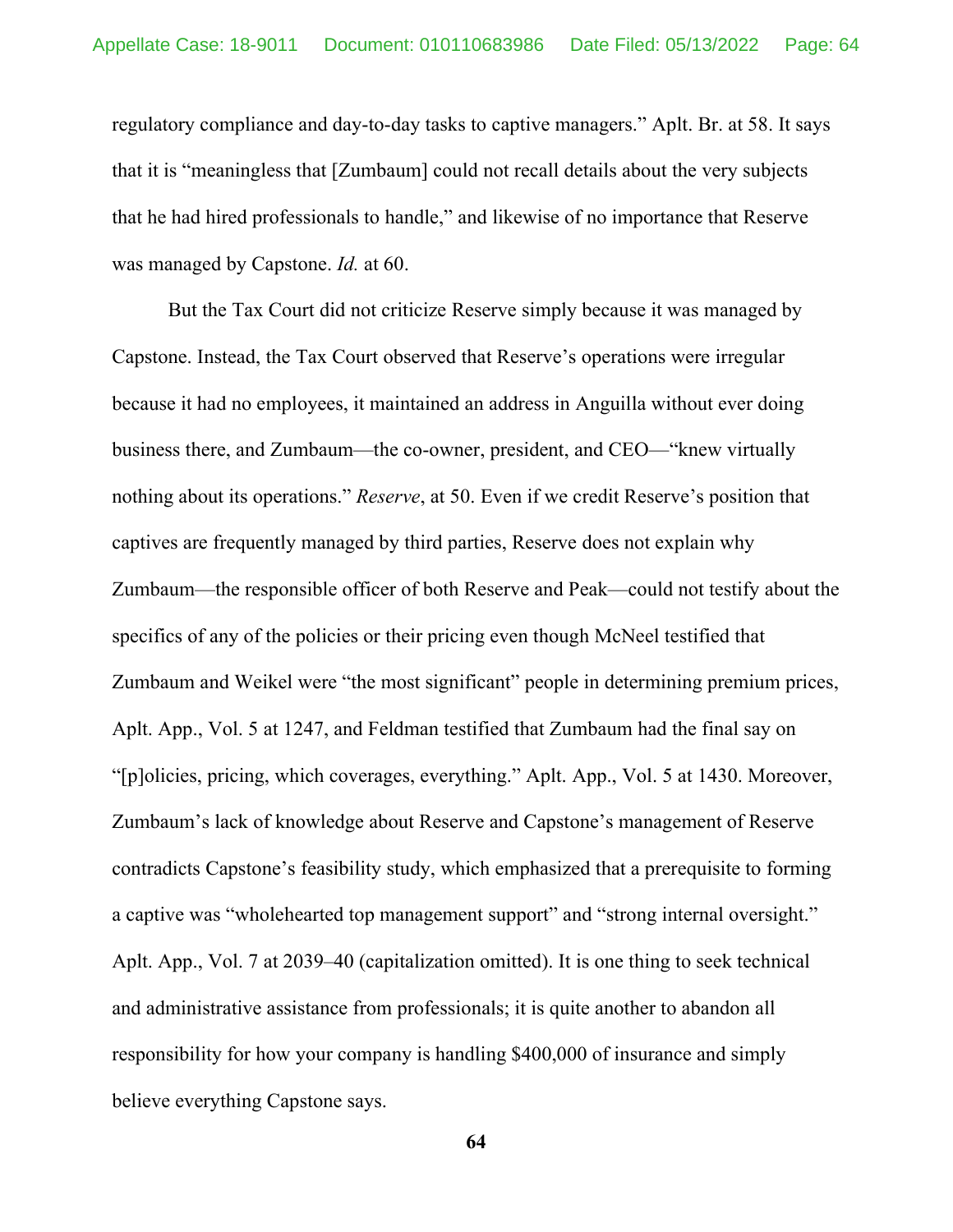Further, the Tax Court also observed that Reserve's highly unprofessional handling of its only claim suggested that it was not operating as an insurer. The Tax Court observed that "no supporting documentation accompanied the claim notice," that "Peak did not submit and Reserve did not insist on obtaining any documents to substantiate the occurrence or the amount of the claimed loss," that the first payment was made to Peak "more than a month before" the settlement agreement, that the final payment—which increased the total payments from \$165,820 to \$339,820—was made several months after the settlement agreement, that Peak and Reserve did not prepare an addendum to the settlement agreement reflecting the increase in payments until years later, and finally, that all Reserve's payments were issued via checks signed by a Peak employee. *Reserve*, at 52. (As shown by our description earlier in the opinion of how the claim was handled, these irregularities do not exhaust the improprieties in the processing.) Reserve does not dispute on appeal any of these findings regarding its claim handling, or even the Tax Court's conclusions from these findings.

The Tax Court did not clearly err in concluding that Reserve did not operate as an insurance company in the commonly accepted sense.

## **V. THE TAX COURT DID NOT ERR IN REFUSING TO RECHARACTERIZE PEAK'S "PREMIUMS" AS CAPITAL CONTRIBUTIONS**

Having concluded that the premiums Reserve received from Peak and PoolRe were not payments for insurance, the IRS determined that the receipts instead constituted FDAP income, which is "fixed or determinable annual or periodical gains, profits, and income" that is "received from sources within the United States" but "not effectively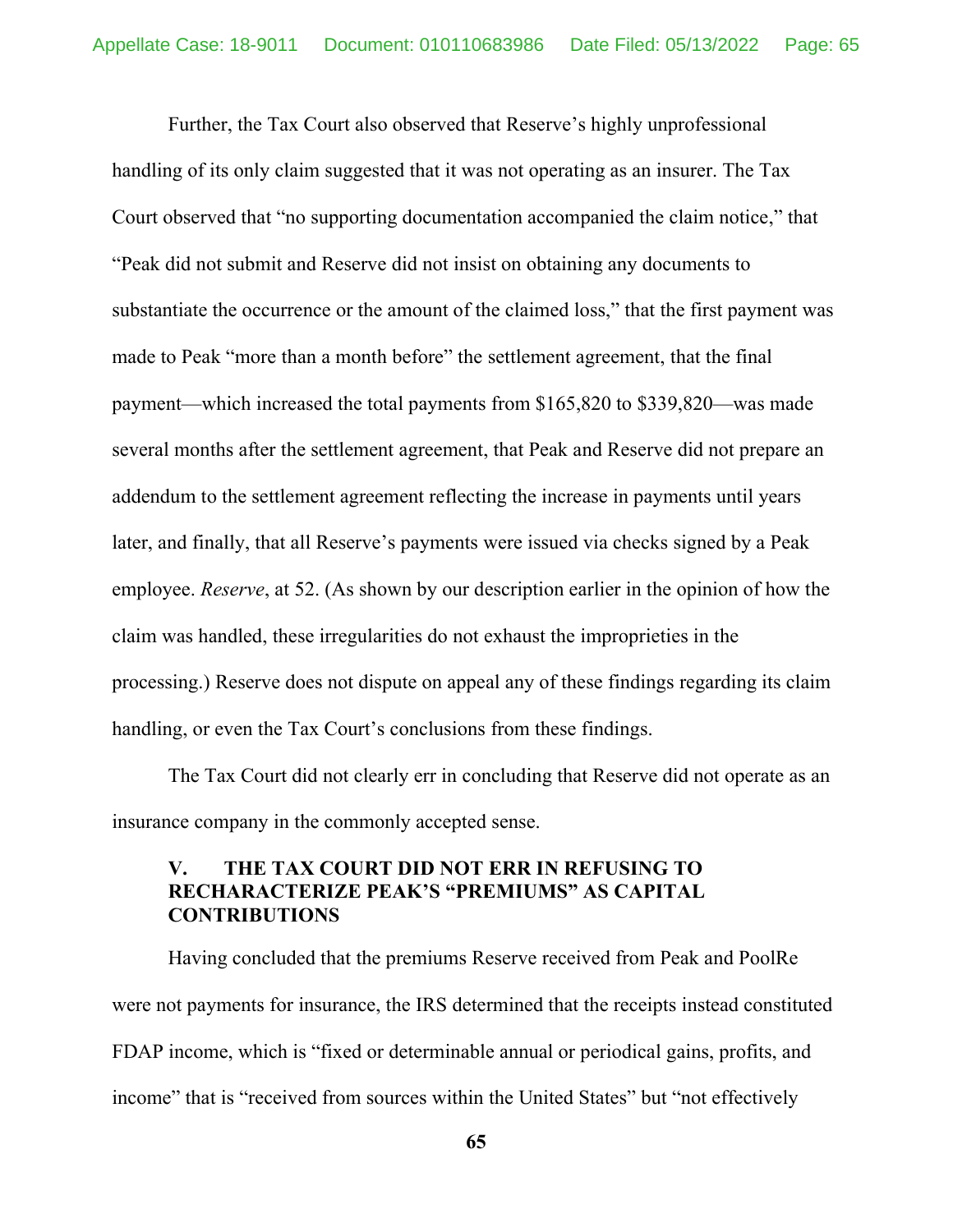connected with the conduct of a trade or business within the United States." I.R.C. § 881(a). Such income is taxed at a rate of 30%.

Reserve challenges this characterization. It argues that if it does not qualify for treatment as an insurance company under the Internal Revenue Code, the IRS should have treated its receipts as contributions to capital, which are not taxable income for the recipient. The Tax Court rejected this argument below, correctly noting that whether a payment constitutes a capital contribution turns on the motive of the payor. *See United States v. Chi., Burlington & Quincy R.R. Co.*, 412 U.S. 401, 411 (1973) (identifying "the intent or motive of the transferor" as "determin [ing] the tax character of the transaction" when deciding whether payment by nonshareholder was a contribution to capital); *Wash. Athletic Club v. United States*, 614 F.2d 670, 674 (9th Cir. 1980) ("[T]he motive or purpose and intent [of a club member] in making the contributions is a dominant factor in determining whether [the payments were] a capital contribution or payment for goods and services." (internal quotation marks omitted)); *Bd. of Trade v. Comm'r*, 106 T.C. 369, 381 (1996) (for both shareholders and nonshareholders, payor's intent controls whether a payment is a contribution to capital); *cf. Sammons v. Comm'r,* 472 F.2d 449, 451–53 (5th Cir. 1972) (applying both objective test and subjective-purpose test to determine whether to characterize the transfer of property from one corporation to another corporation as a dividend to an individual who has an ownership interest in both corporations followed by a capital contribution to the transferee corporation). The court pointed out that Reserve had the burden to show that the payments it received were not FDAP income but "did not produce evidence" supporting that position. *Reserve*, at 64. It said that "[t]he record does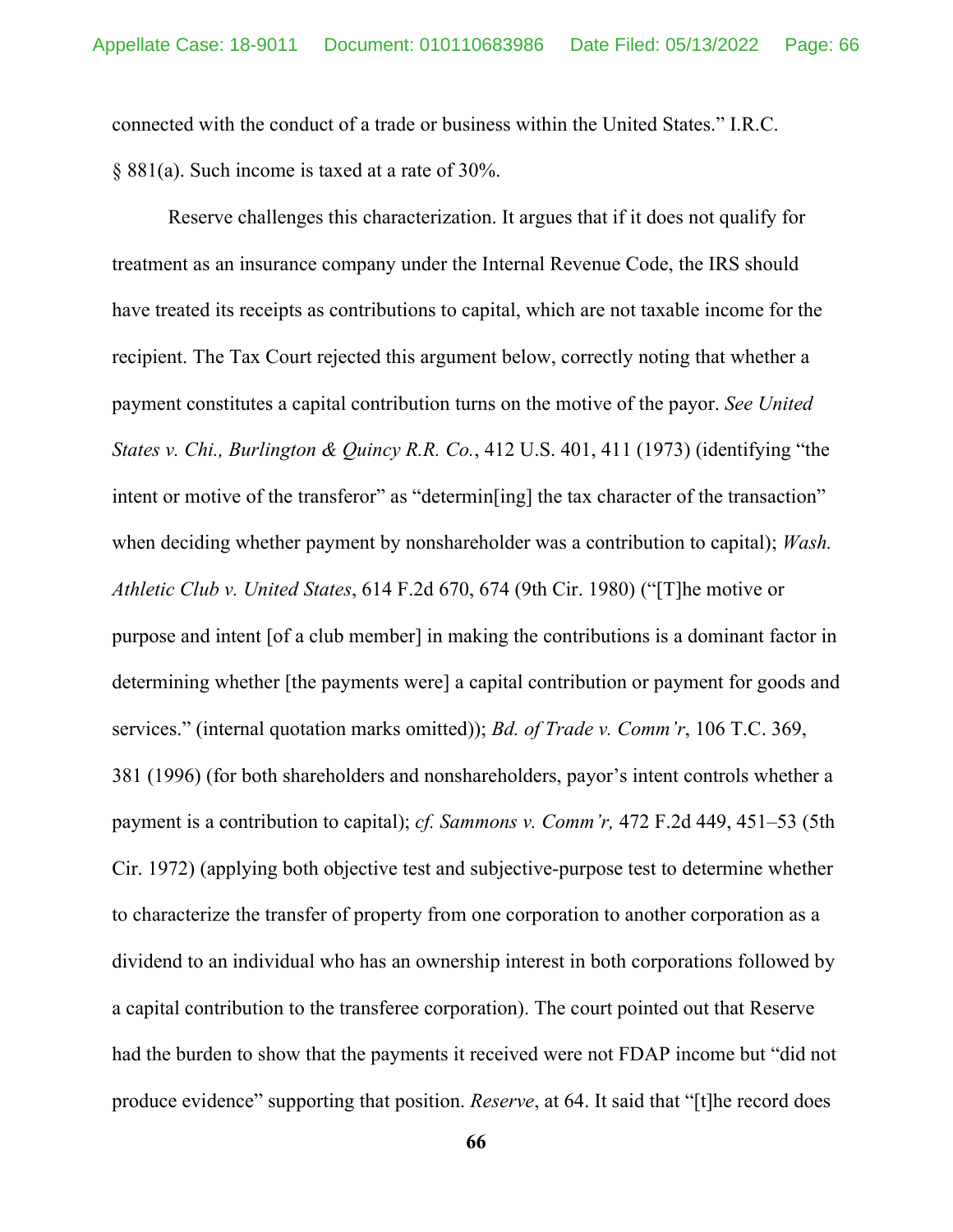not reflect that the parties to the purported insurance transactions treated or intended the amounts paid to Reserve as additional capital contributions." *Id.* at 65. The absence of evidence is particularly striking since Zumbaum was a witness at the hearing and could have testified to a capital-contribution intent (although such testimony would, of course, have undermined the argument that the premiums were for insurance coverage).

We review for clear error a Tax Court finding that a taxpayer has not satisfied its burden of persuasion on a factual element of its claim. *See Hamilton*, 955 F.3d at 1172; *Wash. Mut., Inc. v. United States*, 856 F.3d 711, 721 (9th Cir. 2017) (reviewing failure of proof in tax-refund case for clear error).

On appeal Reserve does not dispute that it had the burden of proving its receipts were not FDAP income. Nor does it dispute that if its receipts were not capital contributions, they meet the criteria for FDAP income. It also does not dispute that it listed these payments as income on its tax returns and Peak reported them as deductible expenses; and it does not dispute that the payor's intent is a crucial element when determining whether a payment constitutes a capital contribution. It does not even dispute that it provided no direct or indirect evidence that its receipts were intended as capital contributions rather than business income. On the contrary, Reserve asserts that Peak did not intend to contribute to capital, stating, "Both the payors (the Direct Insureds) and the payee (Reserve) undeniably intended the payments to be insurance premiums." Reply Br. at 31. On this record alone, we can conclude that the Tax Court did not clearly err by finding Reserve failed to satisfy its burden.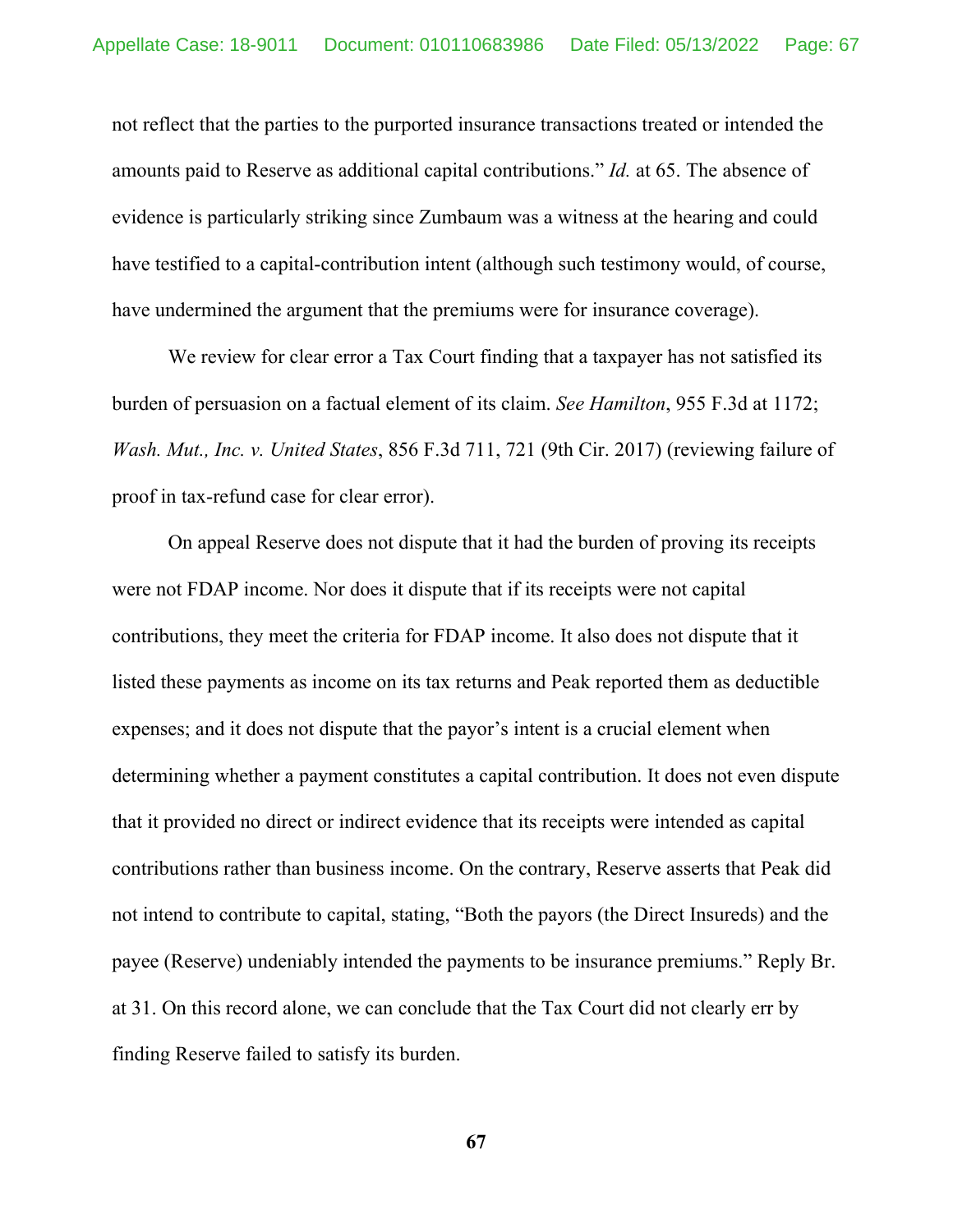Reserve nevertheless argues that because the Tax Court found no legitimate business purpose or non-tax reason for the issuance of the insurance policies, the only logical conclusion that the Tax Court could draw is that the payments from Peak to Reserve—the purported policy premiums—were capital contributions. *See, e.g.*, Aplt. Br. at 63 ("The tax court's determination that there was no legitimate non-tax reason for Reserve's receipt of the payments is *dispositive* of the issue of the characterization of the amounts received from the perspective of Reserve."). It points to IRS Revenue Ruling 2005-40, 2005-2 C.B. 4, 2005 WL 1415557 (2005), which states that "an arrangement that purports to be an insurance contract but lacks the requisite risk distribution may instead be characterized as a deposit arrangement, a loan, a contribution to capital . . . , an indemnity arrangement that is not an insurance contract, or otherwise." *Id.* at \*1. Reserve claims that among these options, the only possible characterization for a transaction without a business purpose or nontax reason is as a contribution to capital. Reserve relies on *Carnation Co. v. Commissioner*, 71 T.C. 400 (1978), *aff'd*, 640 F.2d 1010 (9th Cir. 1981), where the Tax Court determined that a corporation's payment to a subsidiary insurance company was not an insurance premium and recharacterized that payment as a capital contribution, *see* 71 T.C. at 415.

We disagree. To begin with, *Carnation* is not persuasive authority that whenever an affiliate of a captive insurer deducts a purported "premium" paid to the insurer and the insurer is found not to be an insurance company, then the premium should be recharacterized as a capital contribution to the insurer. In *Carnation* there was no dispute between the parties regarding how the payments should be recharacterized, *see id.*; and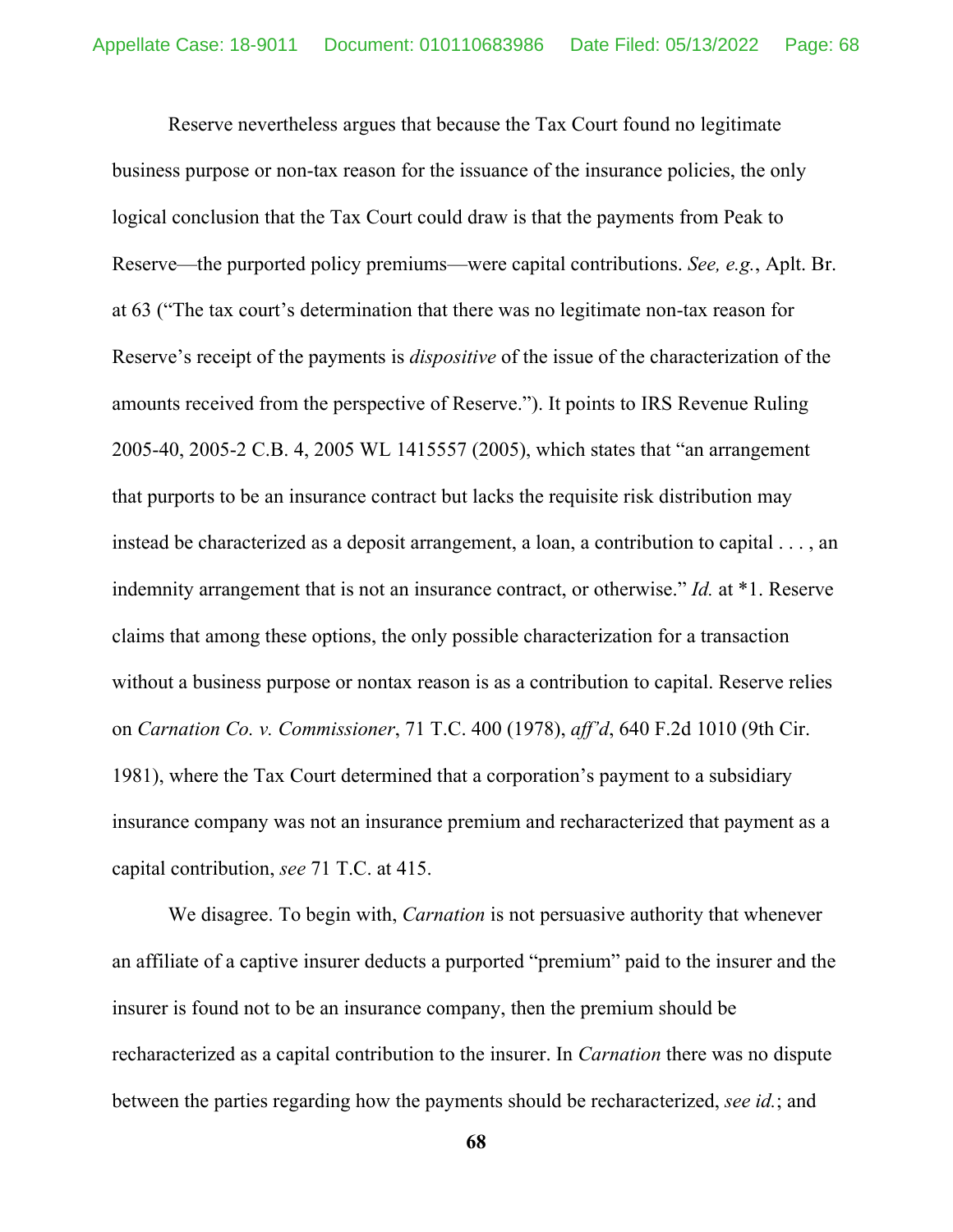there was compelling evidence of intent in any event, since the parent had entered into an agreement with a third-party insurance company to provide an additional \$3 million of capitalization to the subsidiary insurance company, *see id.* at 403–04. Nor is the situation here like that where a portion of a purported deductible business expense paid by one subsidiary to another is properly recharacterized as a dividend from the paying subsidiary to the parent company followed by a capital contribution from the parent to the other subsidiary. This may occur when the paying subsidiary pays an excessive amount (well above what would have been paid in an arm's-length transaction) for goods or services from a second subsidiary. In that circumstance, the Commissioner can consider the larger picture and infer that the purpose of the transaction was to increase the capital of the second subsidiary by, in essence, making a distribution (a taxable dividend) of the excess price from the first subsidiary to the parent, which then transfers that excess to the second subsidiary as an infusion of capital. *See* IRS Revenue Ruling 78-83, 1978-1 C.B. 79, 1978 WL 42300 (1978) (engaging in such reallocation under authority of IRC § 482, which *permits* Commissioner to reallocate gross income, deductions, etc., between two organizations controlled by the same interests if Commissioner "determines that such distribution, apportionment, or allocation is necessary in order to prevent an evasion of taxes or clearly to reflect the income of any of such organizations"); *Sammons,* 472 F.2d at 452–53 ("The concept that a transfer of property between corporations with common ownership *may* constitute a dividend to the common owner, even when the stockholder has not received funds or property from either corporation, has been well established .... In [this] situation . . . the theory is that the funds pass from the transferor to the common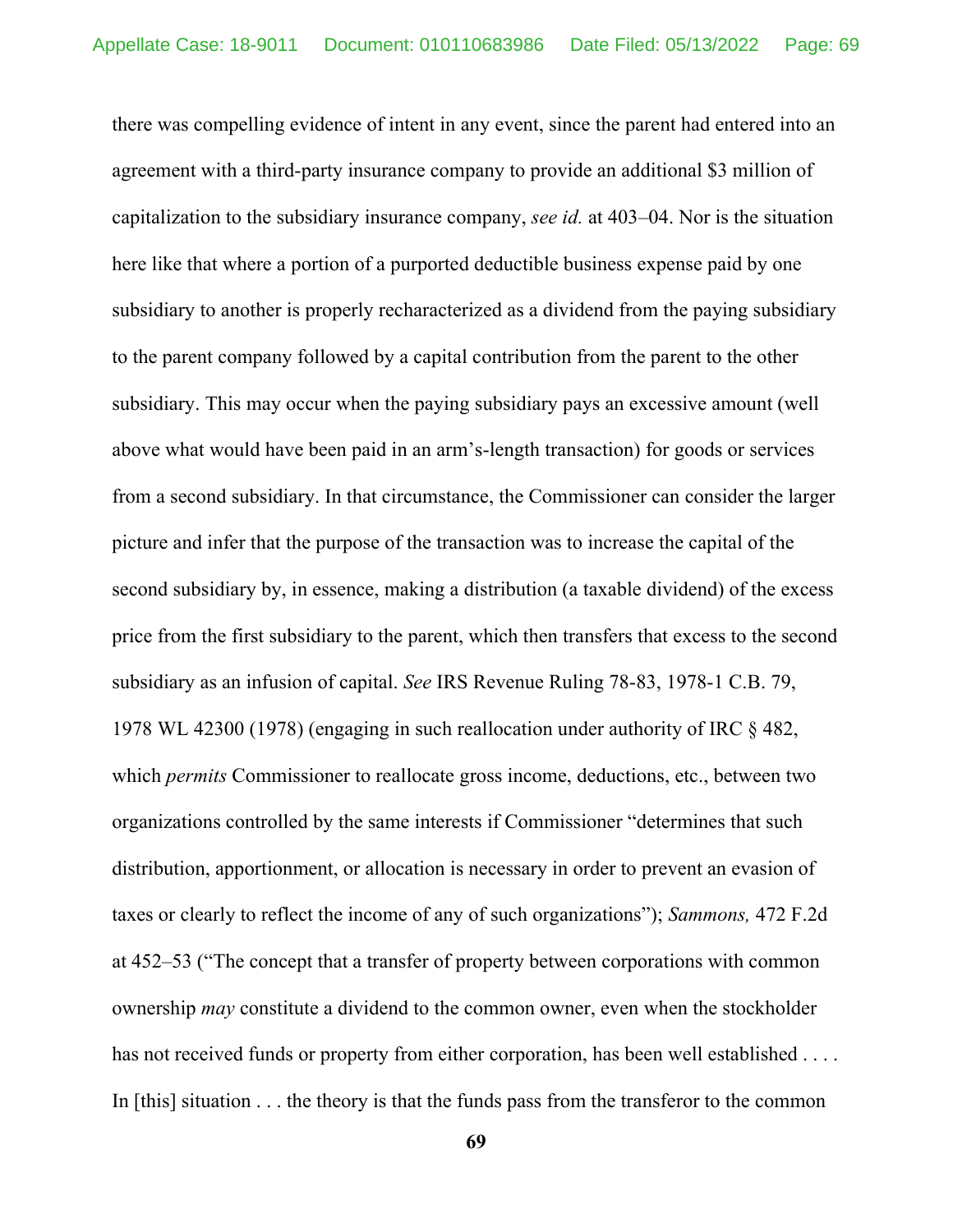stockholder as a dividend and then to the transferee as a capital contribution." (emphasis added)). But Reserve can point to no evidence, and has conceded there is none, that would support such an inference regarding Peak's purpose here. In particular, it has proffered no reason why Peak would want to make a capital contribution to Reserve.

Revenue Ruling 2005–40 does not declare that when an ostensible insurance arrangement fails to adequately distribute risk it must be recharacterized as a contribution to capital. The Revenue Ruling mentions some alternatives but those are not exclusive. Whether an alternative characterization is appropriate depends upon both the objective facts of the transaction and the subjective intent of the parties. Here, the objective reality is that Peak and Reserve entered into contracts that required Reserve to pay Peak if Peak suffered losses covered by the contracts. Although the Tax Court held that those contracts were not insurance contracts and that the *policies*, with their unreasonable premiums, had no legitimate business purpose, that does not mean that the *transfer of funds* from Peak to Reserve could not serve a legitimate business purpose. The court's findings are consistent with the characterization of the transaction proffered by the Commissioner—namely, that the transaction was just a movement of funds offshore "to self-insure against business losses." Aplee. Br. at 66. Reserve does not challenge the Commissioner's assertion that the receipt of money by Reserve in such a transaction would be taxable under IRC § 881(a), by analogy to the taxation of the receipt of payments for underwriting or for providing a guarantee. *Cf. Gulf Oil Corp. v. Comm'r*, 914 F.2d 396, 411–13 (3d Cir. 1990) (although premiums paid to an insurance subsidiary were not deductible as payments for insurance because the risk was not truly distributed, court refused to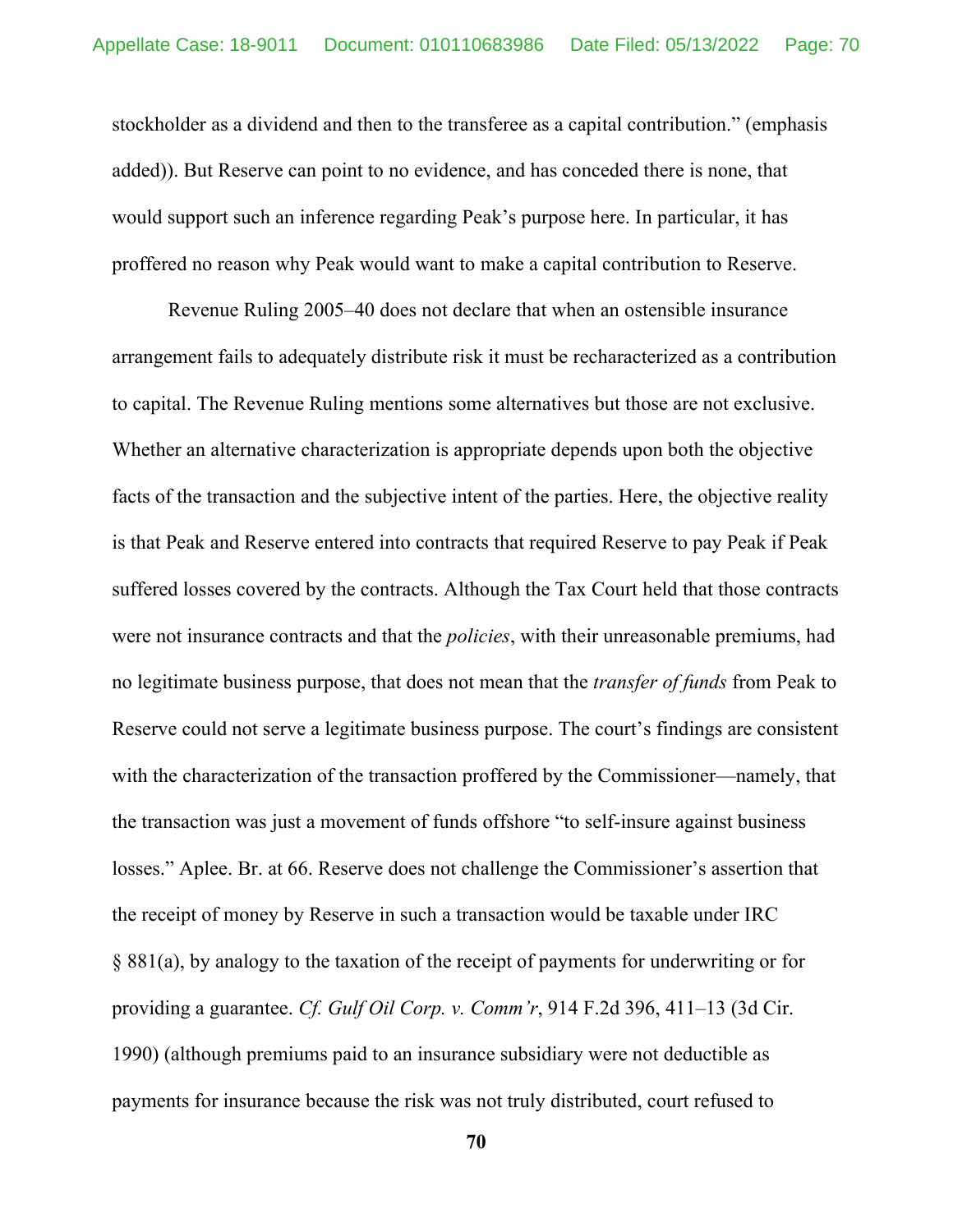characterize the premium payments by subsidiaries as dividends to the parent corporation followed by a capital contribution from the parent to the purported insurance company because the insurance subsidiary did provide a benefit—risk coverage—to its affiliates).

In any event, what is totally absent here is proof of the essential element of motive, purpose, or intent—evidence from which one can infer that Peak intended to make a capital contribution. The Tax Court's finding that the policies issued by Reserve were not true insurance policies said nothing about Peak's intent. The finding was based on objective facts regarding risk distribution and conducting affairs as an insurance business. Reserve has not suggested any reason why Peak or its owners would want to make a capital contribution to Reserve. Nor has it presented any argument why a factfinder could not infer that Peak's intent was simply the intent to create a plausible insurance company through which Peak could obtain a substantial tax deduction without reducing the funds available to its two owners. The intent behind the act does not change just because the act failed to achieve its purpose. (In fact, the arrangement did accomplish *Peak's* purpose. Counsel for the Commissioner reported at oral argument that it was too late to challenge Peak's business deductions for insurance premiums paid to Reserve for 2008–10.) By the same token, Reserve earned income by creating the appearance of issuing insurance policies to Peak, even if it ultimately failed to convince the Commissioner that the policies were bona fide. Reserve could have reported the transactions with Peak on its tax returns as the receipt of capital contributions, but it did not do so. "[W]hile a taxpayer is free to organize his affairs as he chooses, nevertheless, once having done so, he must accept the tax consequences of his choice, whether